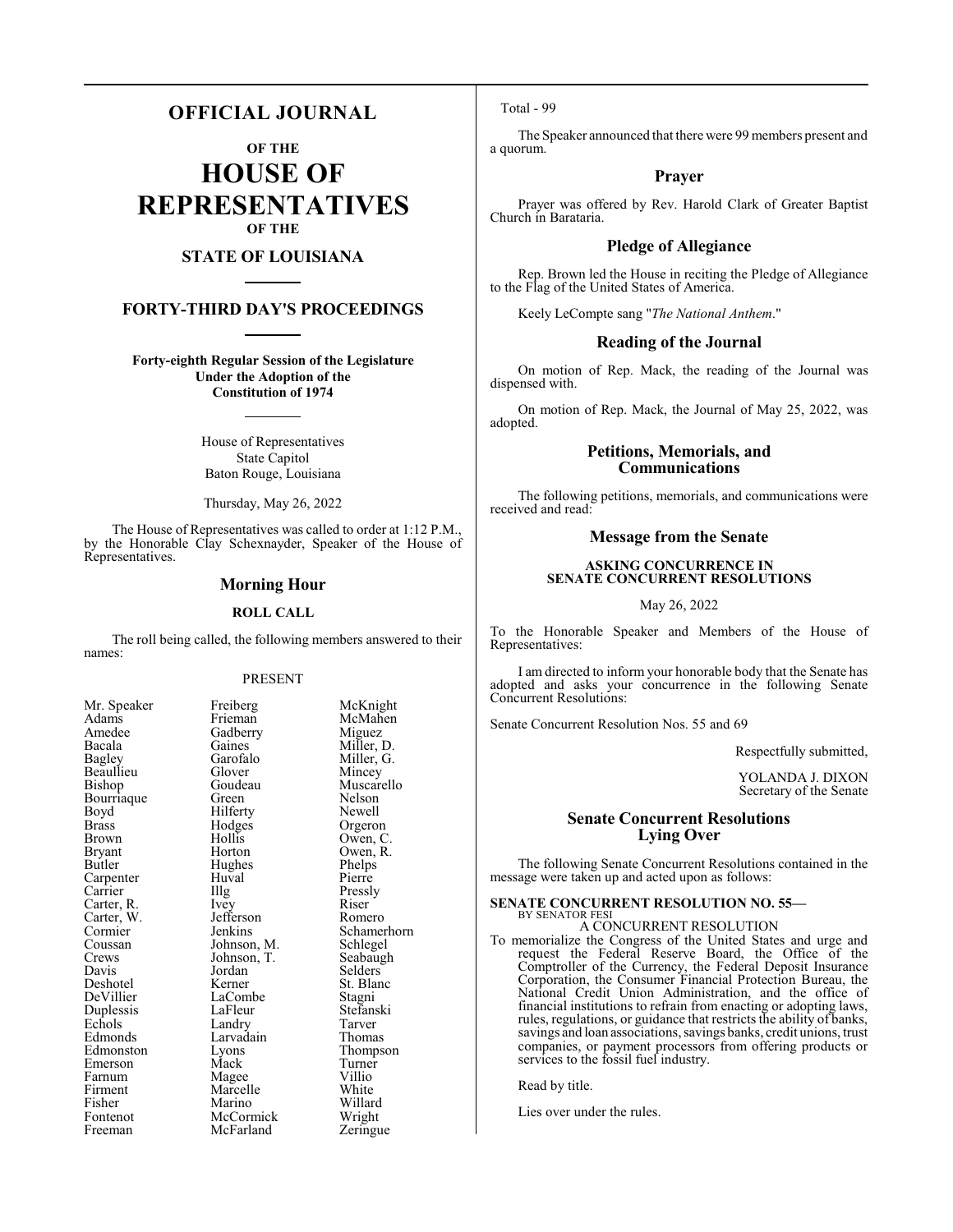### Page 2 HOUSE

42nd Day's Proceedings - May 26, 2022

#### **SENATE CONCURRENT RESOLUTION NO. 69—** BY SENATORS CORTEZ AND CATHEY

A CONCURRENT RESOLUTION

To commend the Honorable Franklin J. Foil on the occasion of his retirement after thirty years of service in the United States Navy.

Read by title.

Lies over under the rules.

#### **Suspension of the Rules**

On motion of Rep. Magee, the rules were suspended in order to take up and consider Petitions, Memorials, and Communications at this time.

#### **Petitions, Memorials, and Communications**

The following petitions, memorials, and communications were received and read:

#### **Message from the Senate**

#### **SIGNED SENATE CONCURRENT RESOLUTIONS**

#### May 26, 2022

To the Honorable Speaker and Members of the House of Representatives:

I am directed to inform your honorable body that the President of the Senate has signed the following Senate Concurrent Resolutions:

Senate Concurrent Resolution Nos. 41, 60 and 63

and ask the Speaker of the House of Representatives to affix his signature to the same.

Respectfully submitted,

YOLANDA J. DIXON Secretary of the Senate

The Senate Concurrent Resolutions contained herein were signed by the Speaker of the House.

#### **Message from the Senate**

#### **SIGNED SENATE BILLS AND JOINT RESOLUTIONS**

May 26, 2022

To the Honorable Speaker and Members of the House of Representatives:

I am directed to inform your honorable body that the President of the Senate has signed the following Senate Bills:

Senate Bill Nos. 3, 8, 9, 12, 19, 23, 31, 33, 41, 64, 68, 71, 72, 73, 74, 78, 87, 94, 100, 103, 110, 127, 132, 133, 152, 168, 171, 172, 174, 179, 196, 206, 216, 219, 237, 257, 258, 260, 284, 290, 302, 305, 364, 392, 453 and 488

and ask the Speaker of the House of Representatives to affix his signature to the same.

Respectfully submitted,

The Senate Bills and Joint Resolutions contained herein were signed by the Speaker of the House.

#### **Message from the Senate**

#### **HOUSE CONCURRENT RESOLUTIONS**

May 26, 2022

To the Honorable Speaker and Members of the House of Representatives:

I am directed to inform your honorable body that the Senate has concurred in the following House Concurrent Resolutions:

House Concurrent Resolution No. 13 Returned without amendments

House Concurrent Resolution No. 15 Returned with amendments

House Concurrent Resolution No. 37 Returned with amendments

House Concurrent Resolution No. 65 Returned without amendments

House Concurrent Resolution No. 69 Returned with amendments

House Concurrent Resolution No. 83 Returned without amendments

House Concurrent Resolution No. 84 Returned without amendments

House Concurrent Resolution No. 88 Returned with amendments

House Concurrent Resolution No. 89 Returned without amendments

House Concurrent Resolution No. 90 Returned without amendments

House Concurrent Resolution No. 93 Returned without amendments

House Concurrent Resolution No. 99 Returned without amendments

House Concurrent Resolution No. 115 Returned without amendments

Respectfully submitted,

YOLANDA J. DIXON Secretary of the Senate

#### **Message from the Senate**

#### **HOUSE BILLS**

#### May 26, 2022

To the Honorable Speaker and Members of the House of Representatives: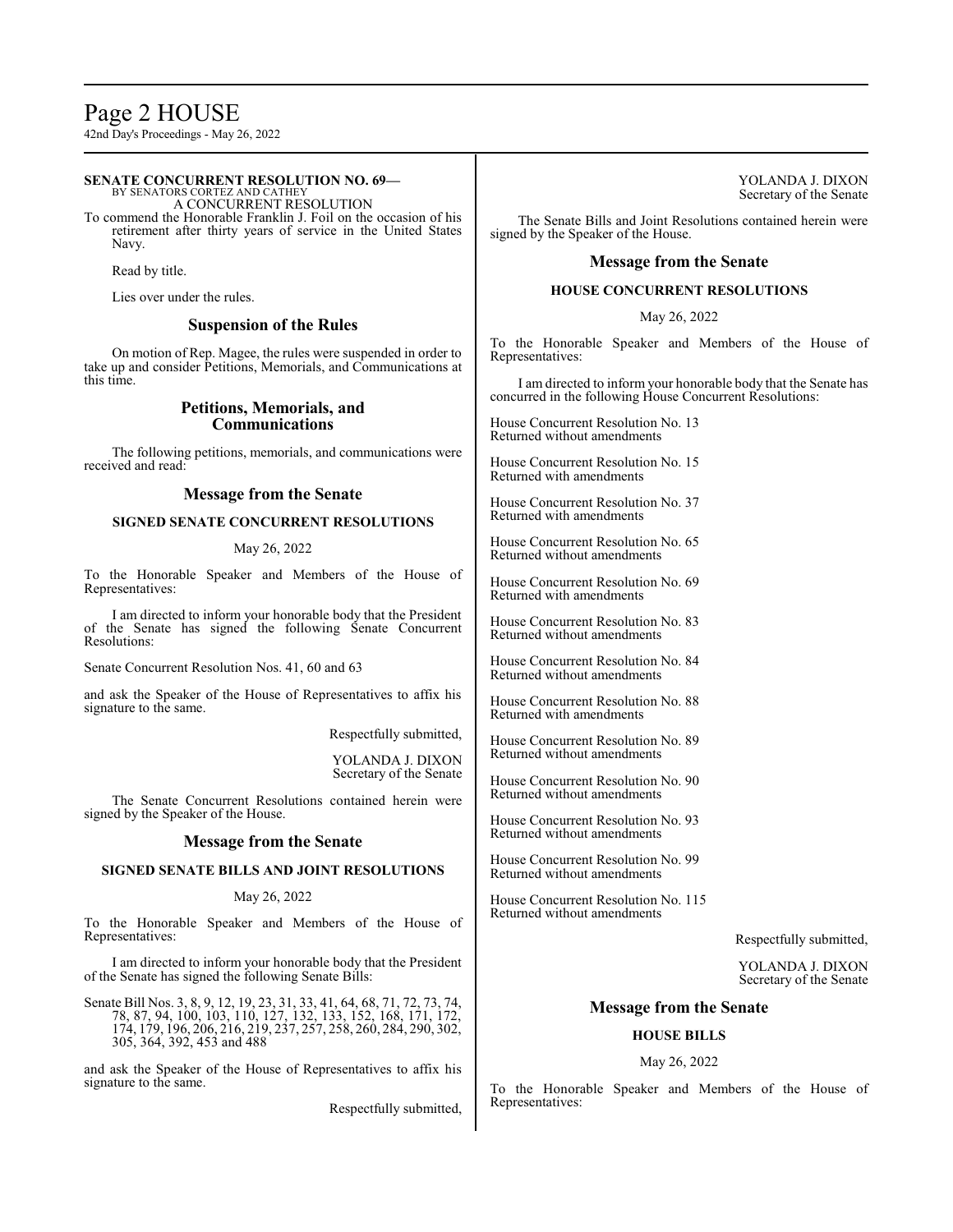## Page 3 HOUSE

42nd Day's Proceedings - May 26, 2022

I am directed to inform your honorable body that the Senate has finally passed the following House Bills:

House Bill No. 17 Returned without amendments

House Bill No. 21 Returned with amendments

House Bill No. 44 Returned without amendments

House Bill No. 55 Returned without amendments

House Bill No. 63 Returned without amendments

House Bill No. 72 Returned without amendments

House Bill No. 78 Returned without amendments

House Bill No. 118 Returned without amendments

House Bill No. 129 Returned with amendments

House Bill No. 149 Returned without amendments

House Bill No. 150 Returned without amendments

House Bill No. 155 Returned without amendments

House Bill No. 182 Returned without amendments

House Bill No. 204 Returned with amendments

House Bill No. 235 Returned without amendments

House Bill No. 237 Returned without amendments

House Bill No. 244 Returned without amendments

House Bill No. 245 Returned without amendments

House Bill No. 263 Returned without amendments

House Bill No. 266 Returned without amendments

House Bill No. 270 Returned without amendments

House Bill No. 284 Returned with amendments

House Bill No. 301 Returned without amendments House Bill No. 308 Returned without amendments

House Bill No. 315 Returned with amendments

House Bill No. 317 Returned without amendments

House Bill No. 324 Returned with amendments

House Bill No. 326 Returned with amendments

House Bill No. 345 Returned with amendments

House Bill No. 349 Returned without amendments

House Bill No. 363 Returned without amendments

House Bill No. 420 Returned with amendments

House Bill No. 421 Returned without amendments

House Bill No. 455 Returned without amendments

House Bill No. 469 Returned without amendments

House Bill No. 470 Returned without amendments

House Bill No. 473 Returned without amendments

House Bill No. 477 Returned with amendments

House Bill No. 495 Returned with amendments

House Bill No. 509 Returned without amendments

House Bill No. 510 Returned without amendments

House Bill No. 512 Returned with amendments

House Bill No. 532 Returned without amendments

House Bill No. 557 Returned with amendments

House Bill No. 582 Returned without amendments

House Bill No. 587 Returned without amendments

House Bill No. 622 Returned without amendments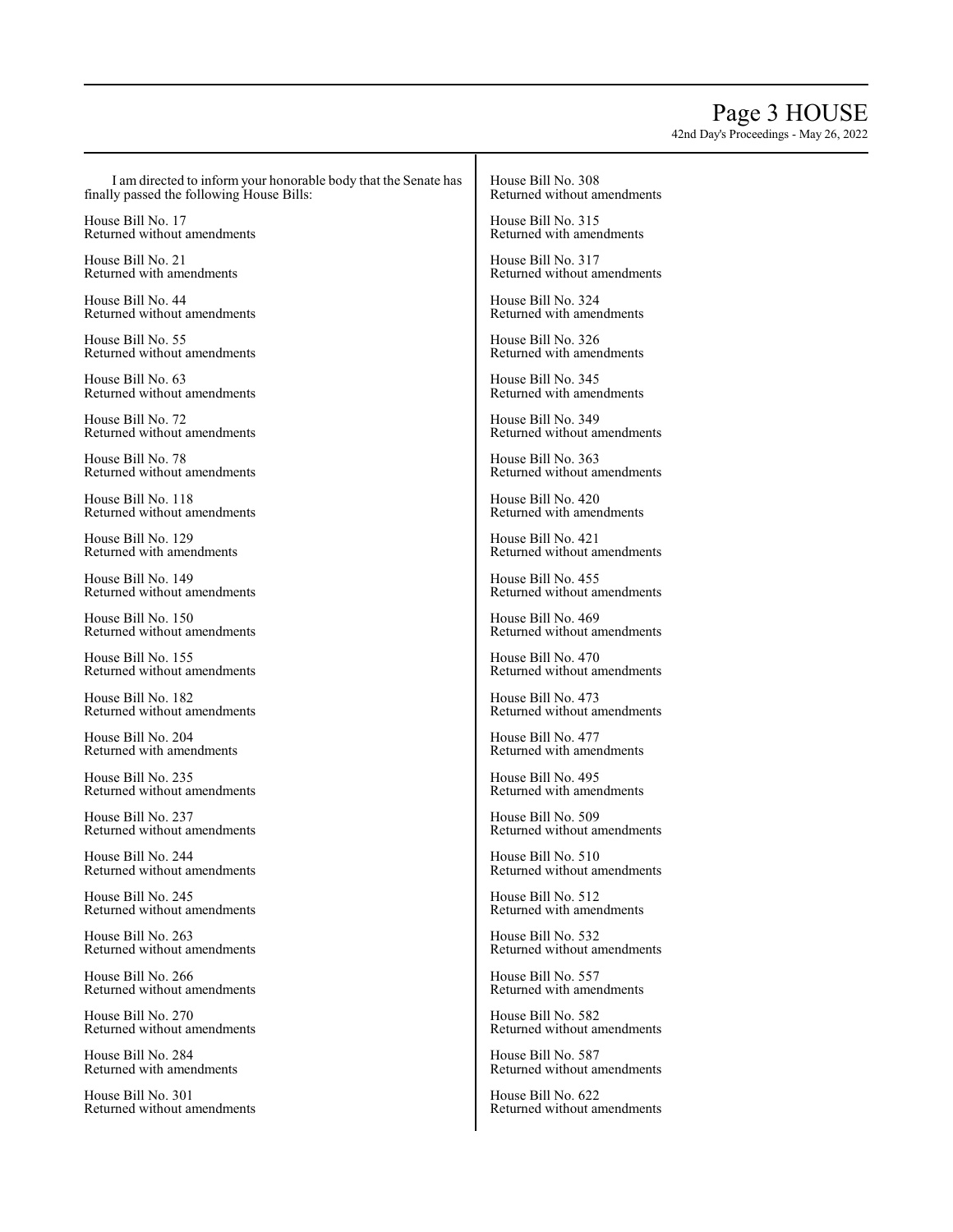### Page 4 HOUSE

42nd Day's Proceedings - May 26, 2022

House Bill No. 625 Returned without amendments

House Bill No. 630 Returned without amendments

House Bill No. 647 Returned without amendments

House Bill No. 658 Returned with amendments

House Bill No. 669 Returned without amendments

House Bill No. 671 Returned without amendments

House Bill No. 679 Returned without amendments

House Bill No. 682 Returned with amendments

House Bill No. 709 Returned with amendments

House Bill No. 717 Returned with amendments

House Bill No. 732 Returned without amendments

House Bill No. 776 Returned without amendments

House Bill No. 777 Returned without amendments

House Bill No. 780 Returned without amendments

House Bill No. 783 Returned without amendments

House Bill No. 797 Returned without amendments

House Bill No. 818 Returned without amendments

House Bill No. 827 Returned without amendments

House Bill No. 828 Returned without amendments

House Bill No. 830 Returned without amendments

House Bill No. 832 Returned without amendments

House Bill No. 852 Returned without amendments

House Bill No. 864 Returned without amendments

House Bill No. 869 Returned without amendments House Bill No. 874 Returned without amendments

House Bill No. 879 Returned without amendments

House Bill No. 886 Returned without amendments

House Bill No. 895 Returned without amendments

House Bill No. 906 Returned without amendments

House Bill No. 927 Returned with amendments

House Bill No. 1032 Returned without amendments

House Bill No. 1064 Returned with amendments

House Bill No. 1067 Returned without amendments

Respectfully submitted,

YOLANDA J. DIXON Secretary of the Senate

#### **Conference Committee Appointment**

The Speaker appointed the following conferees on the part of the House to confer with a like committee from the Senate on the disagreement to House Bill No. 549: Reps. Boyd, Gregory Miller, and Michael Johnson.

#### **Introduction of Resolutions, House and House Concurrent**

The following members introduced the following entitled House and House Concurrent Resolutions, which were read the first time by their titles and placed upon the calendar for their second reading:

### **HOUSE RESOLUTION NO. 197—** BY REPRESENTATIVE ROBBY CARTER

A RESOLUTION

To urge and request the Department of Insurance to study and make recommendations to the House of Representatives of the Legislature of Louisiana regarding the effect of dashboard camera installation incentives on automobile insurance rates and to report its findings and recommendations.

Read by title.

Lies over under the rules.

**HOUSE RESOLUTION NO. 198—**

BY REPRESENTATIVE ROBBY CARTER A RESOLUTION

To urge and request the Department of Insurance to study and make recommendations to the House of Representatives of the Legislature of Louisiana regarding the effect of excluding advertising expenses in setting automobile insurance rates and to report its findings and recommendations.

Read by title.

Lies over under the rules.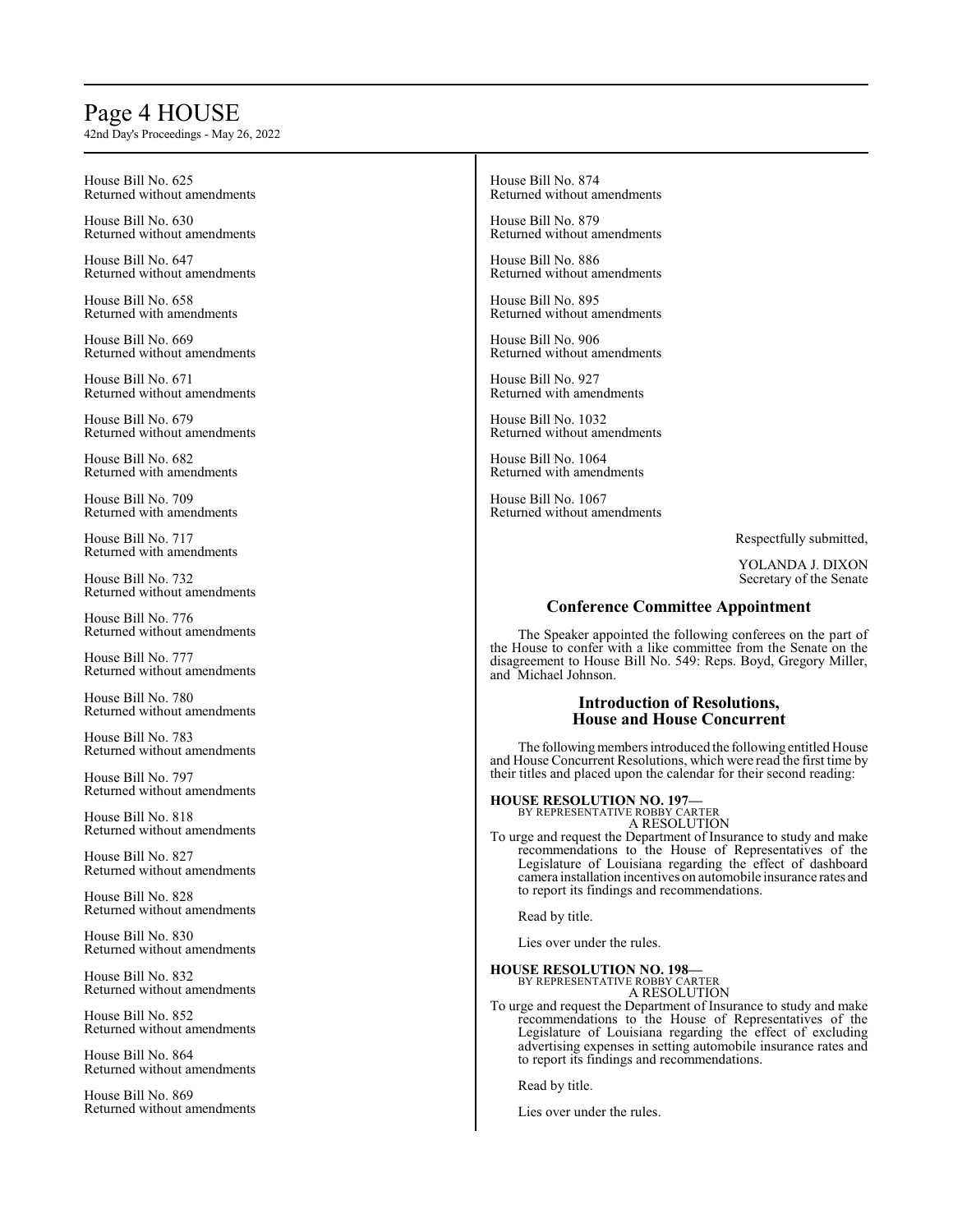### Page 5 HOUSE

42nd Day's Proceedings - May 26, 2022

#### **HOUSE RESOLUTION NO. 199—** BY REPRESENTATIVE MUSCARELLO

A RESOLUTION

To commend the Hammond Downtown Development District on being named the 2022 Great American Main Street by Main Street America.

Read by title.

On motion of Rep. Muscarello, Jr., and under a suspension of the rules, the resolution was adopted.

#### **HOUSE RESOLUTION NO. 200—**

BY REPRESENTATIVE DUPLESSIS A RESOLUTION

To commend Mona Lisa Saloy on being appointed Louisiana Poet Laureate.

Read by title.

On motion of Rep. Duplessis, and under a suspension of the rules, the resolution was adopted.

#### **HOUSE RESOLUTION NO. 201—** BY REPRESENTATIVE TURNER

A RESOLUTION

To commend the Choudrant High School baseball team on winning the Louisiana High School Athletic Association 2022 Class B state championship.

Read by title.

On motion of Rep. Turner, and under a suspension of the rules, the resolution was adopted.

#### **HOUSE RESOLUTION NO. 202—**

BY REPRESENTATIVES NEWELL AND WILLARD A RESOLUTION

To declare racism a public health crisis and to request the governor to urge state departments to continue reviewing policies and procedures concerning racial inequality, to identify and eradicate implicit and explicit racial bias, and to develop policies and procedures that build racial equity.

Read by title.

Lies over under the rules.

#### **HOUSE RESOLUTION NO. 203—**

BY REPRESENTATIVE FRIEMAN A RESOLUTION

To create the Environmental, Social, and Governance Criteria Task Force to study and make recommendations regarding regulation of the use of environmental, social, and governance (ESG) criteria in lending and investment practices.

Read by title.

Lies over under the rules.

### **HOUSE CONCURRENT RESOLUTION NO. 132—** BY REPRESENTATIVE GOUDEAU AND SENATOR CORTEZ A CONCURRENT RESOLUTION

To commend Alechia Randle on being selected as the 2022 Direct Support Professional of the Year in Louisiana by the American Network of Community Options and Resources.

Read by title.

On motion of Rep. Goudeau, and under a suspension of the rules, the resolution was adopted.

Ordered to the Senate.

### **House and House Concurrent Resolutions Lying Over**

The following House and House Concurrent Resolutions lying over were taken up and acted upon as follows:

#### **HOUSE RESOLUTION NO. 189—**

BY REPRESENTATIVE HODGES A RESOLUTION

To urge and request local governments in this state to stop requiring proof of medical status as a condition for participation in constitutionally protected activities.

Read by title.

Under the rules, the above resolution was referred to the Committee on Health and Welfare.

#### **HOUSE RESOLUTION NO. 191—**

BY REPRESENTATIVE MAGEE

A RESOLUTION To direct the State Board of Elementary and Secondary Education to revise the accountability system for schools participating in the Student Scholarships for Educational Excellence Program and submit a written report to the House Committee on Education detailing its revision process not later than sixty days prior to the convening of the 2023 Regular Session of the Legislature.

Read by title.

Under the rules, the above resolution was referred to the Committee on Education.

#### **HOUSE RESOLUTION NO. 193—**

BY REPRESENTATIVE LYONS

A RESOLUTION To direct the office of community development within the division of administration to work in conjunction with the Louisiana Housing Corporation to update the policies and procedures for the Small Rental Property Program and to submit the updated policies and procedures to the House ofRepresentatives no later than January 1, 2023.

Read by title.

Under the rules, the above resolution was referred to the Committee on Municipal, Parochial and Cultural Affairs.

### **HOUSE RESOLUTION NO. 194—** BY REPRESENTATIVE HUGHES

A RESOLUTION

To urge and request the Louisiana Housing Corporation to study issues related to the rising number of homeless individuals in Louisiana, the lack of affordable housing in our state, and to identify potential funding sources to address these issues and to report its findings to the House of Representatives and the House Committee on Appropriations of the Legislature of Louisiana prior to March 1, 2023.

Read by title.

Under the rules, the above resolution was referred to the Committee on Municipal, Parochial and Cultural Affairs.

#### **HOUSE RESOLUTION NO. 195—**

BY REPRESENTATIVE NEWELL

A RESOLUTION To express support for the Emmett Till Antilynching Act and for legislation which bans hate crimes.

Read by title.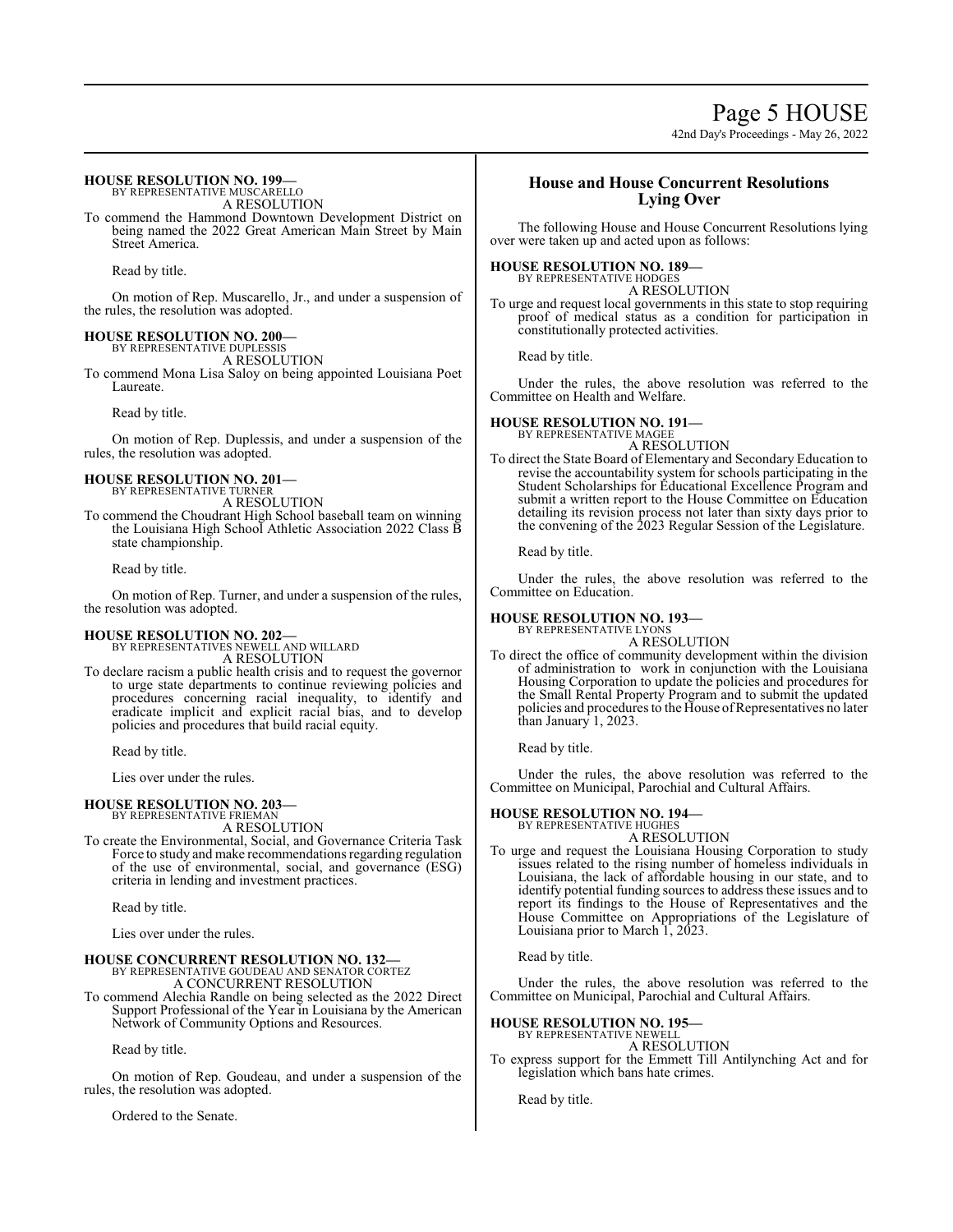### Page 6 HOUSE

42nd Day's Proceedings - May 26, 2022

Under the rules, the above resolution was referred to the Committee on Administration of Criminal Justice.

#### **HOUSE CONCURRENT RESOLUTION NO. 131—** BY REPRESENTATIVE PHELPS

A CONCURRENT RESOLUTION

To urge and request the Louisiana Workforce Commission to study and make recommendations about updating the current fee structure and reimbursement methodology for the Louisiana Rehabilitation Services'Vocational Rehabilitation Programand submit a written report of its findings and recommendations to the Legislature of Louisiana not later than thirty days prior to the convening of the 2023 Regular Session.

Read by title.

Under the rules, the above resolution was referred to the Committee on Labor and Industrial Relations.

#### **Senate Concurrent Resolutions Lying Over**

The following Senate Concurrent Resolutions lying over were taken up and acted upon as follows:

#### **SENATE CONCURRENT RESOLUTION NO. 49—** BY SENATOR FIELDS

A CONCURRENT RESOLUTION

To express the legislative intent with regard to the use of the term financial aid to exclude student loans and federal work study programs.

Read by title.

Under the rules, the above resolution was referred to the Committee on Education.

### **SENATE CONCURRENT RESOLUTION NO. 62—**

BY SENATOR FRED MILLS A CONCURRENT RESOLUTION

To express the sincere and heartfelt condolences of the Legislature of Louisiana upon the untimely death of Marty James Trahan and to recognize and commend a life well spent in service to his community.

Read by title.

On motion of Rep. Beaullieu, and under a suspension of the rules, the resolution was concurred in.

#### **SENATE CONCURRENT RESOLUTION NO. 65—** BY SENATOR MIZELL

A CONCURRENT RESOLUTION

To commend and acknowledge the volunteers and members of the 2022 Concerned Women for America's Encourage-A-Legislator Project.

Read by title.

On motion of Rep. White, and under a suspension of the rules, the resolution was concurred in.

#### **SENATE CONCURRENT RESOLUTION NO. 66—** BY SENATOR PEACOCK

A CONCURRENT RESOLUTION

To commend the Delta Lambda Omega Chapter of Alpha Kappa Alpha Sorority, Inc. on the occasion of seventy-five years of dedicated service.

Read by title.

On motion of Rep. Jenkins, and under a suspension of the rules, the resolution was concurred in.

#### **Senate Bills and Joint Resolutions on Second Reading to be Referred**

The following Senate Bills and Joint Resolutions on second reading to be referred were taken up, read, and referred to committees, as follows:

#### **SENATE BILL NO. 464—**

BY SENATOR TALBOT

AN ACT To enact R.S. 40:1081.12, relative to Medicaid coverage for genetic testing of critically ill infants; to provide for coverage for rapid whole genome sequencing testing of certain infants; to provide for the duties of the secretary of the Louisiana Department of Health; and to provide for related matters.

Read by title.

Under the rules, the above bill was referred to the Committee on Health and Welfare.

#### **Senate Instruments on Second Reading Returned from the Legislative Bureau**

The following Senate Instruments on second reading, returned from the Legislative Bureau, were taken up and acted upon as follows:

#### **SENATE BILL NO. 22—**

BY SENATOR BOUDREAUX AN ACT

To amend and reenact R.S. 36:259(B)(36), to enact R.S. 40:2018.7, and to repeal R.S. 40:2018.6, relative to the Palliative Care Interdisciplinary Advisory Council; to provide for placement within the Louisiana Department of Health; to provide for legislative intent; to provide for subject matter to be studied by the council; to provide for definitions; to provide for council membership; to provide for minimum organization and task requirements; to provide for staff support; to provide for recommendations to the legislature; to provide for termination; and to provide for related matters.

Read by title.

Reported with amendments by the Committee on Health and Welfare.

The committee amendments were read as follows:

#### **HOUSE COMMITTEE AMENDMENTS**

Amendments proposed by House Committee on Health and Welfare to Reengrossed Senate Bill No. 22 by Senator Boudreaux

#### AMENDMENT NO. 1

On page 1, line 4, after "placement" and before "within" insert "ofthe council"

#### AMENDMENT NO. 2

On page 1, line 8, after "termination" and before the semicolon ";" insert "of laws providing for the council"

#### AMENDMENT NO. 3

On page 2, line 5, after "Council" and before "creation" insert a semicolon ";"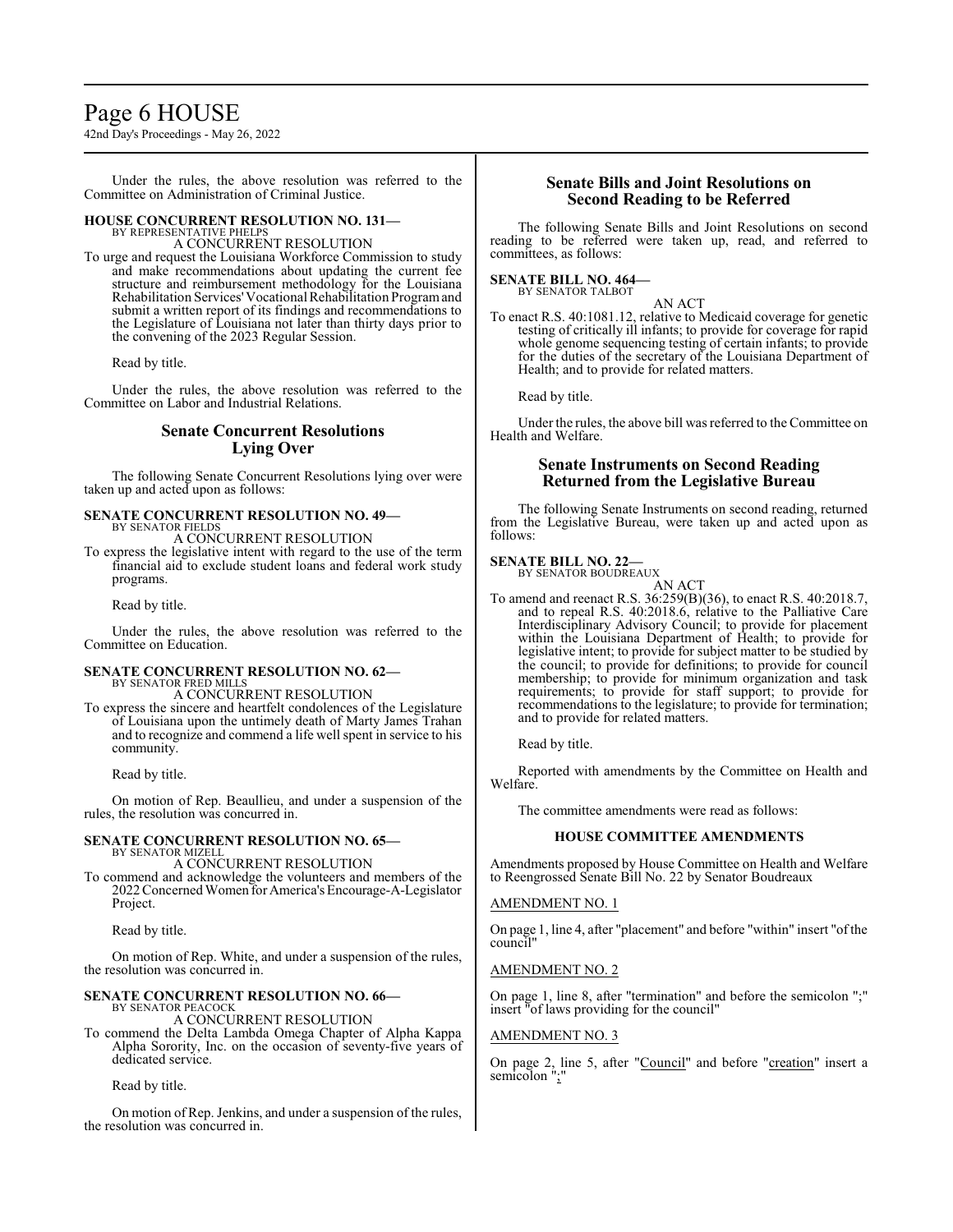#### AMENDMENT NO. 4

On page 2, line 24, change "regards" to "regard"

AMENDMENT NO. 5

On page 3, line 8, change "includes" to "include"

#### AMENDMENT NO. 6

On page 3, line 13, before "Palliative" delete the quotation mark " " and after "children" delete the quotation mark " " " and change "health" to "healthcare"

#### AMENDMENT NO. 7

On page 3, line 17, change ""Palliative" to "The phrase "palliative"

#### AMENDMENT NO. 8

On page 3, line 18, before "Palliative" delete the quotation mark " "'

#### AMENDMENT NO. 9

On page 3, line 19, after "children" delete the quotation mark ""

#### AMENDMENT NO. 10

On page 3, line 26, change "Members" to "Each member"

#### AMENDMENT NO. 11

On page 4, line 2, change "board certified" to "board-certified"

#### AMENDMENT NO. 12

On page 4, line 3, change "board certified" to "board-certified"

#### AMENDMENT NO. 13

On page 4, line 4, change "board certified" to "board-certified"

#### AMENDMENT NO. 14

On page 4, line 7, change "board certified" to "board-certified"

#### AMENDMENT NO. 15

On page 4, line 24, after "Medicaid director" and before "or" insert "of the department"

#### AMENDMENT NO. 16

On page 5, line 5, delete "Louisiana Department of Health,"

#### AMENDMENT NO. 17

On page 5, line 6, after "developmental disabilities" and before the period "." insert "of the department"

#### AMENDMENT NO. 18

On page 5, delete line 7 in its entirety and insert in lieu thereof the following:

#### "(h) The office of behavioral health of the department."

#### AMENDMENT NO. 19

On page 5, line 8, after "Louisiana" insert a period "." and delete the remainder of the line

#### AMENDMENT NO. 20

On page 5, line 12, after "Members" and before "serve" insert "of the council shall"

#### AMENDMENT NO. 21

On page 6, line 8, change "patient's" to "patients'"

Reported without amendments by the Legislative Bureau.

On motion of Rep. Bagley, the amendments were adopted.

On motion of Rep. Bagley, the bill, as amended, was ordered passed to its third reading.

#### **SENATE BILL NO. 57—** BY SENATOR MCMATH

AN ACT

To amend and reenact R.S. 17:497, relative to the compensation of school bus operators who transport public school students; to provide changes to the method by which compensation is calculated; to require compensation for certain purchases made by school bus operators; to provide for an effective date; and to provide for related matters.

Read by title.

Reported favorably by the Committee on Education.

Reported without amendments by the Legislative Bureau.

On motion of Rep. Harris, the bill was ordered passed to its third reading.

#### **SENATE BILL NO. 75—** BY SENATOR FIELDS

A JOINT RESOLUTION

Proposing to amend Article X, Section 43(C) of the Constitution of Louisiana, relative to the State Police Commission; to require Senate confirmation of certain members; and to specify an election for submission of the proposition to electors and provide a ballot proposition.

Read by title.

Reported with amendments by the Committee on Civil Law and Procedure.

The committee amendments were read as follows:

#### **HOUSE COMMITTEE AMENDMENTS**

Amendments proposed by House Committee on Civil Law and Procedure to Engrossed Senate Bill No. 75 by Senator Fields

#### AMENDMENT NO. 1

On page 2, delete lines 22 through 23 in their entirety and insert the following:

"Do you support an amendment to make appointed members of the State Police Commission subject to confirmation by the Louisiana Senate?"

Reported without amendments by the Legislative Bureau.

On motion of Rep. Gregory Miller, the amendments were adopted.

On motion of Rep. Gregory Miller, the bill, as amended, was ordered passed to its third reading.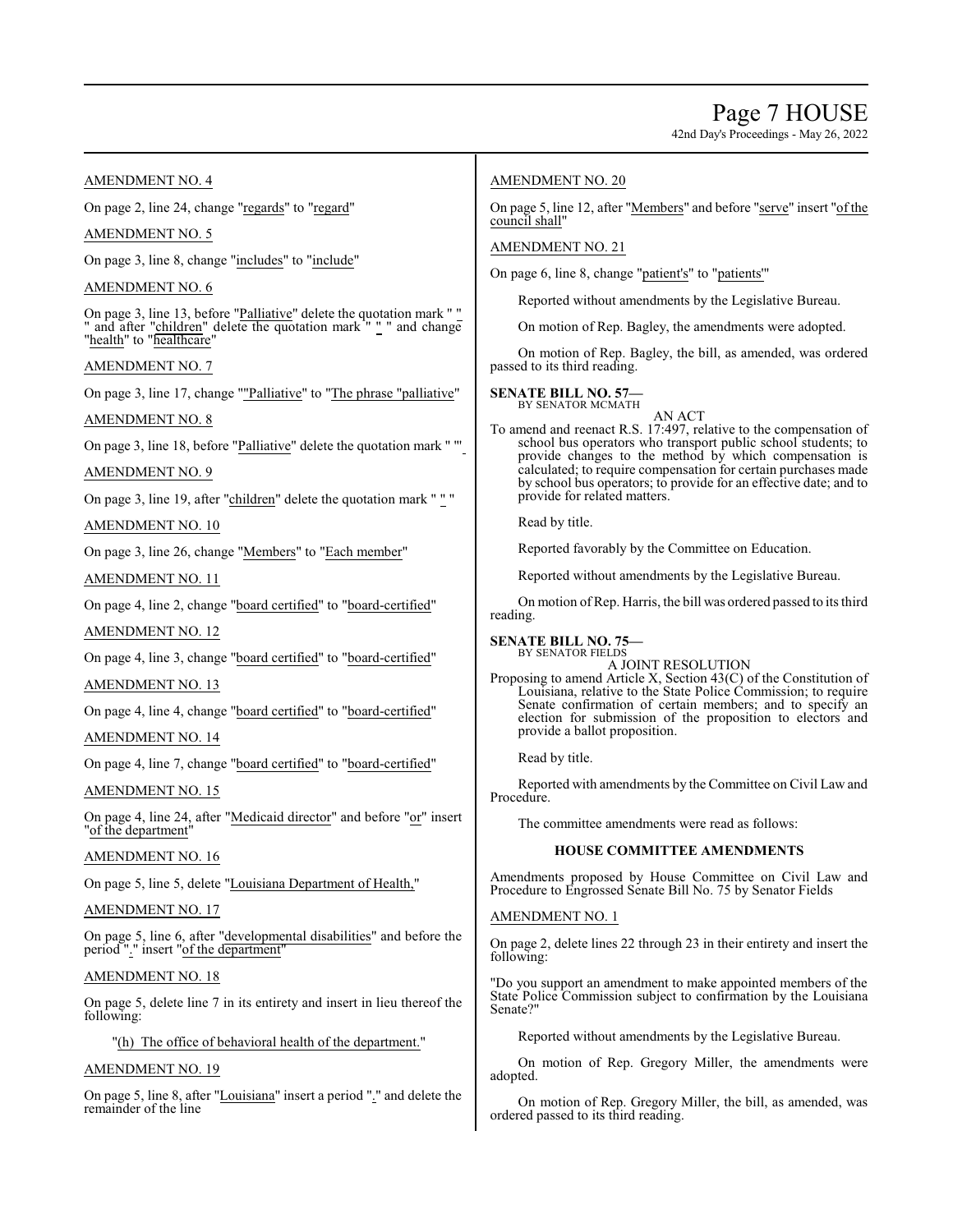### Page 8 HOUSE

42nd Day's Proceedings - May 26, 2022

#### **SENATE BILL NO. 124—** BY SENATOR ABRAHAM

AN ACT

To amend and reenact R.S. 17:221(E), relative to school attendance; to provide relative to reporting and recording attendance of certain students by the Louisiana Department of Education; and to provide for related matters.

Read by title.

Reported with amendments by the Committee on Education.

The committee amendments were read as follows:

#### **HOUSE COMMITTEE AMENDMENTS**

Amendments proposed by House Committee on Education to Reengrossed Senate Bill No. 124 by Senator Abraham

#### AMENDMENT NO. 1

On page 2, line 10, after "attend" change the comma "," to a period "." and delete the remainder of the line and delete line 11 in its entirety

#### AMENDMENT NO. 2

On page 2, line 18, after "who is enrolled in" and before "an approved" delete "or has previously enrolled in"

Reported without amendments by the Legislative Bureau.

On motion of Rep. Harris, the amendments were adopted.

On motion of Rep. Harris, the bill, as amended, was ordered passed to its third reading.

#### **SENATE BILL NO. 160—** BY SENATOR FIELDS

A JOINT RESOLUTION

Proposing to amend Article X, Section  $3(B)(1)$  and  $(C)$  of the Constitution of Louisiana, relative to Senate confirmation of gubernatorially appointed members of the State Civil Service Commission; and to specify an election for submission of the proposition to electors and provide a ballot proposition.

Read by title.

Reported with amendments by the Committee on Civil Law and Procedure.

The committee amendments were read as follows:

#### **HOUSE COMMITTEE AMENDMENTS**

Amendments proposed by House Committee on Civil Law and Procedure to Engrossed Senate Bill No. 160 by Senator Fields

#### AMENDMENT NO. 1

On page 2, delete lines 22 through 24 in their entirety and insert the following:

"Do you support an amendment to make appointed members of the State Civil Service Commission subject to confirmation by the Louisiana Senate?"

Reported without amendments by the Legislative Bureau.

On motion of Rep. Gregory Miller, the amendments were adopted.

On motion of Rep. Gregory Miller, the bill, as amended, was ordered passed to its third reading.

#### **SENATE BILL NO. 186—** BY SENATOR HENRY

AN ACT To amend and reenact R.S. 22:1703, the introductory paragraph of  $1704(A)$ ,  $(A)(11)$ , and the introductory paragraph of  $(E)$  and (E)(5), relative to public adjuster fees; to provide for certain fees; to provide for limitations on contracts or agreements between public adjusters and insureds; to provide terms and conditions; and to provide for related matters.

Read by title.

Reported with amendments by the Committee on Insurance.

The committee amendments were read as follows:

#### **HOUSE COMMITTEE AMENDMENTS**

Amendments proposed by House Committee on Insurance to Reengrossed Senate Bill No. 186 by Senator Henry

AMENDMENT NO. 1

On page 1, line 2, after "(A)(11)," and before "and" insert "(B),"

AMENDMENT NO. 2

On page 1, line 3, after "(E)(5)" and before the comma "," insert "and to enact R.S. 22:1704(E)(6) and (K)"

AMENDMENT NO. 3

On page 1, line 8, after "(A)(11)," and before "and" insert "(B),"

AMENDMENT NO. 4

On page 1, line 9, after "reenacted" and before "to read" insert "and R.S.  $2\overline{2}$ :1704(E)(6) and (K) are hereby enacted"

AMENDMENT NO. 5

On page 2, between lines 16 and 17, insert the following:

A public adjuster shall not require, demand, or accept any fee, retainer, compensation, deposit, or other thing of value from an insured prior to the insurer making payment on a claim.

#### AMENDMENT NO. 6

On page 2, between lines 24 and 25, insert the following:

"B.(1) Compensation provisions in a public adjusting contract shall not be redacted in any copy of the contract provided to the commissioner of insurance. Such a redaction shall constitute an omission of material fact.

(2) If a public adjuster's compensation is based on a share of the insurance settlement, the exact percentage shall be specified in the contract.

(3) Initial expenses to be reimbursed to the public adjuster from proceeds of a claim payment shall be specified by type with dollar estimates set forth in the contract and with any additional expenses approved by the insured, prior to payment.

 $*$  \*  $*$  \*  $*$  \*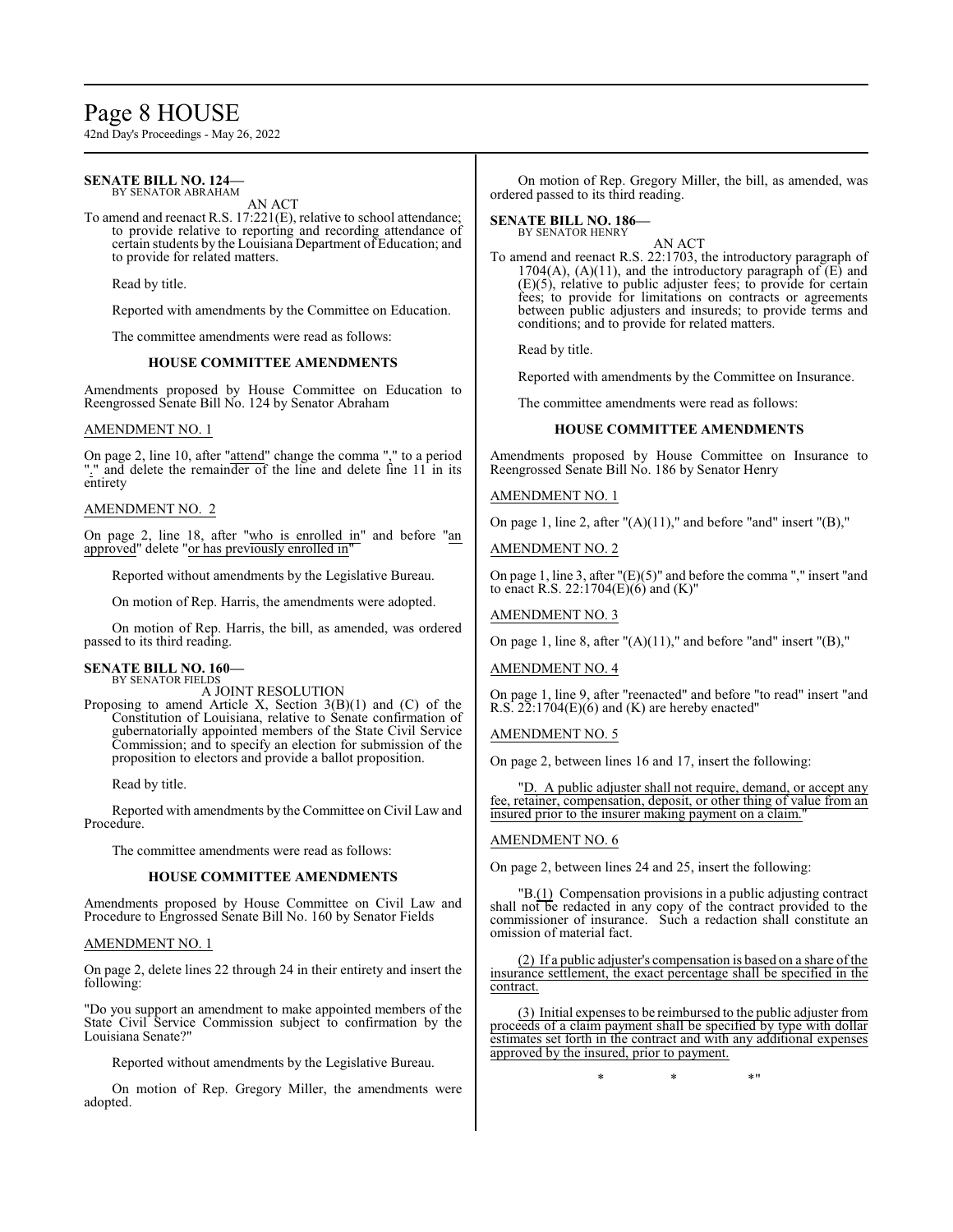## Page 9 HOUSE

42nd Day's Proceedings - May 26, 2022

AMENDMENT NO. 7

On page 2, line 25, after "Prior to" and before "the signing" insert "or at"

#### AMENDMENT NO. 8

On page 3, delete line 3 in its entirety and insert in lieu thereof the following:

"(6) The public adjuster payment options, which include a flat fee, an hourly rate, or a percentage fee. The amount of the flat fee, the hourly rate charged, and the percentage to be applied, respectively, shall be disclosed.

K. The contract shall explicitly provide that the insured may terminate the contract upon written notice of his desire to terminate<br>the contract. If the contract provides for compensation by a If the contract provides for compensation by a percentage fee and the insured terminates the contract, the following provisions apply:

\* \* \*

(1) The fee shall be the agreed upon percentage applied to the difference between the amount paid by the insurer prior to the retention of the public adjuster and the amount committed to be paid by the insurer as of the date of termination.

If the insurer made no payments between the date of retention and the date of termination, the public adjuster shall be entitled to compensation of the hourly rate listed by the public adjuster in the disclosure document required pursuant to Subsection E of this Section for the time spent by the public adjuster adjusting the claim as well as expenses incurred in furtherance of the claim during the term of retention.

(3) A public adjuster shall not be entitled to apply a percentage fee to proceeds committed to be paid by an insurer after the date the contract is terminated."

Reported without amendments by the Legislative Bureau.

On motion of Rep. Huval, the amendments were adopted.

On motion of Rep. Huval, the bill, as amended, was ordered passed to its third reading.

#### **SENATE BILL NO. 189—** BY SENATOR WHITE

AN ACT

To amend and reenact R.S. 17:66(A)(2), relative to the jurisdiction of the Central Community School System; to provide with respect to the boundaries of the school system; to provide for current students who reside in the area; and to provide for related matters.

Read by title.

Reported with amendments by the Committee on Education.

The committee amendments were read as follows:

#### **HOUSE COMMITTEE AMENDMENTS**

Amendments proposed by House Committee on Education to Engrossed Senate Bill No. 189 by Senator White

#### AMENDMENT NO. 1

On page 3, delete line 16, and insert the following:

"intersection with the center line of White Bayou; thence proceed in a northwesterly direction along the center line of White Bayou to a point due east of the intersection of Foster Road and Green Gate Drive; thence run due west from said point 3500 feet, more or less, along a line to its intersection with the center line of Foster Road; thence proceed in a southerly direction along the center line of Foster Road for 1.4545 miles, thence run due east from said point for 975 feet, thence run due south for 525 feet, more or less, along a line to its intersection with the center line of Louisiana Highway 408 (Hooper Road); thence proceed in an easterly direction along the center line of Louisiana Highway 408 (Hooper Road) for .36 miles, more or less, to its intersection with the western boundary of the Comite Estates Subdivision, thence proceed southernly along the subdivision boundary and its extension to its intersection with the center line of Cypress Bayou; thence proceed in a southeasterly direction along the center line of Cypress Bayou to its intersection with the center line of the Comite River; thence proceed in a southeasterly direction along the center line of the Comite River to its confluence with the center line ofthe Amite River; thence proceed  $\overline{in a}$ 

Reported without amendments by the Legislative Bureau.

On motion of Rep. Harris, the amendments were adopted.

On motion of Rep. Harris, the bill, as amended, was ordered passed to its third reading.

**SENATE BILL NO. 212—** BY SENATORS STINE, FESI AND SMITH AN ACT

To enact Chapter 22 of Title 22 of the Louisiana Revised Statutes of 1950, to be comprised ofR.S. 22:2651 through 2657, relative to establishing a mediation program for a catastrophic event; to provide insureds an alternative way to settle residential property insurance claims; to provide terms and conditions; and to provide for related matters.

Read by title.

Reported with amendments by the Committee on Insurance.

The committee amendments were read as follows:

#### **HOUSE COMMITTEE AMENDMENTS**

Amendments proposed by House Committee on Insurance to Reengrossed Senate Bill No. 212 by Senator Stine

#### AMENDMENT NO. 1

On page 2, line 17, change "is" to "has" and after "purpose" and before "providing" insert "in"

AMENDMENT NO. 2

On page 2, line 21, change "Every" to "Any"

AMENDMENT NO. 3

On page 2, line 23, change "in situations that" to "if"

AMENDMENT NO. 4

On page 3, line 1, change "any" to "for any"

#### AMENDMENT NO. 5

On page 3, line 2, change "which" to "if the"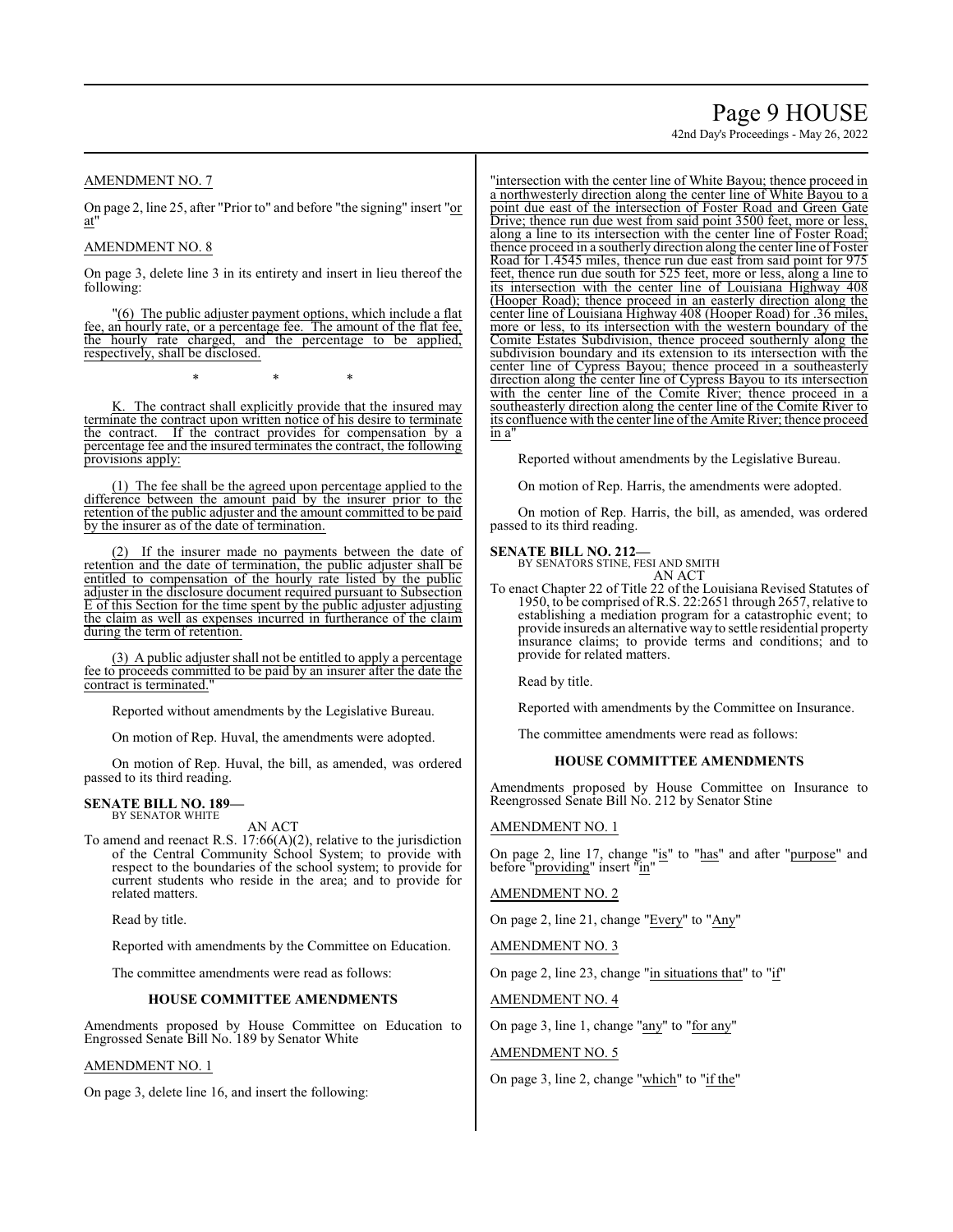### Page 10 HOUSE

42nd Day's Proceedings - May 26, 2022

#### AMENDMENT NO. 6

On page 3, at the beginning of line 5, insert "A."

#### AMENDMENT NO. 7

On page 3, line 7, delete "of insurance"

#### AMENDMENT NO. 8

On page 3, line 11, after the period "." delete the remainder of the line and delete line 12 in its entirety

#### AMENDMENT NO. 9

On page 3, line 20, after "followed" and before the period "." insert "by the insurer and insured"

#### AMENDMENT NO. 10

On page 3, line 29, change "The insurer or the insured that" to "An insurer or insured who"

### AMENDMENT NO. 11

On page 4, delete line 1 in its entirety and insert in lieu thereof the following:

"via telephone, video conference, or other similar electronic means is authorized to do so, if the

#### AMENDMENT NO. 12

On page 4, between lines 8 and 9, insert the following:

"B. The department shall maintain a list of mediation firms that comply with the provisions of this Section on the department's website. The list shall include the following information for each firm:

(1) The firm's official name.

(2) The firm's contact information.

(3) The firm's address.

(4) The firm's telephone number."

#### AMENDMENT NO. 13

On page 4, line 10, change "The" to "An"

#### AMENDMENT NO. 14

On page 4, line 12, change "of the cost" to "costs"

#### AMENDMENT NO. 15

On page 4, line 18, change "conference" to "conference,"

#### AMENDMENT NO. 16

On page 4, line 23, change "conference" to "conference,"

#### AMENDMENT NO. 17

On page 5, line 4, change "perils like" to "perils, such as"

#### AMENDMENT NO. 18

On page 5, line 22, change "each" to "their"

#### AMENDMENT NO. 19

On page 5, line 23, change "like" to "including but not limited to" and change "or" to "and"

#### AMENDMENT NO. 20

On page 5, line 26, change "litigation" to "litigation,"

#### AMENDMENT NO. 21

On page 5, line 27, after "apply" and before the period "." insert "to the statements and documents"

#### AMENDMENT NO. 22

On page 7, line 12, after "implement" and before "this" insert "the provisions of"

Reported without amendments by the Legislative Bureau.

On motion of Rep. Huval, the amendments were adopted.

On motion of Rep. Huval, the bill, as amended, was ordered passed to its third reading.

#### **SENATE BILL NO. 224—**

BY SENATOR HEWITT

To enact R.S. 42:17.2, relative to meetings of legislative houses and committees during a gubernatorially declared state of disaster or emergency; to provide for public input; to provide for an effective date; and to provide for related matters.

AN ACT

Read by title.

Reported with amendments by the Committee on House and Governmental Affairs.

The committee amendments were read as follows:

#### **HOUSE COMMITTEE AMENDMENTS**

Amendments proposed by House Committee on House and Governmental Affairs to Engrossed Senate Bill No. 224 by Senator Hewitt

#### AMENDMENT NO. 1

On page 1, delete line 2 and insert "To amend and reenact R.S.  $42:17.\overline{1}(A)$ (introductory paragraph), to enact R.S. 42:17.2, and to repeal R.S. 24:7.1, relative to meetings of public bodies including houses of the legislature and committees thereof during a"

#### AMENDMENT NO. 2

On page 1, at the beginning of line 4, insert "to provide relative participation in certain meetings by teleconferencing;"

#### AMENDMENT NO. 3

On page 1, line 6, after "Section 1." insert "R.S. 42:17.1(A)(introductoryparagraph)is hereby amended and reenacted and"

#### AMENDMENT NO. 4

On page 1, between lines 6 and 7, insert:

"§17.1. Exception for meetings during a gubernatorially declared disaster or emergency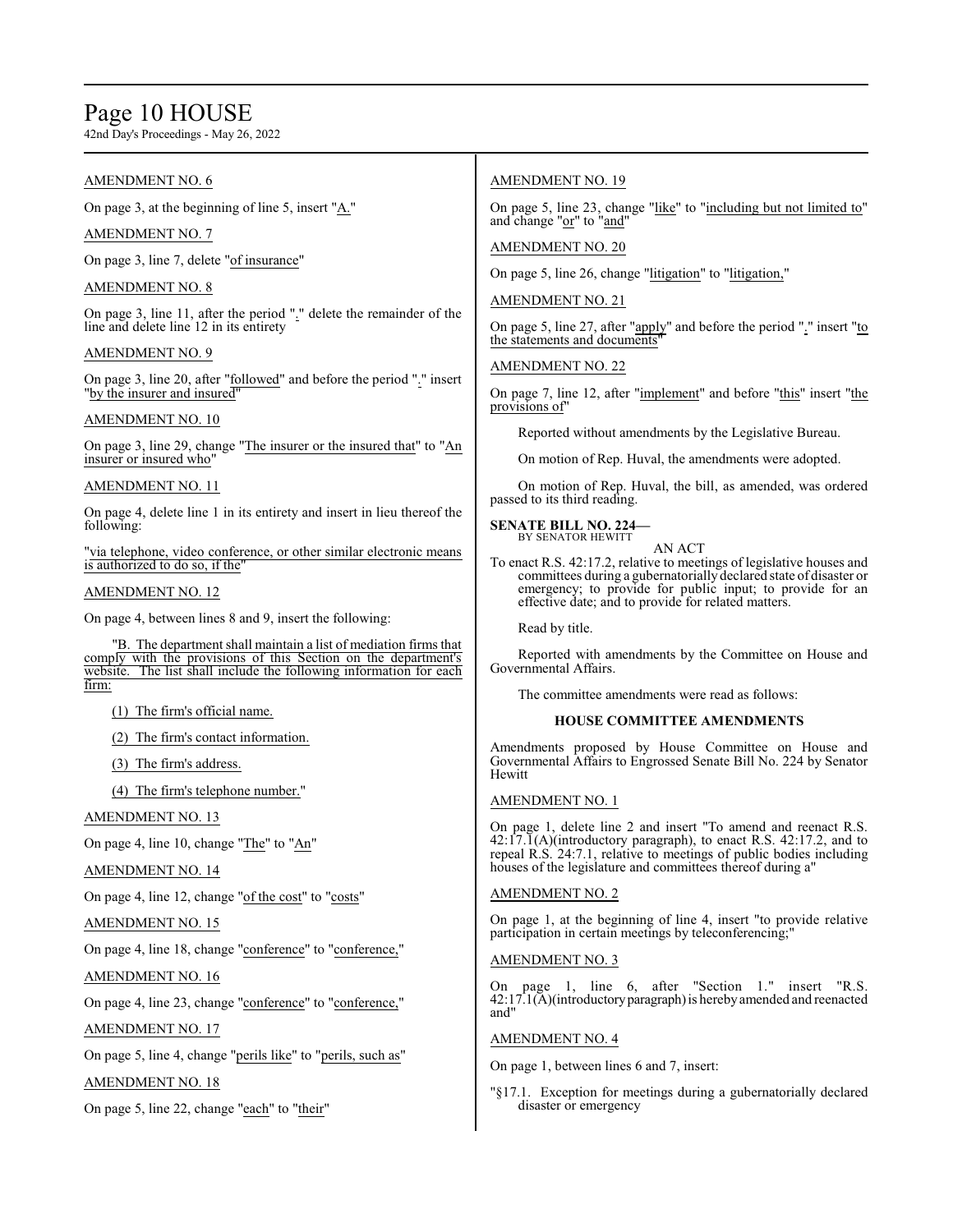### Page 11 HOUSE

42nd Day's Proceedings - May 26, 2022

\* \* \* A. Notwithstanding any other provision of this Chapter to the

contrary, a public body, except the legislature or a committee or subcommittee thereof, may conduct and its members may attend and participate in a meeting via electronic means provided:

 $*$  \*  $*$  \*  $*$  "

AMENDMENT NO. 5

On page 1, line 10, after "or" and before "legislative" insert "a"

AMENDMENT NO. 6

On page 2, line 26, after "or" and before "legislative" insert "a"

AMENDMENT NO. 7

On page 2, line 28, after "or" and before "legislative" insert "a"

AMENDMENT NO. 8

On page 3, between lines 20 and 21, insert the following:

"Section 2. R.S. 24:7.1 is hereby repealed in its entirety."

#### AMENDMENT NO. 9

On page 3, at the beginning of line 21, change "Section 2." to "Section 3."

Reported with amendments by the Legislative Bureau.

The Legislative Bureau amendments were read as follows:

#### **LEGISLATIVE BUREAU AMENDMENTS**

Amendments proposed by Legislative Bureau to Engrossed Senate Bill No. 224 by Senator Hewitt

#### AMENDMENT NO. 1

In House Committee Amendment No. 4, proposed by the House Committee on House and Governmental Affairs to Engrossed Senate Bill No. 224 by Senator Hewitt, delete line 15

On motion of Rep. Stefanski, the amendments were adopted.

On motion of Rep. Stefanski, the bill, as amended, was ordered passed to its third reading.

#### **SENATE BILL NO. 358—** BY SENATOR JACKSON

AN ACT

To amend and reenact the introductory paragraph of R.S.  $17:416(A)(1)(b)(ii)$ ,  $416(A)(1)(c)(ii)(dd)$ ,  $(2)(a)$ , the introductory paragraph of  $416(A)(4)$ ,  $416(A)(4)(b)$  and (c), 416.13, 416.20(A), and 3996(B)(32) and to enact R.S. 17:416.14, relative to bullying; to renumber and reorganize present law relative to bullying; to require all elementary and secondary schools to institute a program to prohibit and prevent bullying; to provide for fines for failure to act; and to provide for related matters.

Read by title.

Reported with amendments by the Committee on Education.

The committee amendments were read as follows:

#### **HOUSE COMMITTEE AMENDMENTS**

Amendments proposed by House Committee on Education to Reengrossed Senate Bill No. 358 by Senator Jackson

#### AMENDMENT NO. 1

On page 10, line 23, after "Subsection," insert "and no investigation pursuant to Paragraph (3) of this Subsection has occurred,"

Reported without amendments by the Legislative Bureau.

On motion of Rep. Harris, the amendments were adopted.

On motion of Rep. Harris, the bill, as amended, was ordered passed to its third reading.

#### **SENATE BILL NO. 418—**

BY SENATOR CATHEY

AN ACT To amend and reenact Children's Code Arts. 305(A)(2), and (B)(4), 306(B), (C), and (D), 821(E), and 857(A), 862(A), and 864(B), relative to juvenile court jurisdiction; to provide relative to juvenile detention for certain offenses; to provide factors for continued custody hearings; to provide relative to transfers for criminal prosecution; and to provide for related matters.

Read by title.

Reported with amendments by the Committee on Administration of Criminal Justice.

The committee amendments were read as follows:

#### **HOUSE COMMITTEE AMENDMENTS**

Amendments proposed by House Committee on Administration of Criminal Justice to Reengrossed Senate Bill No. 418 by Senator Cathey

#### AMENDMENT NO. 1

On page 1, line 3, after "821(E)," and before "862(A)," delete "and 857(A),"

#### AMENDMENT NO. 2

On page 1, line 9, after "821(E)," and before "862(A)," delete "and  $857(A)$ ,

#### AMENDMENT NO. 3

On page 6, after line 22, add the following:

"Section 2. This Act shall become effective upon signature by the governor or, if not signed by the governor, upon expiration of the time for bills to become law without signature by the governor, as provided by Article III, Section 18 of the Constitution of Louisiana. If vetoed by the governor and subsequently approved by the legislature, this Act shall become effective on the day following such approval."

Reported without amendments by the Legislative Bureau.

On motion of Rep. Marino, the amendments were adopted.

On motion of Rep. Marino, the bill, as amended, was ordered passed to its third reading.

#### **SENATE BILL NO. 428—**

| BY SENATOR ROBERT MILLS |  |        |
|-------------------------|--|--------|
|                         |  | AN ACT |

To amend and reenact R.S. 22:1272, relative to liability limits; to prohibit the reduction of policy limits based on expenses of defense; to provide for waivers; to provide for which expenses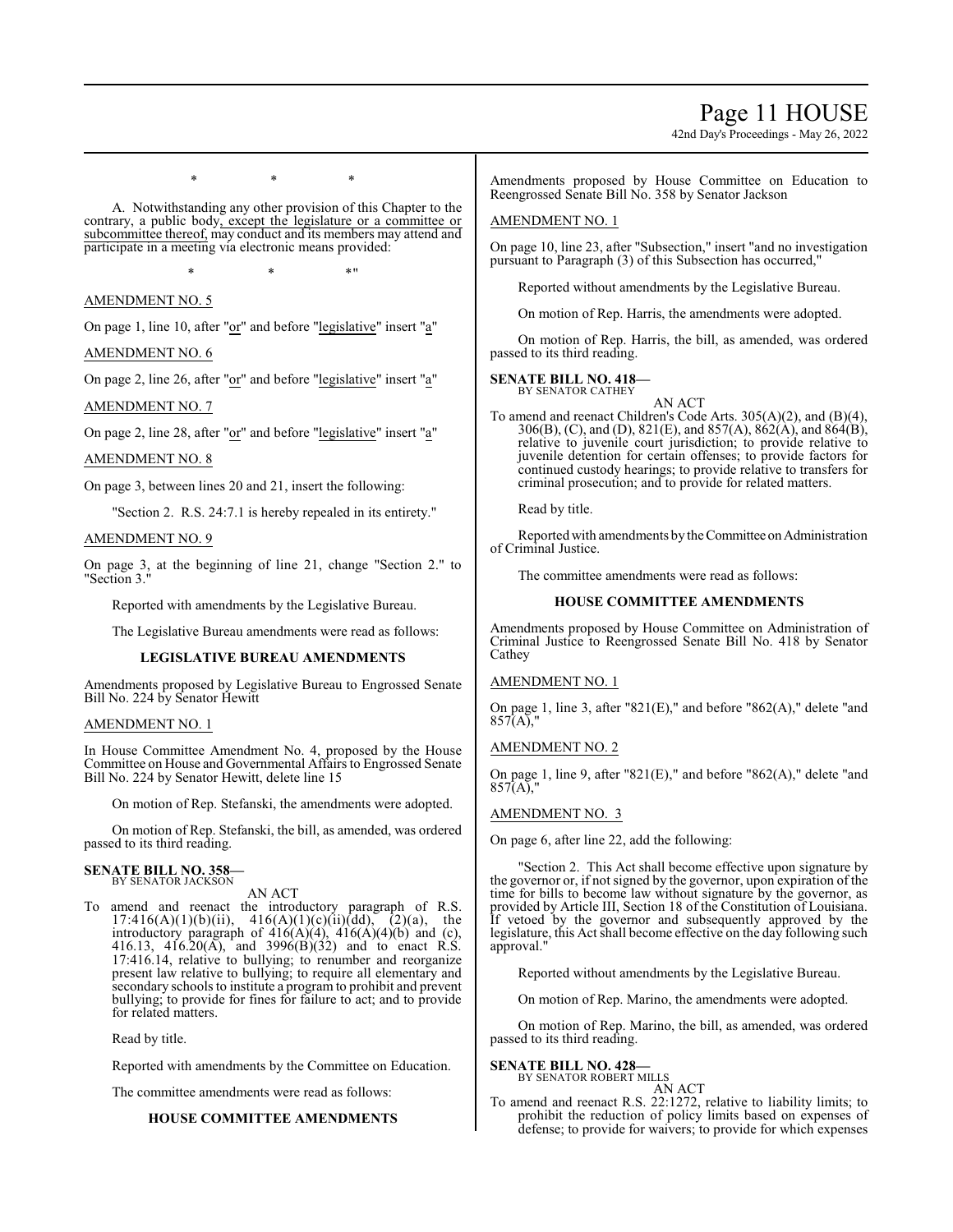### Page 12 HOUSE

42nd Day's Proceedings - May 26, 2022

qualify as expenses of defense; and to provide for related matters.

Read by title.

Reported with amendments by the Committee on Insurance.

The committee amendments were read as follows:

#### **HOUSE COMMITTEE AMENDMENTS**

Amendments proposed by House Committee on Insurance to Reengrossed Senate Bill No. 428 by Senator Robert Mills

#### AMENDMENT NO. 1

On page 1, line 11, after "Paragraph (B)(2)" and before "of this" insert "or  $(3)$ "

#### AMENDMENT NO. 2

On page 2, delete lines 3 through 13 in their entirety and insert the following:

"(2) The prohibition contained in Subsection A of this Section shall be waived by the commissioner for the following types of insurance coverage:

- (a) Professional liability other than medical malpractice.
- (b) Directors' and officers' liability.
- (c) Errors and omissions liability.
- (d) Pollution liability.
- (e) Employment practices liability.
- (f) Cyber risk liability.
- (g) Information security and privacy liability.

(h) Patent defense or other intellectual property infringement liability.

(i) Commercial liability coverages sold in combination."

#### AMENDMENT NO. 3

On page 2, at the beginning of line 14, insert "(3)"

Reported without amendments by the Legislative Bureau.

On motion of Rep. Huval, the amendments were adopted.

On motion of Rep. Huval, the bill, as amended, was ordered passed to its third reading.

#### **SENATE BILL NO. 473—**

BY SENATORS MILLIGAN AND FESI AND REPRESENTATIVE MIKE JOHNSON AN ACT

To enact Part III-C of Chapter 5 of Title 17 of the Louisiana Revised Statutes of 1950, to be comprised of R.S. 17:1826.1 through 1826.4, relative to foreign sources of funds; to provide for reporting of certain foreign sources of monies used as gifts or grants or in contracts involving certain postsecondary education institutions; to provide for use of certain monies to fund employment of and study by foreign graduate students and faculty in a research capacity; and to provide for related matters.

Read by title.

Reported favorably by the Committee on Education.

Reported without amendments by the Legislative Bureau.

On motion ofRep. Harris, the bill was ordered passed to its third reading.

#### **House and House Concurrent Resolutions on Third Reading for Final Consideration**

The following House and House Concurrent Resolutions on third reading for final consideration were taken up and acted upon as follows:

#### **HOUSE RESOLUTION NO. 17—**

BY REPRESENTATIVE GEYMANN A RESOLUTION

To amend and readopt House Rule 7.19 of the Rules of Order of the House of Representatives to provide procedures for the appropriation of federal disaster funds for ordinary recurring expenses.

Read by title.

#### **Motion**

On motion of Rep. Gregory Miller, the resolution was returned to the calendar.

#### **Notice of Intention to Call**

Pursuant to House Rule No. 8.20(A), Rep. Gregory Miller gave notice of Rep. Geymann's intention to call House Resolution No. 17 from the calendar on Tuesday, May 31, 2022.

#### **HOUSE RESOLUTION NO. 99—** BY REPRESENTATIVE JEFFERSON

A RESOLUTION

To urge and request members of the Louisiana House of Representatives to volunteer to substitute teach in a public school.

Read by title.

Rep. Jefferson moved the adoption of the resolution.

By a vote of 78 yeas and 0 nays, the resolution was adopted.

#### **Consent to Correct a Vote Record**

Rep. Green requested the House consent to record his vote on final passage of House Resolution No. 99 as yea, which consent was unanimously granted.

**HOUSE RESOLUTION NO. 116—**<br>BY REPRESENTATIVES EDMONSTON, AMEDEE, BUTLER, ECHOLS,<br>FIRMENT, FRIEMAN, GADBERRY, HODGES, HORTON, MCCORMICK,<br>CHARLES OWEN, SCHAMERHORN, SEABAUGH, AND TARVER<br>A RESOLUTION

To express the concern of the House of Representatives of the Legislature ofLouisiana with respect to any potential agreement with the World Health Organization relating to global pandemic response for the United States.

Read by title.

#### **Motion**

On motion of Rep. Edmonston, the resolution was returned to the calendar.

#### **Notice of Intention to Call**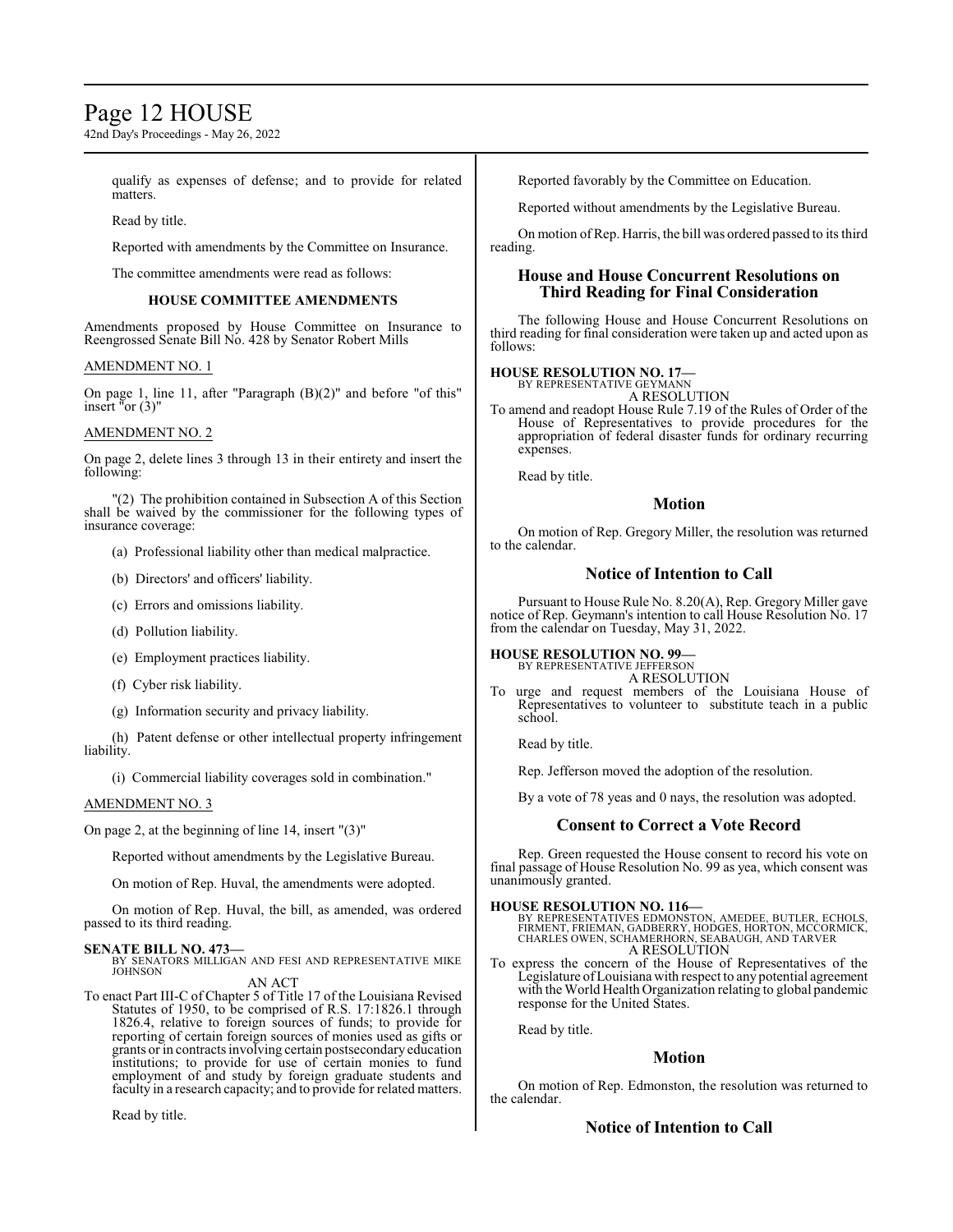### Page 13 HOUSE

42nd Day's Proceedings - May 26, 2022

Pursuant to House Rule No. 8.20(A), Rep. Edmonston gave notice of her intention to call House Resolution No. 116 from the calendar on Tuesday, May 31, 2022.

#### **HOUSE RESOLUTION NO. 140—**

BY REPRESENTATIVES MINCEY AND DEVILLIER A RESOLUTION

To urge and request the state Department of Education to review public school instructional requirements established by state law and to submit a written report of findings to the House of Representatives of the Legislature of Louisiana not later than January 20, 2023.

Read by title.

Rep. Mincey moved the adoption of the resolution.

By a vote of 85 yeas and 0 nays, the resolution was adopted.

#### **Consent to Correct a Vote Record**

Rep. Green requested the House consent to record his vote on final passage of House Resolution No. 140 as yea, which consent was unanimously granted.

## **HOUSE RESOLUTION NO. 146—** BY REPRESENTATIVE ROBBY CARTER

A RESOLUTION

To urge and request the state Department of Education and the Department of Transportation and Development to jointly study the feasibility and effectiveness of installing seat belts on school buses and to report their findings to the House Committee on Education not later than February 1, 2023.

Read by title.

Rep. Robert Carter moved the adoption of the resolution.

By a vote of 85 yeas and 0 nays, the resolution was adopted.

#### **Consent to Correct a Vote Record**

Rep. Green requested the House consent to record his vote on final passage of House Resolution No. 146 as yea, which consent was unanimously granted.

#### **HOUSE RESOLUTION NO. 155—** BY REPRESENTATIVE TURNER

A RESOLUTION

To create and provide for a study group to evaluate options and make recommendations for reforming healthcare workforce training and development in this state and to report its findings concerning these matters to the House of Representatives of the Legislature of Louisiana.

Read by title.

Rep. Turner moved the adoption of the resolution.

By a vote of 90 yeas and 0 nays, the resolution was adopted.

#### **Consent to Correct a Vote Record**

Rep. Green requested the House consent to record his vote on final passage of House Resolution No. 155 as yea, which consent was unanimously granted.

#### **HOUSE RESOLUTION NO. 158—** BY REPRESENTATIVE FIRMENT

A RESOLUTION

To urge and request the Louisiana Department of Health to conduct a study focused on the risks associated with gender reassignment procedures on minors, including genital and nongenital surgeries, and chemical treatments such as pubertyblockers and cross-sex hormones and to report its findings to certain legislative committees.

Read by title.

Rep. Firment moved the adoption of the resolution.

By a vote of 65 yeas and 17 nays, the resolution was adopted.

#### **Consent to Correct a Vote Record**

Rep. Wilford Carter requested the House consent to correct his vote on final passage of House Resolution No. 158 from yea to nay, which consent was unanimously granted.

#### **Consent to Correct a Vote Record**

Rep. Green requested the House consent to record his vote on final passage ofHouse Resolution No. 158 as nay, which consent was unanimously granted.

#### **Consent to Correct a Vote Record**

Rep. Jordan requested the House consent to record his vote on final passage of House Resolution No. 158 as nay, which consent was unanimously granted.

#### **Consent to Correct a Vote Record**

Rep. Pierre requested the House consent to correct his vote on final passage of House Resolution No. 158 from yea to nay, which consent was unanimously granted.

### **HOUSE RESOLUTION NO. 162—**

BY REPRESENTATIVE IVEY

A RESOLUTION To amend and readopt House Rule 2.11 of the Rules of Order of the House of Representatives to provide relative to the Sergeant at Arms of the House of Representatives.

Read by title.

#### **Motion**

On motion of Rep. Ivey, the resolution was returned to the calendar.

#### **Notice of Intention to Call**

Pursuant to House Rule No. 8.20(A), Rep. Ivey gave notice of his intention to call House Resolution No. 162 from the calendar on Tuesday, May 31, 2022.

#### **HOUSE CONCURRENT RESOLUTION NO. 124—**

BY REPRESENTATIVE SELDERS A CONCURRENT RESOLUTION

To urge and request the Legislative Budgetary Control Council to study the feasibility of creating a disaster and assistance relief fund administered by the legislature.

Read by title.

Rep. Selders moved the adoption of the resolution.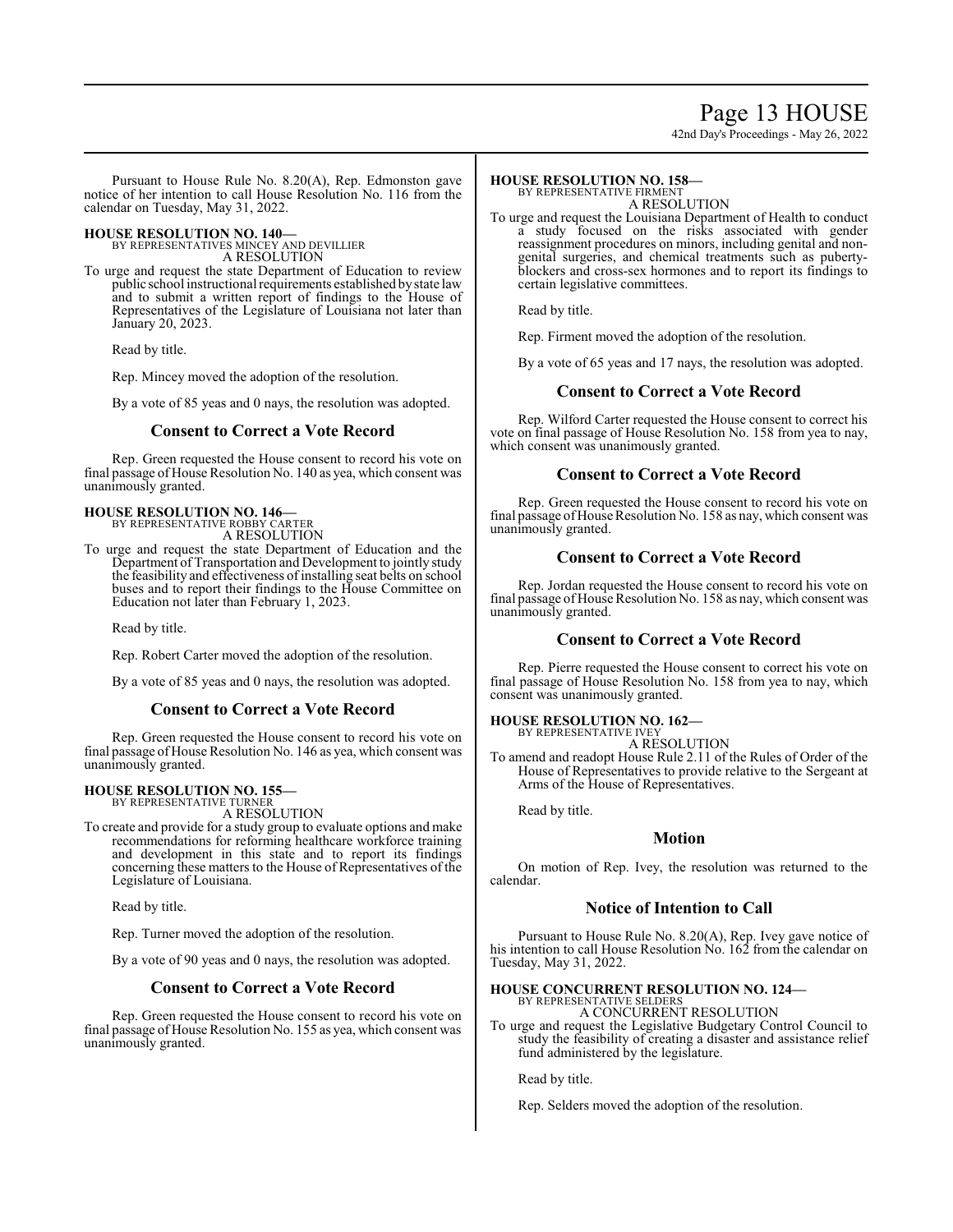### Page 14 HOUSE

42nd Day's Proceedings - May 26, 2022

By a vote of 94 yeas and 0 nays, the resolution was adopted.

Ordered to the Senate.

#### **Consent to Correct a Vote Record**

Rep. Green requested the House consent to record his vote on final passage of House Resolution No. 124 as yea, which consent was unanimously granted.

#### **House Concurrent Resolutions Returned from the Senate with Amendments**

The following House Concurrent Resolutions returned fromthe Senate with amendments to be concurred in by the House were taken up and acted upon as follows:

### **HOUSE CONCURRENT RESOLUTION NO. 87—** BY REPRESENTATIVE MAGEE

A CONCURRENT RESOLUTION

To urge and request the Judicial Council of the Supreme Court of Louisiana to provide a recommendation for a statewide schedule of local criminal fees to the Legislature of Louisiana prior to the 2023 Regular Session of the Legislature.

Read by title.

#### **Motion**

On motion of Rep. Stefanski, the resolution was returned to the calendar.

#### **House Bills and Joint Resolutions Returned from the Senate with Amendments**

The following House Bills and Joint Resolutions returned from the Senate with amendments to be concurred in by the House were taken up and acted upon as follows:

#### **HOUSE BILL NO. 817—** BY REPRESENTATIVE MIKE JOHNSON

AN ACT

To amend and reenact R.S. 15:1202(A), relative to the membership of the Louisiana Commission on Law Enforcement and Administration of Criminal Justice; to add a member to the commission; to provide for related matters.

Read by title.

The above bill was taken up with the amendments proposed by the Senate.

#### **SENATE FLOOR AMENDMENTS**

Amendments proposed by Senator Luneau to Reengrossed House Bill No. 817 by Representative Mike Johnson

#### AMENDMENT NO. 1

On page 2, delete lines 22 and 23, and insert

"(24) The president of the Louisiana City Marshals and City Constables Association, or his designee.

Rep. Michael Johnson moved that the amendments proposed by the Senate be concurred in.

#### **ROLL CALL**

The roll was called with the following result:

#### YEAS

Mr. Speaker Frieman Miguez<br>Adams Gadberry Miller, 1 Adams Gadberry Miller, D.<br>Amedee Gaines Miller, G. Amedee Gaines Miller, G.<br>Bacala Garofalo Mincey Bagley Glover Muscarello<br>Beaullieu Goudeau Nelson Beaullieu Goudeau Nelson<br>Bishop Hodges Newell Bourriaque Hollis<br>Boyd Horton Boyd Horton Owen, C.<br>Brass Hughes Pierre Brass Hughes<br>Brown Huval Bryant Illg<br>Butler Ivev Carpenter Jefferson Schamerhorn<br>Carrier Jenkins Schlegel Carrier Jenkins Schlegel<br>Carter, R. Johnson, M. Seabaugh Carter, R. Johnson, M. Seabaughter, W. Johnson, T. Selders Carter, W. Johnson, T.<br>Cormier Jordan Coussan Kerner Stagni<br>
Davis LaCombe Stefanski Deshotel LaFleur Tarver DeVillier Landry<br>
Duplessis Larvadain Duplessis Larvadain Thompson<br>
Echols Lyons Turner Edmonds Mack Villio<br>
Edmonston Mage Wheat Edmonston Magee Wheat<br>
Emerson Marcelle White Emerson Marcelle<br>
Earnum Marino Farnum Marino Willard<br>Firment McCormick Wright Firment McCormick Wright<br>
Fisher McFarland Zeringue Fisher McFarland<br>Fontenot McKnight Fontenot McKnight<br>Freeman McMahen McMahen Total - 94 Total - 0

Mincey Hodges Newell<br>Hollis Orgeron Huval Pressly<br>Illg Riser Ivey Romero<br>Jefferson Schame Jordan St. Blanc<br>Kerner Stagni LaCombe<br>LaFleur Tarver Extension Lyons Turner<br>
Mack Villio

NAYS

#### ABSENT

| Cox         | Geymann  | Moore    |
|-------------|----------|----------|
| Crews       | Green    | Owen, R. |
| DuBuisson   | Harris   | Phelps   |
| Freiberg    | Hilferty |          |
| Total $-11$ |          |          |

The amendments proposed by the Senate were concurred in by the House.

#### **HOUSE BILL NO. 820—** BY REPRESENTATIVE VILLIO

AN ACT To enact R.S. 14:230.1, relative to forfeiture; to provide for definitions; to provide relative to seizure and forfeiture; to provide relative to criminal offenses; to provide for exceptions; to provide for court proceedings; to provide relative to actions of law enforcement; to provide relative to court judgments; to provide for certain time periods; to provide relative to the applicability of remedies; to provide for the allocation of proceeds; and to provide for related matters.

Read by title.

The above bill was taken up with the amendments proposed by the Senate.

#### **LEGISLATIVE BUREAU AMENDMENTS**

Amendments proposed by Legislative Bureau to Reengrossed House Bill No. 820 by Representative Villio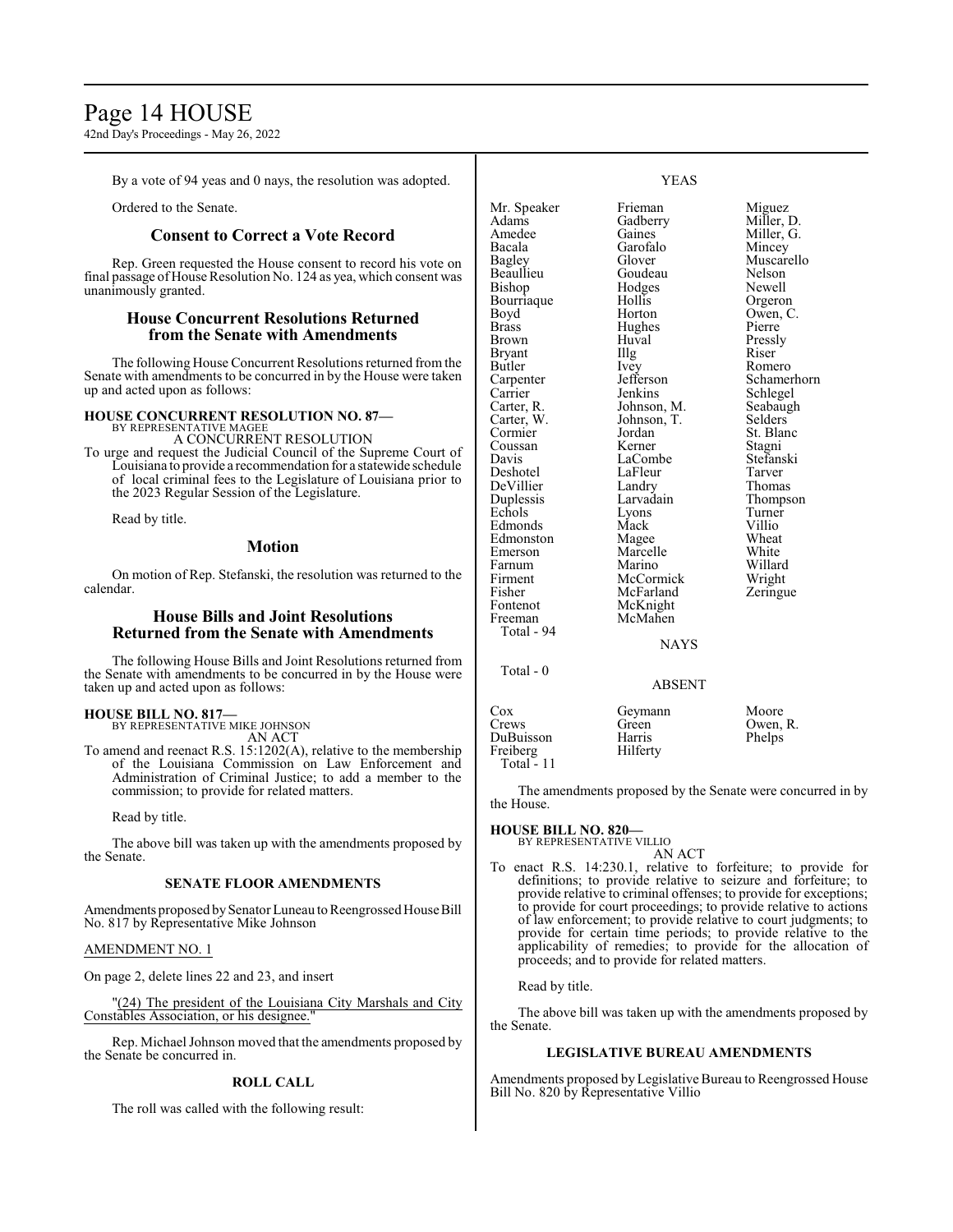### Page 15 HOUSE

42nd Day's Proceedings - May 26, 2022

AMENDMENT NO. 1

On page 3, line 3, following "law" and before "the" insert "to"

Rep. Villio moved that the amendments proposed by the Senate be concurred in.

#### **ROLL CALL**

The roll was called with the following result:

#### YEAS

| Mr. Speaker | Fontenot      | McFarland   |
|-------------|---------------|-------------|
| Adams       | Freeman       | McKnight    |
| Amedee      | Frieman       | McMahen     |
| Bacala      | Gaines        | Miguez      |
| Bagley      | Garofalo      | Miller, G.  |
| Beaullieu   | Glover        | Mincey      |
| Bishop      | Goudeau       | Muscarello  |
| Bourriaque  | Hodges        | Nelson      |
| Boyd        | Hollis        | Newell      |
| Brass       | Horton        | Owen, C.    |
| Brown       | Hughes        | Pressly     |
| Bryant      | Huval         | Riser       |
| Carpenter   | Illg          | Romero      |
| Carrier     | Ivey          | Schamerhorn |
| Carter, R.  | Jefferson     | Schlegel    |
| Carter, W.  | Jenkins       | Seabaugh    |
| Cormier     | Johnson, M.   | Selders     |
| Coussan     | Johnson, T.   | St. Blanc   |
| Crews       | Jordan        | Stagni      |
| Davis       | Kerner        | Stefanski   |
| Deshotel    | LaCombe       | Tarver      |
| DeVillier   | LaFleur       | Thomas      |
| Duplessis   | Landry        | Thompson    |
| Echols      | Larvadain     | Turner      |
| Edmonds     | Lyons         | Villio      |
| Edmonston   | Mack          | Wheat       |
| Emerson     | Magee         | White       |
| Farnum      | Marcelle      | Willard     |
| Firment     | Marino        | Wright      |
| Fisher      | McCormick     | Zeringue    |
| Total - 90  |               |             |
|             | <b>NAYS</b>   |             |
| Total - 0   |               |             |
|             | <b>ABSENT</b> |             |
| Butler      | Geymann       | Moore       |
| Cox         | Green         | Orgeron     |
| DuBuisson   | Harris        | Owen, R.    |
| Freiberg    | Hilferty      | Phelps      |
| Gadberry    | Miller, D.    | Pierre      |
| Total - 15  |               |             |
|             |               |             |

The amendments proposed by the Senate were concurred in by the House.

#### **Suspension of the Rules**

On motion of Rep. Magee, the rules were suspended in order to take up and consider House Concurrent Resolutions Returned from the Senate with Amendments at this time.

#### **House Concurrent Resolutions Returned from the Senate with Amendments**

The following House Concurrent Resolutions returned fromthe Senate with amendments to be concurred in by the House were taken up and acted upon as follows:

#### **HOUSE CONCURRENT RESOLUTION NO. 87—** BY REPRESENTATIVE MAGEE

A CONCURRENT RESOLUTION

To urge and request the Judicial Council of the Supreme Court of Louisiana to provide a recommendation for a statewide schedule of local criminal fees to the Legislature of Louisiana prior to the 2023 Regular Session of the Legislature.

Called from the calendar.

Read by title.

The above resolution was taken up with the amendments proposed by the Senate.

#### **SENATE COMMITTEE AMENDMENTS**

Amendments proposed by Senate Committee on Judiciary A to Engrossed House Concurrent Resolution No. 87 by Representative Magee

#### AMENDMENT NO. 1

On page 1, line 15, after "Regular Legislative Session" and before the semicolon ";" insert "and Act No. 553 of the 2018 Regular Legislative Session"

#### AMENDMENT NO. 2

On page 2, delete lines 1 through 3

AMENDMENT NO. 3

On page 2, at the beginning of line 5, change "judges" to "stakeholders"

#### AMENDMENT NO. 4

On page 2, line 12, after "statewide schedule of" delete "local" and at the end of the line change "court systems" to "courts"

Rep. Magee moved that the amendments proposed bythe Senate be concurred in.

#### **ROLL CALL**

The roll was called with the following result:

#### YEAS

Mr. Speaker Frieman Miguez<br>Adams Gadberry Miller, Amedee Gaines<br>Bacala Garofalo Bourriaque Hodge<br>Boyd Hollis Brown Hughes<br>Bryant Huval Coussan Johnson, T.<br>Crews Jordan

Duplessis

Garofalo Muscarello<br>Glover Nelson Beaullieu Glover Nelson<br>Bishop Goudeau Newell Goudeau Newell<br>Hodges Orgeron Boyd Hollis Owen, C.<br>Brass Horton Owen, R. Brass Horton Owen, R.<br>Brown Hughes Pierre Bryant Huval Pressly<br>Butler Hlg Riser Butler Illg Riser Carpenter Ivey Romero<br>Carrier Jefferson Schamer Carter, R. Jenkins Schlegel<br>Cormier Johnson, M. Seabaugh Cormier Johnson, M. Seabaug<br>Coussan Johnson, T. Selders Crews Jordan St. Blanc<br>
Davis Kerner Stagni Davis Kerner Stagni<br>
Deshotel LaCombe Stefanski LaCombe<br>LaFleur Stefans<br>Tarver DeVillier LaFleur Tarver<br>
Duplessis Larvadain Thomas

Gadberry Miller, G.<br>Gaines Mincev Jefferson Schamerhorn<br>Jenkins Schlegel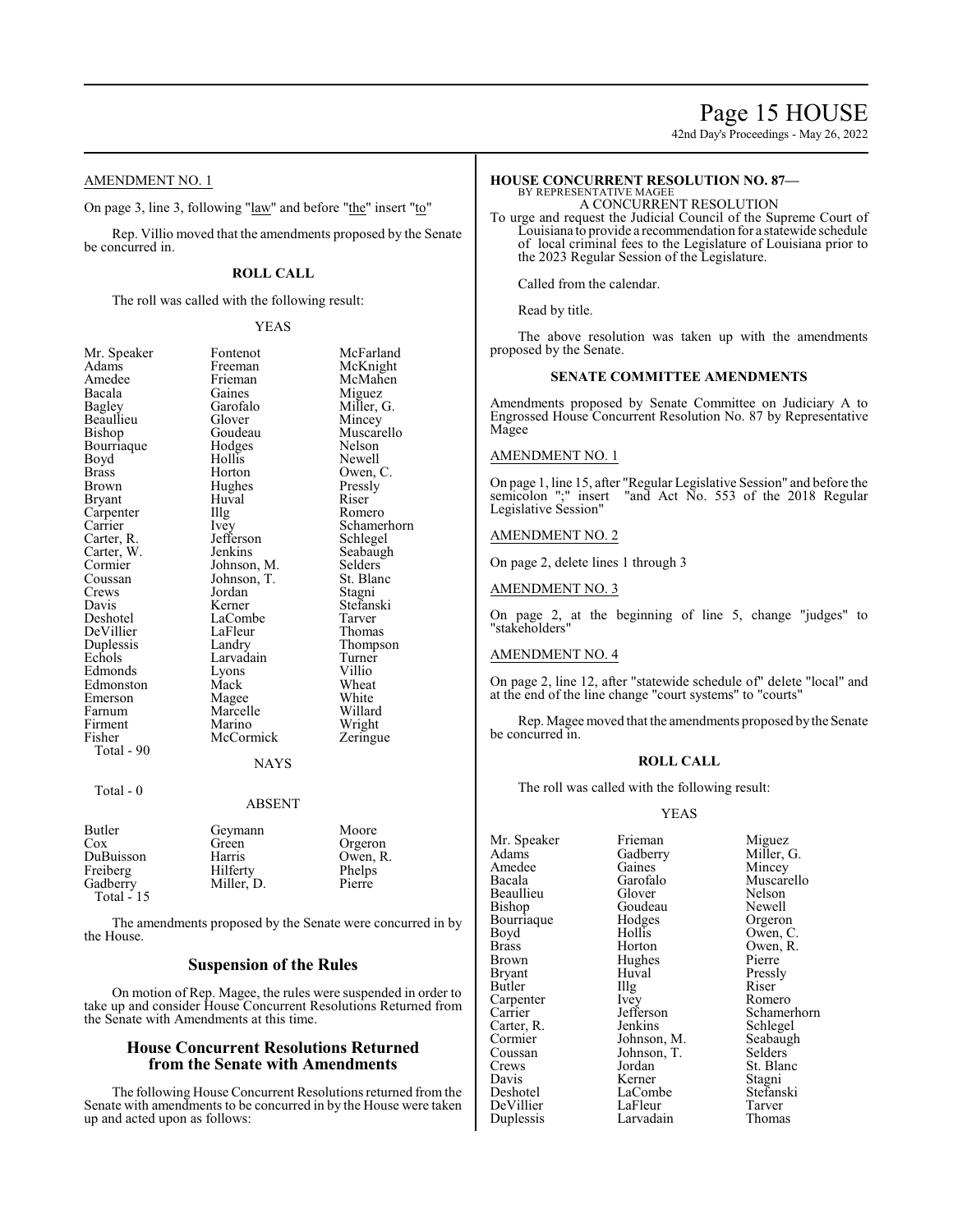### Page 16 HOUSE

42nd Day's Proceedings - May 26, 2022

| Echols<br>Edmonds<br>Edmonston<br>Emerson<br>Farnum<br>Firment<br>Fisher | Lyons<br>Mack<br>Magee<br>Marcelle<br>Marino<br>McCormick<br>McFarland | Thompson<br>Turner<br>Villio<br>White<br>Willard<br>Wright<br>Zeringue |
|--------------------------------------------------------------------------|------------------------------------------------------------------------|------------------------------------------------------------------------|
| Fontenot                                                                 | McKnight                                                               |                                                                        |
| Freeman<br>Total - 91                                                    | McMahen                                                                |                                                                        |
|                                                                          | <b>NAYS</b>                                                            |                                                                        |
| Total $-0$                                                               |                                                                        |                                                                        |
|                                                                          | <b>ABSENT</b>                                                          |                                                                        |
| Bagley                                                                   | Geymann                                                                | Miller, D.                                                             |
| Carter, W.                                                               | Green                                                                  | Moore                                                                  |
| Cox                                                                      | Harris                                                                 | Phelps                                                                 |
| DuBuisson                                                                | Hilferty                                                               | Wheat                                                                  |
| Freiberg                                                                 | Landry                                                                 |                                                                        |

Total - 14

The amendments proposed by the Senate were concurred in by the House.

#### **House Bills and Joint Resolutions on Third Reading and Final Passage**

The following House Bills and Joint Resolutions on third reading and final passage were taken up and acted upon as follows:

#### **HOUSE BILL NO. 1022—** BY REPRESENTATIVE AMEDEE

AN ACT

To enact Chapter 5 of Title V of Book III of Title 9 of the Louisiana Revised Statutes of 1950, to be comprised of R.S. 9:2800.81 through 2800.85, relative to liability-free products; to provide relative to declination of a liability-free product; to provide for a civil remedy; to provide for legislative intent; to provide for definitions; to provide for exceptions; to provide for attorney fees and costs; to provide for public policy; to provide for an effective date; and to provide for related matters.

Read by title.

#### **Motion**

On motion of Rep. Amedee, the bill was returned to the calendar.

#### **Notice of Intention to Call**

Pursuant to House Rule No. 8.20(A), Rep. Amedee gave notice of her intention to call House Bill No. 1022 from the calendar on Tuesday, May 31, 2022.

#### **Senate Bills and Joint Resolutions on Third Reading and Final Passage**

The following Senate Bills and Joint Resolutions on third reading and final passage were taken up and acted upon as follows:

#### **SENATE BILL NO. 337—** BY SENATOR SMITH

AN ACT

To amend and reenact R.S. 14:98.8(C), relative to driving offenses; to provide relative to operating a vehicle while under suspension for certain prior offenses; to provide enhanced penalties for operating a vehicle while under suspension for a third or subsequent offense of operating while intoxicated; and to provide for related matters.

Read by title.

Rep. Gregory Miller moved the final passage of the bill.

#### **ROLL CALL**

The roll was called with the following result:

#### YEAS

Mr. Speaker Frieman McMahen<br>Adams Gadberry Miguez Adams Gadberry<br>Amedee Gaines Amedee Gaines Miller, G.<br>Bacala Garofalo Mincey Bacala Garofalo<br>Bagley Glover Beaullieu Goudeau Nelson<br>Bishop Green Newell Bishop Green Newell<br>Bourriaque Hodges Orgeron Bourriaque Hodge<br>Boyd Hollis Boyd Hollis Owen, C.<br>Brass Horton Owen, R. Brass Horton Owen, R.<br>Bryant Hughes Pierre Bryant Hughes<br>Butler Huval Carpenter Carrier Ivey Romero<br>Carter, R. Jefferson Schame Carter, W. Jenkins Schlegel<br>
Cormier Johnson, M. Seabaugh Cormier Johnson, M. Seabaughten<br>Coussan Johnson, T. Selders Coussan Johnson, T.<br>Crews Jordan Crews Jordan St. Blanc<br>
Davis Kerner Stagni Davis Kerner Stagni<br>
Deshotel LaCombe Stefanski DeVillier LaFleur Tarver DuBuisson Landry<br>
Duplessis Larvadain Duplessis Larvadain Thompson Edmonds Mack Villio<br>
Edmonston Magee Wheat Edmonston Magee Wheat<br>
Emerson Marcelle White Emerson Marcelle White<br>
Firment Marino Willard Firment Marino Willard<br>Fisher McCormick Wright Fisher McCormick Wright<br>
Fontenot McFarland Zeringue Fontenot McFarland<br>Freeman McKnight McKnight Total - 95 Total - 0

Muscarello Huval Pressly<br>Illg Riser Jefferson Schamerhorn<br>
Jenkins Schlegel LaCombe<br>LaFleur Tarver Lyons Turner<br>Mack Villio

### NAYS

#### ABSENT

| Brown       | Geymann    | Moore  |
|-------------|------------|--------|
| Cox         | Harris     | Phelps |
| Farnum      | Hilferty   |        |
| Freiberg    | Miller, D. |        |
| Total $-10$ |            |        |

The Chair declared the above bill was finally passed.

Rep. Gregory Miller moved to reconsider the vote by which the above bill was finally passed, and, on his own motion, the motion to reconsider was laid on the table.

**SENATE BILL NO. 370—** BY SENATOR HARRIS

AN ACT

To amend and reenact Children's Code Articles 897(B)(2) and  $899(B)(2)(c)$  and to enact Children's Code Article  $899(B)(2)(h)$ , relative to conditions for probation; to provide relative to the payment of restitution for damages caused by the delinquent act of a child; to authorize the court to order the parents, tutor, guardian, or legal custodian of a child to pay restitution for acts committed by the child; to authorize the court to require the child and parent or legal guardian to participate in a court-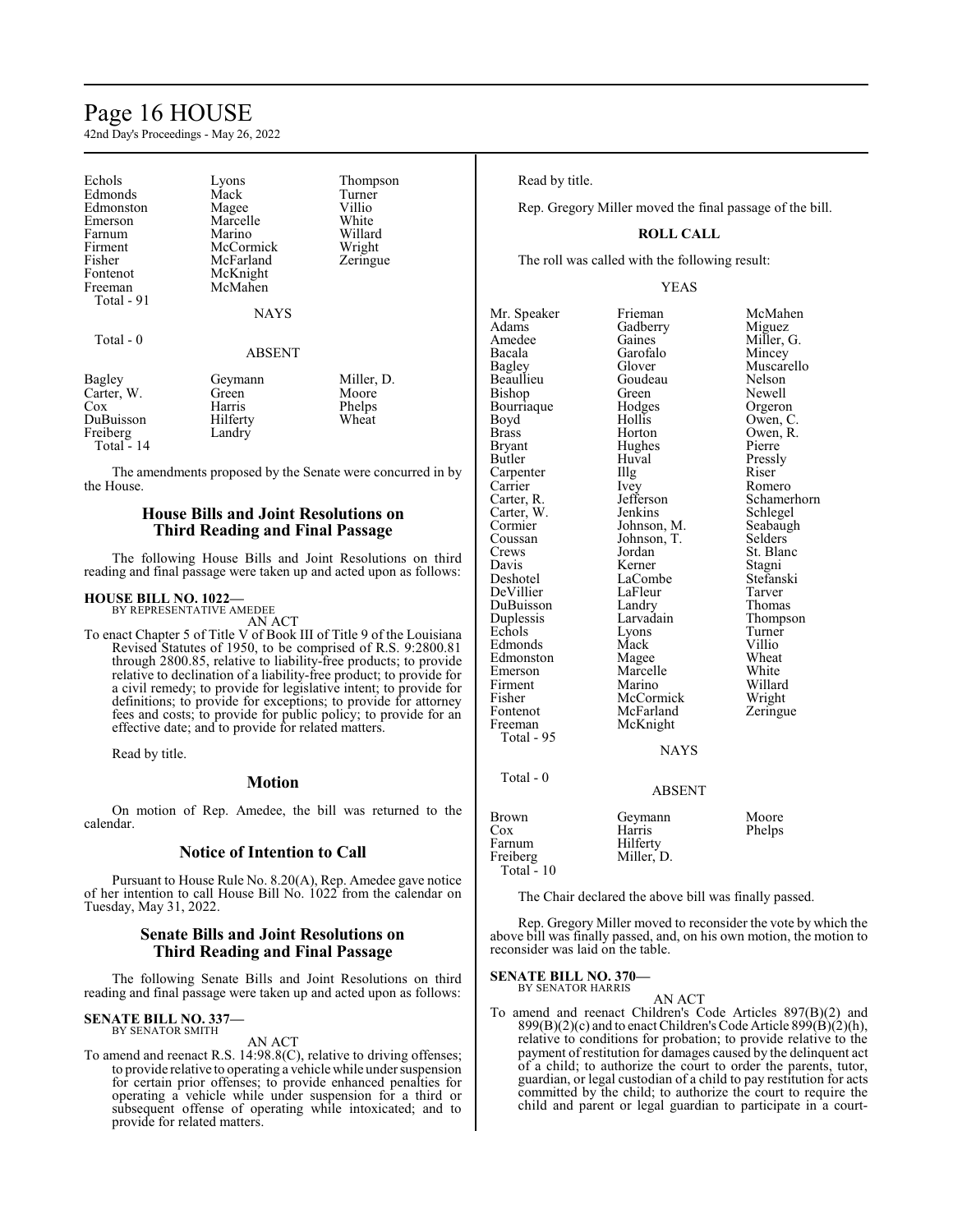### Page 17 HOUSE

42nd Day's Proceedings - May 26, 2022

Thompson<br>Turner

Willard Wright Zeringue

approved decision making course; and to provide for related matters.

Read by title.

Rep. Marino sent up floor amendments which were read as follows:

#### **HOUSE FLOOR AMENDMENTS**

Amendments proposed by Representative Marino to Reengrossed Senate Bill No. 370 by Senator Harris

#### AMENDMENT NO. 1

On page 1, line 3, after "probation;" delete the remainder of the line and delete lines 4 through 5 in their entirety and at the beginning of line 6, delete "of a child to pay restitution for acts committed by the child;"

#### AMENDMENT NO. 2

On page 1, line 10, after "Code" and before "897(B)(2)" change "Article" to "Articles"

#### AMENDMENT NO. 3

On page 2, line 11, after the period "." delete the remainder of the line and delete lines 12 through 16 in their entirety

#### AMENDMENT NO. 4

On page 3, line 13, after "the" and before "child" insert "adjudicated"

#### AMENDMENT NO. 5

On page 3, line 15, after the period "." delete the remainder of the line and delete lines 16 through 20 in their entirety

On motion of Rep. Marino, the amendments were adopted.

Rep. Marino moved the final passage of the bill, as amended.

#### **ROLL CALL**

The roll was called with the following result:

#### YEAS

| Mr. Speaker | Freeman     | McMal   |
|-------------|-------------|---------|
| Adams       | Frieman     | Miguez  |
| Amedee      | Gadberry    | Miller, |
| Bacala      | Gaines      | Mincey  |
| Bagley      | Garofalo    | Musca   |
| Beaullieu   | Glover      | Nelson  |
| Bishop      | Goudeau     | Newell  |
| Bourriaque  | Green       | Orgero  |
| Boyd        | Hodges      | Owen,   |
| Brass       | Hollis      | Owen,   |
| Brown       | Horton      | Pierre  |
| Bryant      | Hughes      | Pressly |
| Butler      | Huval       | Riser   |
| Carpenter   | Illg        | Romer   |
| Carrier     | Ivey        | Scham   |
| Carter, R.  | Jefferson   | Schleg  |
| Carter, W.  | Jenkins     | Seabau  |
| Cormier     | Johnson, M. | Selders |
| Coussan     | Johnson, T. | St. Bla |
| Crews       | Jordan      | Stagni  |
| Davis       | Kerner      | Stefans |
| Deshotel    | LaCombe     | Tarver  |
| DeVillier   | LaFleur     | Thoma   |
|             |             |         |

an McMahen n Miguez rry Miller, G. Bacala Gaines Mincey<br>References Muscare Muscarello<br>Nelson au Newell Orgeron s Owen, C. Owen, R.<br>Pierre s Pressly<br>Riser Romero Schamerhorn on Schlegel s Seabaugh<br>
m, M. Selders on, M. Selders<br>
on, T. St. Blan St. Blanc Stagni r Stefanski<br>nbe Tarver Tarver DeVillier LaFleur Thomas

| DuBuisson<br>Duplessis<br>Echols<br>Edmonds<br>Edmonston<br>Emerson<br>Farnum<br>Firment<br>Fisher<br>Fontenot<br>Total - 97<br>Total $-0$ | Landry<br>Larvadain<br>Lyons<br>Mack<br>Magee<br>Marcelle<br>Marino<br>McCormick<br>McFarland<br>McKnight<br><b>NAYS</b><br><b>ABSENT</b> | Thomp<br>Turner<br>Villio<br>Wheat<br>White<br>Willar<br>Wright<br>Zering |
|--------------------------------------------------------------------------------------------------------------------------------------------|-------------------------------------------------------------------------------------------------------------------------------------------|---------------------------------------------------------------------------|
| $\cos$<br>Freiberg<br>Geymann                                                                                                              | Harris<br>Hilferty<br>Miller, D.                                                                                                          | Moore<br>Phelps                                                           |

Total - 8

The Chair declared the above bill was finally passed.

Rep. Marino moved to reconsider the vote by which the above bill was finally passed, and, on his own motion, the motion to reconsider was laid on the table.

#### **SENATE BILL NO. 424—** BY SENATOR STINE

AN ACT

To enact R.S. 34:851.36(B)(3), relative to vessels; to provide for the operation of motorboats; to provide for boating safety classes; to provide for exceptions; to provide for boat liveries; to provide for terms and conditions; and to provide for related matters.

Read by title.

Rep. Mincey sent up floor amendments which were read as follows:

#### **HOUSE FLOOR AMENDMENTS**

Amendments proposed by Representative Mincey to Engrossed Senate Bill No. 424 by Senator Stine

#### AMENDMENT NO. 1

On page 1, line 12, after "motorboat" and before "if" insert "rented from a boat livery"

#### AMENDMENT NO. 2

On page 1, delete lines 13 through 17 in their entirety and on page 2, delete lines 1 through 7 in their entirety and insert the following:

"(a) The lessor or authorized agent of the lessor provides the person with the following instruction and materials:

(i) Instruction in the safe and proper operation ofthe motorboat being rented.

(ii) A boating safety instruction video approved by the Department of Wildlife and Fisheries.

(iii) The latest Department of Wildlife and Fisheries publication on recreational boating rules, regulations, and safety.

(b) A rental contract is signed by the person and the lessor or authorized agent of the lessor that includes the following provisions:

(i) A statement that the operator received all boating safety instruction and materials required in this Paragraph.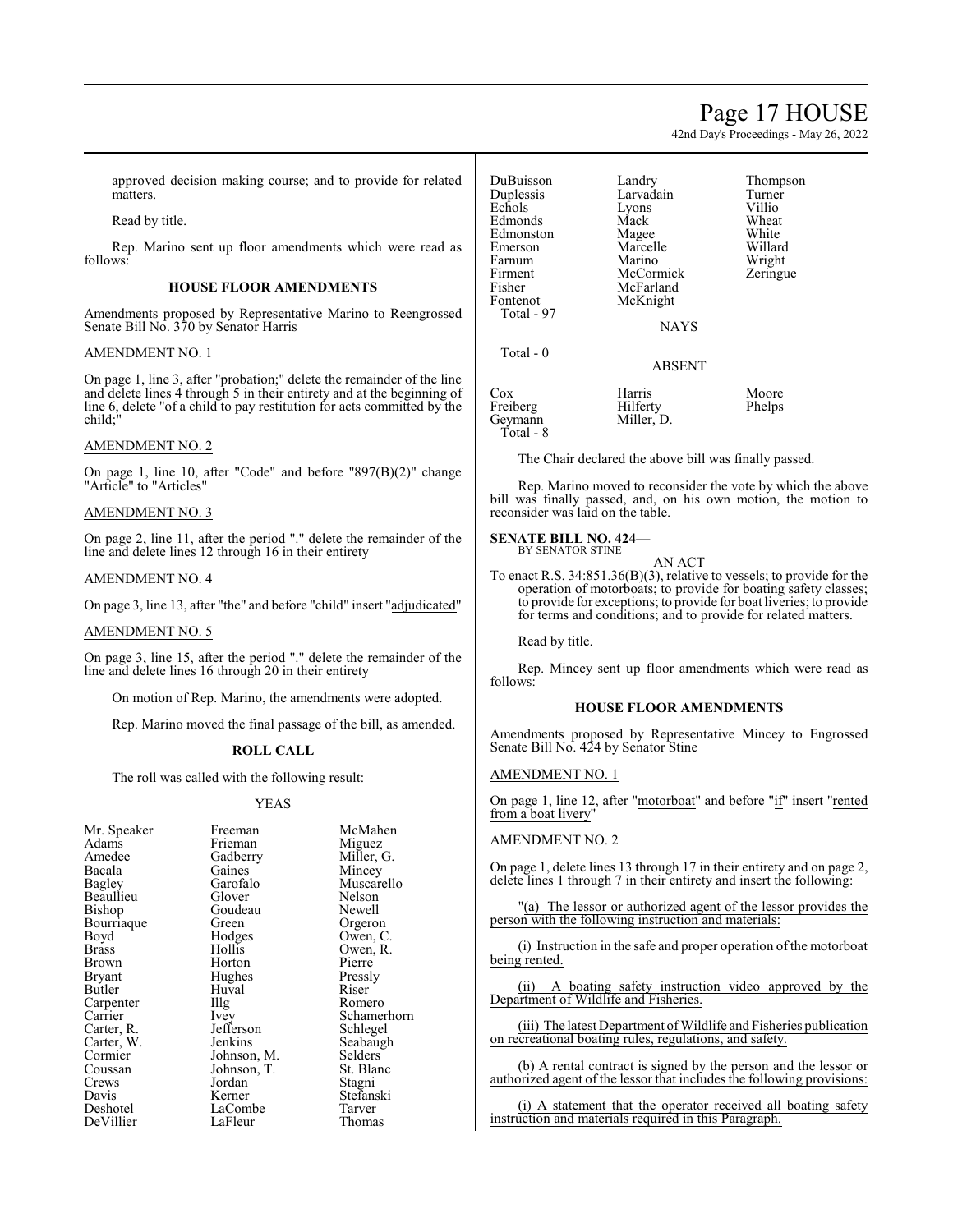### Page 18 HOUSE

42nd Day's Proceedings - May 26, 2022

(ii) A statement that the operator is not currently under suspension or revocation of the privilege to operate watercraft upon the waters of this state or any other state.

(c) The operator keeps a copy of the rental contract in his possession at all times while operating the motorboat.

(d) The livery retains a copy of the rental contract in its records for at least sixty days after termination of the rental and makes such records available for inspection by the Department of Wildlife and Fisheries.

(e) A person renting a motorboat from a livery shall only be authorized to operate such motorboat within forty-eight hours of completing the requirements of Subparagraph  $(3)(a)$  of this Subsection.

#### AMENDMENT NO. 3

On page 2, after line 8, insert the following:

"Section 2. The Department of Wildlife and Fisheries shall approve the video provided for in this Act on or before January 1, 2023.

Section 3. This Act shall become effective on January 1, 2023."

On motion of Rep. Mincey, the amendments were adopted.

Rep. Coussan moved the final passage of the bill, as amended.

#### **ROLL CALL**

The roll was called with the following result:

Adams Frieman<br>Amedee Gadberry Bacala Gaines<br>Bagley Garofalo Bourriaque Green<br>Boyd Hodges Bryant Hughes<br>Butler Huval Carpenter<br>Carrier Carter, W. Jenkins<br>Cormier Iohnson M Coussan Johnson, T.<br>Crews Jordan DuBuisson Landry<br>
Duplessis Larvadain Fisher McFarland<br>Fontenot McKnight Total - 98

YEAS Mr. Speaker Freeman McMahen<br>Adams Frieman Miguez Amedee Gadberry Miller, G.<br>Bacala Gaines Mincey Garofalo Muscarello<br>Glover Nelson Beaullieu Glover Nelson<br>Bishop Goudeau Newell Goudeau Newell<br>Green Orgeron Boyd Hodges Owen, C.<br>Brass Hollis Owen, R Brass Hollis Owen, R. Brown Horton Phelps<br>Bryant Hughes Pierre Huval Pressly<br>Illg Riser Carrier Ivey Romero<br>Carter, R. Jefferson Schamer Jefferson Schamerhorn<br>Jenkins Schlegel Cormier Johnson, M. Seabaugh<br>Coussan Johnson, T. Selders Crews Jordan St. Blanc<br>
Davis Kerner Stagni Davis Kerner Stagni<br>
Deshotel IaCombe Stefanski LaCombe Stefans<br>LaFleur Tarver DeVillier LaFleur Tarver<br>
DuBuisson Landry Thomas Duplessis Larvadain Thompson<br>
Echols Lyons Turner Lyons Turner<br>
Mack Villio Edmonds Mack Villio<br>
Edmonston Magee Wheat Edmonston Magee Wheat<br>
Emerson Marcelle White Marcelle White<br>
Marino Willard Farnum Marino Willard<br>Firment McCormick Wright Firment McCormick Wright<br>
Fisher McFarland Zeringue McKnight

**NAYS** 

| Total - 0 | <b>ABSENT</b> |       |
|-----------|---------------|-------|
| Cox       | Harris        | Moore |
| Freiberg  | Hilferty      |       |
| Geymann   | Miller, D.    |       |

The Chair declared the above bill was finally passed.

Rep. Coussan moved to reconsider the vote by which the above bill was finally passed, and, on his own motion, the motion to reconsider was laid on the table.

**SENATE BILL NO. 45—** BY SENATOR FOIL

Geymann Total - 7

AN ACT

To amend and reenact R.S. 17:1948(A) and (E), to enact R.S.  $17:1948(C)(9)$ , and to repeal R.S.  $17:1948(G)$ , relative to students with exceptionalities; to require public school governing authorities to adopt policies relative to the installation of and operation of cameras in certain classrooms upon the request of a parent or legal guardian by December 31, 2022; and to provide for related matters.

Read by title.

Rep. Wright sent up floor amendments which were read as follows:

#### **HOUSE FLOOR AMENDMENTS**

Amendments proposed by Representative Wright to Reengrossed Senate Bill No. 45 by Senator Foil

#### AMENDMENT NO. 1

On page 1, line 13, after "shall" and before "adopt" delete the comma "," and "not later than December 31, 2022,"

#### AMENDMENT NO. 2

On page 1, at the end of line 15, insert the following:

"The policies shall be adopted not later than December 31, 2022, or within thirty days of the receipt of funding for the installation of cameras, whichever occurs first.

On motion of Rep. Wright, the amendments were adopted.

Rep. Wright moved the final passage of the bill, as amended.

#### **ROLL CALL**

The roll was called with the following result:

#### YEAS

Mr. Speaker Freeman McKnight<br>Adams Frieman McMahen Adams Frieman McMahen<br>Amedee Gadberry Miguez Amedee Gadberry<br>Bacala Gaines Bacala Gaines Miller, G. Bagley Garofalo Mincey Bagley Garofalo Mincey Beaullieu Glover Muscarello<br>Bishop Goudeau Nelson Bourriaque Green<br>Boyd Hodges Boyd Hodges Orgeron<br>Brass Hollis Owen C Brass Hollis Owen, C. Brown Horton Phelps<br>Bryant Hughes Pierre Bryant Hughes<br>Butler Huval Carpenter

Goudeau Nelson<br>Green Newell Huval Pressly<br>
Illg Riser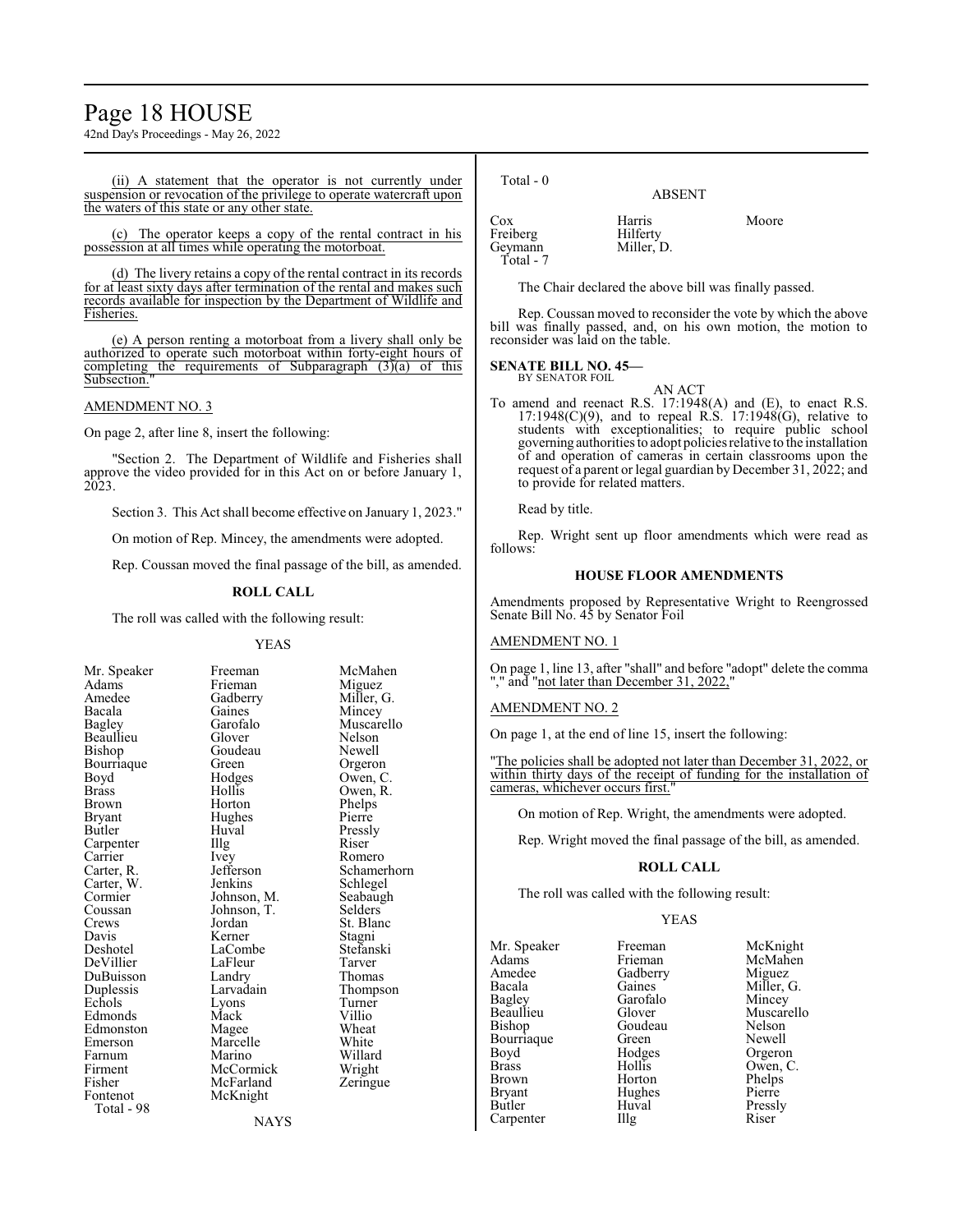### Page 19 HOUSE

42nd Day's Proceedings - May 26, 2022

| Carrier    | Ivey          | Romero      |
|------------|---------------|-------------|
| Carter, R. | Jefferson     | Schamerhorn |
| Carter, W. | Jenkins       | Schlegel    |
| Cormier    | Johnson, M.   | Seabaugh    |
| Coussan    | Johnson, T.   | Selders     |
| Crews      | Jordan        | St. Blanc   |
| Davis      | Kerner        | Stagni      |
| Deshotel   | LaCombe       | Stefanski   |
| DeVillier  | LaFleur       | Tarver      |
| Duplessis  | Landry        | Thomas      |
| Echols     | Larvadain     | Thompson    |
| Edmonds    | Lyons         | Turner      |
| Edmonston  | Mack          | Villio      |
| Emerson    | Magee         | Wheat       |
| Farnum     | Marcelle      | White       |
| Firment    | Marino        | Willard     |
| Fisher     | McCormick     | Wright      |
| Fontenot   | McFarland     | Zeringue    |
| Total - 96 |               |             |
|            | NAYS          |             |
| Total - 0  |               |             |
|            | <b>ABSENT</b> |             |
| Cox        | Geymann       | Miller, D.  |
| DuBuisson  | Harris        | Moore       |
| Freiberg   | Hilferty      | Owen, R.    |
| Total - 9  |               |             |

The Chair declared the above bill was finally passed.

Rep. Wright moved to reconsider the vote by which the above bill was finally passed, and, on his own motion, the motion to reconsider was laid on the table.

#### **SENATE BILL NO. 47—** BY SENATOR FIELDS

AN ACT

To amend and reenact R.S. 17:24.8(A) and to enact R.S. 17:24.8(D), relative to prekindergarten instruction; to require each city, parish, and other public school board to work to implement a mixed provider delivery model for full-day prekindergarten instruction; and to provide for related matters.

Read by title.

Rep. Freeman moved the final passage of the bill.

#### **ROLL CALL**

The roll was called with the following result:

#### YEAS

| Mr. Speaker  | Freiberg    | McMahen     |
|--------------|-------------|-------------|
| Adams        | Frieman     | Miguez      |
| Amedee       | Gadberry    | Miller, G.  |
| Bacala       | Gaines      | Mincey      |
| Bagley       | Garofalo    | Muscarello  |
| Beaullieu    | Glover      | Nelson      |
| Bishop       | Goudeau     | Newell      |
| Bourriaque   | Green       | Orgeron     |
| Boyd         | Hodges      | Owen, C.    |
| <b>Brass</b> | Hollis      | Owen, R.    |
| Brown        | Horton      | Phelps      |
| Bryant       | Hughes      | Pierre      |
| Butler       | Huval       | Pressly     |
| Carpenter    | Illg        | Riser       |
| Carrier      | <i>lvey</i> | Romero      |
| Carter, R.   | Jefferson   | Schamerhorn |
| Carter, W.   | Jenkins     | Schlegel    |
| Cormier      | Johnson, M. | Seabaugh    |

| Coussan<br>Crews<br>Davis<br>Deshotel<br>DeVillier<br>DuBuisson<br>Duplessis<br>Echols<br>Edmonds<br>Edmonston<br>Emerson<br>Farnum<br>Firment<br>Fisher<br>Freeman<br>Total - 98 | Johnson, T.<br>Jordan<br>Kerner<br>LaCombe<br>LaFleur<br>Landry<br>Larvadain<br>Lyons<br>Mack<br>Magee<br>Marcelle<br>Marino<br>McCormick<br>McFarland<br>McKnight | Selders<br>St. Blanc<br>Stagni<br>Stefanski<br>Tarver<br>Thomas<br>Thompson<br>Turner<br>Villio<br>Wheat<br>White<br>Willard<br>Wright<br>Zeringue |
|-----------------------------------------------------------------------------------------------------------------------------------------------------------------------------------|--------------------------------------------------------------------------------------------------------------------------------------------------------------------|----------------------------------------------------------------------------------------------------------------------------------------------------|
|                                                                                                                                                                                   | <b>NAYS</b>                                                                                                                                                        |                                                                                                                                                    |
| Total - 0                                                                                                                                                                         | ABSENT                                                                                                                                                             |                                                                                                                                                    |
| Cox<br>Fontenot<br>Geymann                                                                                                                                                        | Harris<br>Hilferty<br>Miller, D.                                                                                                                                   | Moore                                                                                                                                              |

The Chair declared the above bill was finally passed.

Rep. Freeman moved to reconsider the vote by which the above bill was finally passed, and, on her own motion, the motion to reconsider was laid on the table.

### **SENATE BILL NO. 50—** BY SENATOR HEWITT

Total - 7

AN ACT

To enact R.S. 17:4035.2, relative to public school choice in certain high school programs; to provide for high school programs of choice; to provide for eligibility criteria for students and high schools; to provide for restrictions; to provide relative to the responsibilities of public school systems; and to provide for related matters.

Read by title.

Rep. Freiberg moved the final passage of the bill.

#### **ROLL CALL**

The roll was called with the following result:

#### YEAS

Mr. Speaker Fontenot McMahen<br>Adams Freeman Miguez Adams Freeman Miguez<br>
Amedee Freiberg Mincey Amedee Freiberg<br>Bacala Frieman Bacala Frieman Muscarello<br>
Bagley Gadberry Nelson Beaullieu Gaines<br>Bishop Garofalo Bourriaque Glover<br>Boyd Goudeau Boyd Goudeau Owen, R.<br>Brass Green Pierre Brass Green Pierre<br>Brown Hodges Pressly Bryant Hollis<br>Butler Horton Butler Horton Romero<br>Carpenter Huval Schame Carrier Illg Schlegel<br>Carter, R. Ivey Seabaugh Carter, R. Ivey Seabau, Carter, W. Jefferson Selders Carter, W. Jefferson<br>Cormier Jenkins Cormier Jenkins St. Blanc<br>
Coussan Johnson, M. Stagni Coussan Johnson, M.<br>Crews Jordan

Gadberry Nelson<br>Gaines Newell Garofalo Orgeron<br>Glover Owen, C Hodges Pressl<br>Hollis Riser Huval Schamerhorn<br>Illg Schlegel Stefanski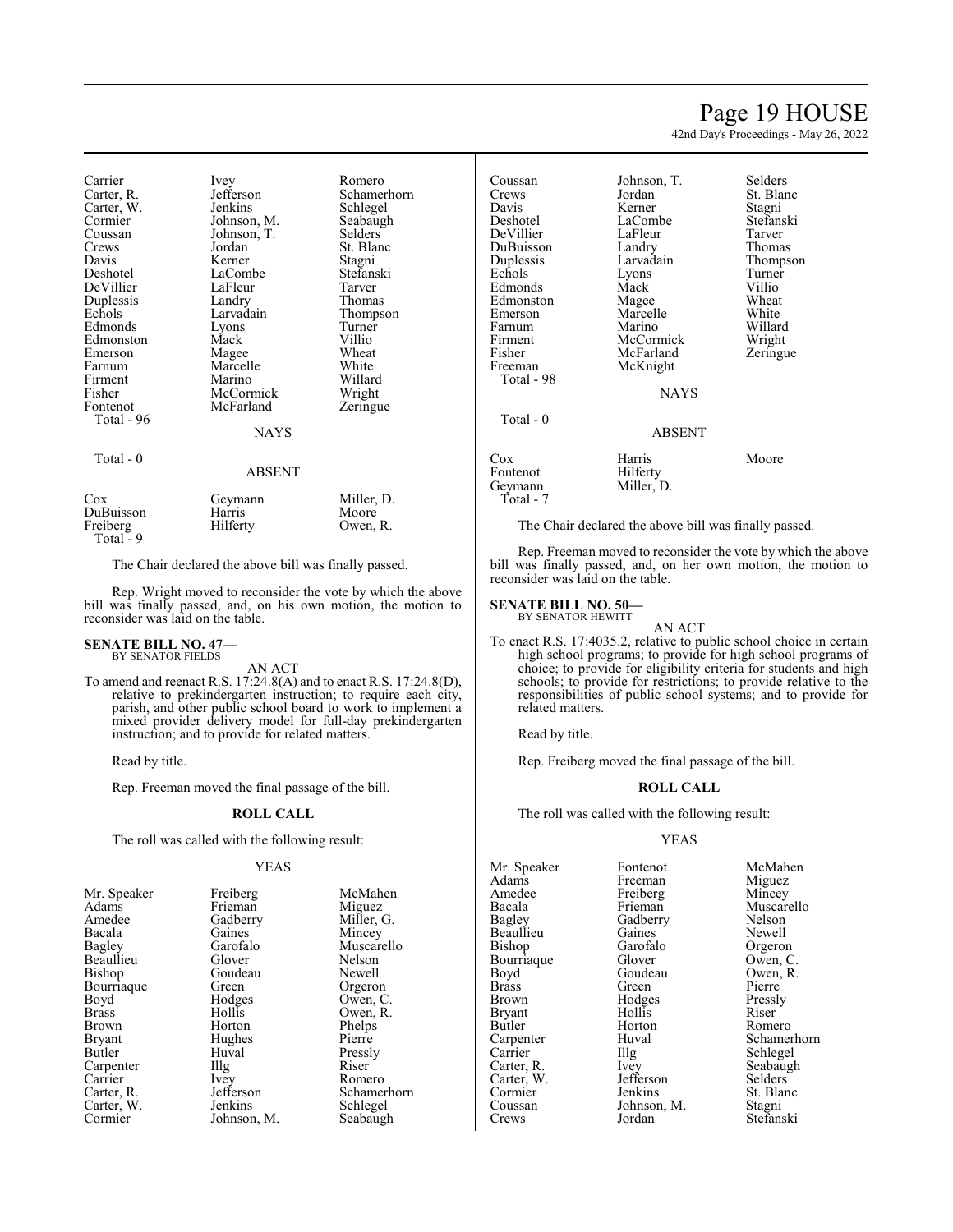## Page 20 HOUSE

42nd Day's Proceedings - May 26, 2022

| Davis<br>Deshotel<br>DeVillier<br>DuBuisson<br>Echols<br>Edmonds<br>Edmonston<br>Emerson<br>Farnum<br>Firment<br>Fisher<br>Total - 91 | Kerner<br>LaCombe<br>LaFleur<br>Larvadain<br>Lyons<br>Mack<br>Magee<br>Marcelle<br>McCormick<br>McFarland<br>McKnight<br><b>NAYS</b> | Tarver<br>Thomas<br>Thompson<br>Turner<br>Villio<br>Wheat<br>White<br>Wright<br>Zeringue |
|---------------------------------------------------------------------------------------------------------------------------------------|--------------------------------------------------------------------------------------------------------------------------------------|------------------------------------------------------------------------------------------|
| Total - 0                                                                                                                             | <b>ABSENT</b>                                                                                                                        |                                                                                          |
| Cox<br>Duplessis<br>Geymann<br>Harris<br>Hilferty<br>Total - 14                                                                       | Hughes<br>Johnson, T.<br>Landry<br>Marino<br>Miller, D.                                                                              | Miller, G.<br>Moore<br>Phelps<br>Willard                                                 |

The Chair declared the above bill was finally passed.

Rep. Freiberg moved to reconsider the vote by which the above bill was finally passed, and, on her own motion, the motion to reconsider was laid on the table.

#### **Consent to Correct a Vote Record**

Rep. Frieman requested the House consent to record his vote on final passage of Senate Bill No. 50 as yea, which consent was unanimously granted.

#### **SENATE BILL NO. 62—** BY SENATOR MIZELL

AN ACT

To amend and reenact Children's Code Article 616.1.1, relative to appeals of determinations of abuse and neglect; to provide for notice of a determination; to provide for notice of appeal rights; and to provide for related matters.

Read by title.

#### **Motion**

On motion of Rep. Magee, the bill was returned to the calendar.

### **SENATE BILL NO. 104—** BY SENATOR MIZELL

AN ACT

To enact R.S. 40:2175.8, relative to outpatient abortion facilities; to require outpatient abortion facilities to permit certain communications by patients; to provide for conditions for licensure; to provide for penalties; and to provide for related matters.

Read by title.

Rep. Butler moved the final passage of the bill.

#### **ROLL CALL**

The roll was called with the following result:

#### YEAS

| Mr. Speaker |  |
|-------------|--|
| Adams       |  |
| Amedee      |  |
|             |  |

Freiberg Muscarello<br>Frieman Nelson Frieman Nelson<br>Gadberry Orgeron Gadberry

| Bacala<br>Bagley<br>Beaullieu<br>Bishop<br>Bourriaque<br>Butler<br>Carrier<br>Coussan<br>Crews<br>Davis<br>Deshotel<br>DeVillier<br>Echols<br>Edmonds<br>Edmonston<br>Emerson<br>Farnum<br>Firment<br>Fontenot | Garofalo<br>Goudeau<br>Hodges<br>Hollis<br>Horton<br>Huval<br>$\prod_{i=1}^{n}$<br>Ivey<br>Johnson, M.<br>Kerner<br>LaCombe<br>Mack<br>Magee<br>McCormick<br>McFarland<br>McKnight<br>McMahen<br>Miguez<br>Mincey | Owen, C.<br>Owen, R.<br>Pressly<br>Riser<br>Romero<br>Schamerhorn<br>Schlegel<br>Seabaugh<br>St. Blanc<br>Stagni<br>Stefanski<br>Tarver<br>Thomas<br>Thompson<br>Turner<br>Villio<br>White<br>Wright<br>Zeringue |
|----------------------------------------------------------------------------------------------------------------------------------------------------------------------------------------------------------------|-------------------------------------------------------------------------------------------------------------------------------------------------------------------------------------------------------------------|------------------------------------------------------------------------------------------------------------------------------------------------------------------------------------------------------------------|
| Total - 66                                                                                                                                                                                                     | <b>NAYS</b>                                                                                                                                                                                                       |                                                                                                                                                                                                                  |
| Boyd<br><b>Brass</b><br>Bryant<br>Carpenter<br>Carter, W.<br>Duplessis<br>Fisher<br>Freeman<br>Gaines<br>Total - 25                                                                                            | Glover<br>Green<br>Hughes<br>Jefferson<br>Jenkins<br>Jordan<br>LaFleur<br>Landry<br>Larvadain<br><b>ABSENT</b>                                                                                                    | Lyons<br>Marcelle<br>Marino<br>Phelps<br>Pierre<br>Selders<br>Willard                                                                                                                                            |
| Brown<br>Carter, R.<br>Cormier<br>Cox<br>DuBuisson<br>Total - 14                                                                                                                                               | Geymann<br>Harris<br>Hilferty<br>Johnson, T.<br>Miller, D.                                                                                                                                                        | Miller, G.<br>Moore<br>Newell<br>Wheat                                                                                                                                                                           |

The Chair declared the above bill was finally passed.

Rep. Butler moved to reconsider the vote by which the above bill was finally passed, and, on her own motion, the motion to reconsider was laid on the table.

#### **Consent to Correct a Vote Record**

Rep. Carpenter requested the House consent to correct her vote on final passage of Senate Bill No. 104 from yea to nay, which consent was unanimously granted.

#### **SENATE BILL NO. 126—** BY SENATOR CATHEY

AN ACT To amend and reenact R.S. 17:350.21(A) and (C), relative to funding of laboratory schools; to authorize the University of Louisiana at Monroe to receive state funding for a laboratory school; and to provide for related matters.

Read by title.

#### **Motion**

On motion of Rep. Echols, the bill was returned to the calendar.

#### **Notice of Intention to Call**

Pursuant to House Rule No. 8.20(A), Rep. Echols gave notice of his intention to call Senate Bill No. 126 from the calendar on Tuesday, May 31, 2022.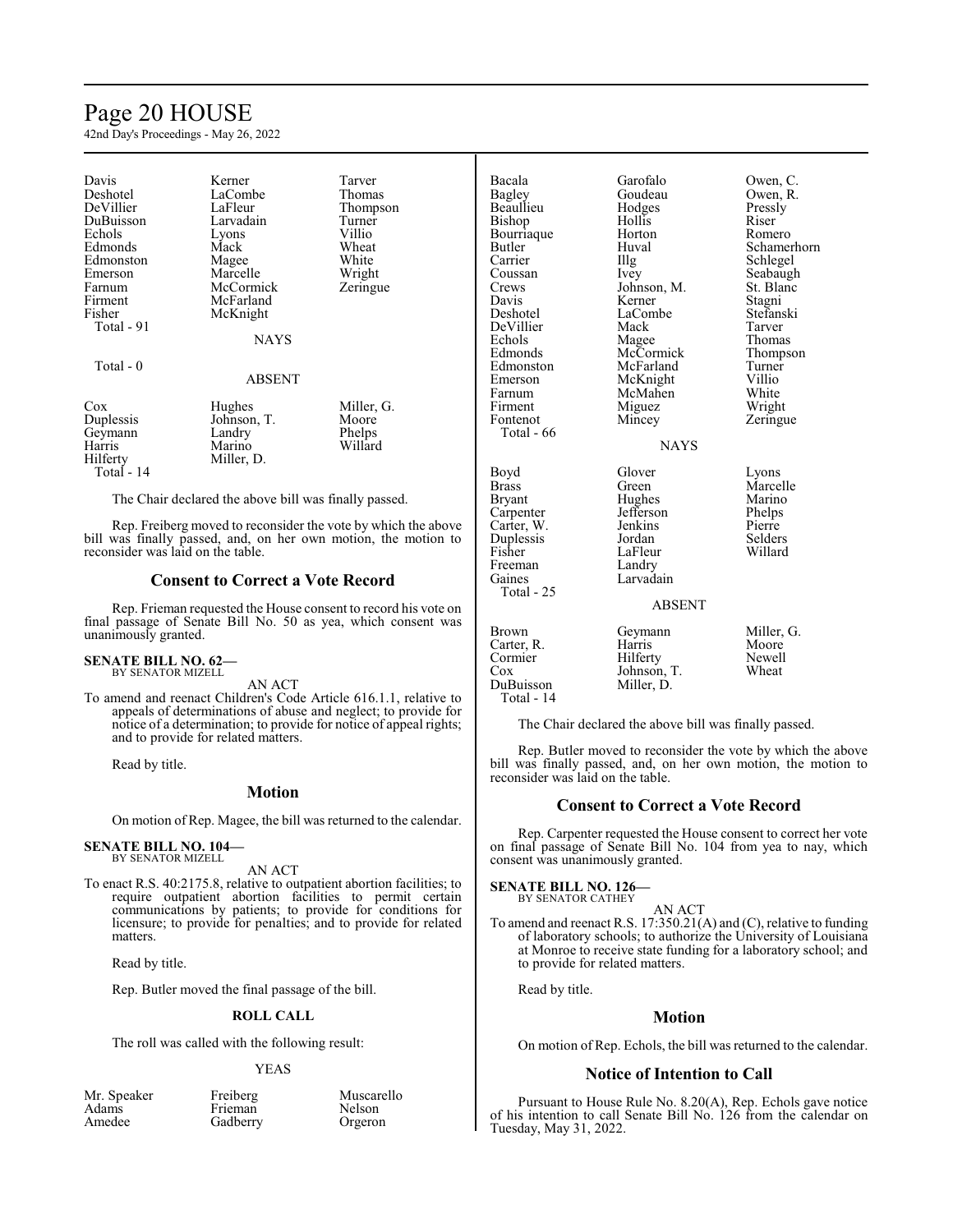### Page 21 HOUSE

42nd Day's Proceedings - May 26, 2022

#### **SENATE BILL NO. 141—** BY SENATOR MORRIS

AN ACT

To enact R.S. 22:860.1, relative to insurance contract requirements; to prohibit insurers from requiring or requesting a vaccination status for individuals, family members, and businesses; to prohibit insurers from requiring or requesting that a business adopt policies and procedures for vaccination status, or from requiring or requesting information on whether a business has adopted such policies and procedures; to prohibit the use of vaccination status for underwriting purposes; to prohibit insurers from using vaccination status for underwriting purposes; to provide for definitions; and to provide for related matters.

Read by title.

#### **Motion**

On motion of Rep. Schamerhorn, the bill was returned to the calendar.

#### **Notice of Intention to Call**

Pursuant to House Rule No. 8.20(A), Rep. Schamerhorn gave notice of his intention to call Senate Bill No. 141 from the calendar on Tuesday, May 31, 2022.

#### **SENATE BILL NO. 145—** BY SENATOR TALBOT

AN ACT

To amend and reenact R.S. 17:3983(A)(2)(a)(i) and to enact R.S.  $17:3983(A)(2)(a)(iv)$ , relative to charter schools; to provide that certain charter proposals may be made directly to the State Board of Elementary and Secondary Education; and to provide for related matters.

Read by title.

Rep. Schlegel sent up floor amendments which were read as follows:

#### **HOUSE FLOOR AMENDMENTS**

Amendments proposed by Representative Schlegel to Engrossed Senate Bill No. 145 by Senator Talbot

#### AMENDMENT NO. 1

In Amendment No. 5 by the House Committee on Education (#4262), on page 1, delete lines 22 through 28 and insert the following:

"C. For purposes ofthis Section, a corporate partner is any legal entity, whether for profit or not for profit, registered with the secretary of state, except a corporation identified in R.S. 18:1505.2(L)(3), a regional airport, or any federal or state entity or agency, including a public postsecondary education institution, that has, acting individually or as part of a consortium of corporations, donated or provided one or more of the following to the school:

 $*$  \*  $*$  \*

On motion of Rep. Schlegel, the amendments were adopted.

Rep. Schlegel moved the final passage of the bill, as amended.

#### **ROLL CALL**

The roll was called with the following result:

#### YEAS

Mr. Speaker Freeman Miguez

Adams Freiberg Mincey<br>Amedee Frieman Muscar Amedee Frieman Muscarello<br>Bacala Gadberry Nelson Gadberry Nelson<br>Garofalo Orgeron Beaullieu Garofalo Orgeron Goudeau Owen, C.<br>Hodges Owen, R. **Bourriaque** Brass Hollis Pressly Brown Horton Riser<br>Bryant Huval Rome Bryant Huval Romero<br>
Carrier IIIg Schamer Carrier Illg Schamerhorn<br>Coussan Ivey Schlegel Coussan Ivey Schlegel<br>Crews Johnson, M. Seabaugh Crews Johnson, M. Seabaugh<br>Davis Johnson, T. St. Blanc Deshotel Kerner Stagni<br>
DeVillier LaCombe Stefanski DuBuisson LaFleur Tarver Edmonds Magee Turner<br>Edmonston Marino Villio Edmonston Marino Villio<br>Emerson McCormick Wheat Emerson McCormick Wheat<br>Farnum McFarland White Farnum McFarland White<br>Firment McKnight Wright

Total - 72

Total - 18

Total - 15

Johnson, T. St. Blanck<br>Kerner Stagni LaCombe<br>LaFleur Mack Thomas<br>
Magee Turner Firment McKnight Wright<br>Fontenot McMahen Zeringue McMahen NAYS Bagley Green Larvadain<br>
Carpenter Hughes Lyons Carpenter Hughes Lyons Carter, W. Jefferson Newell Duplessis Jenkins Phelps Gaines Jordan<br>Glover Landry

Willard

Thompson

ABSENT Boyd Fisher Miller, D.<br>Butler Geymann Miller, G. Geymann Carter, R. Harris Moore<br>
Cormier Hilferty Selders

The Chair declared the above bill was finally passed.

Rep. Schlegel moved to reconsider the vote by which the above bill was finally passed, and, on her own motion, the motion to reconsider was laid on the table.

#### **Consent to Correct a Vote Record**

Rep. Freeman requested the House consent to correct her vote on final passage of Senate Bill No. 145 from nay to yea, which consent was unanimously granted.

#### **Consent to Correct a Vote Record**

Rep. LaFleur requested the House consent to correct her vote on final passage of Senate Bill No. 145 from nay to yea, which consent was unanimously granted.

**SENATE BILL NO. 147—** BY SENATOR MIZELL

Cormier Hilferty<br>Cox Marcelle

AN ACT

To amend and reenact R.S. 40:1216.1(G) and to enact R.S. 40:1216.1(H), relative to procedures for victims ofsex offenses; to require that healthcare providers make certain records available to sexual assault survivors; to provide relative to documents requested by the victim after a forensic medical examination has been performed; and to provide for related matters.

Read by title.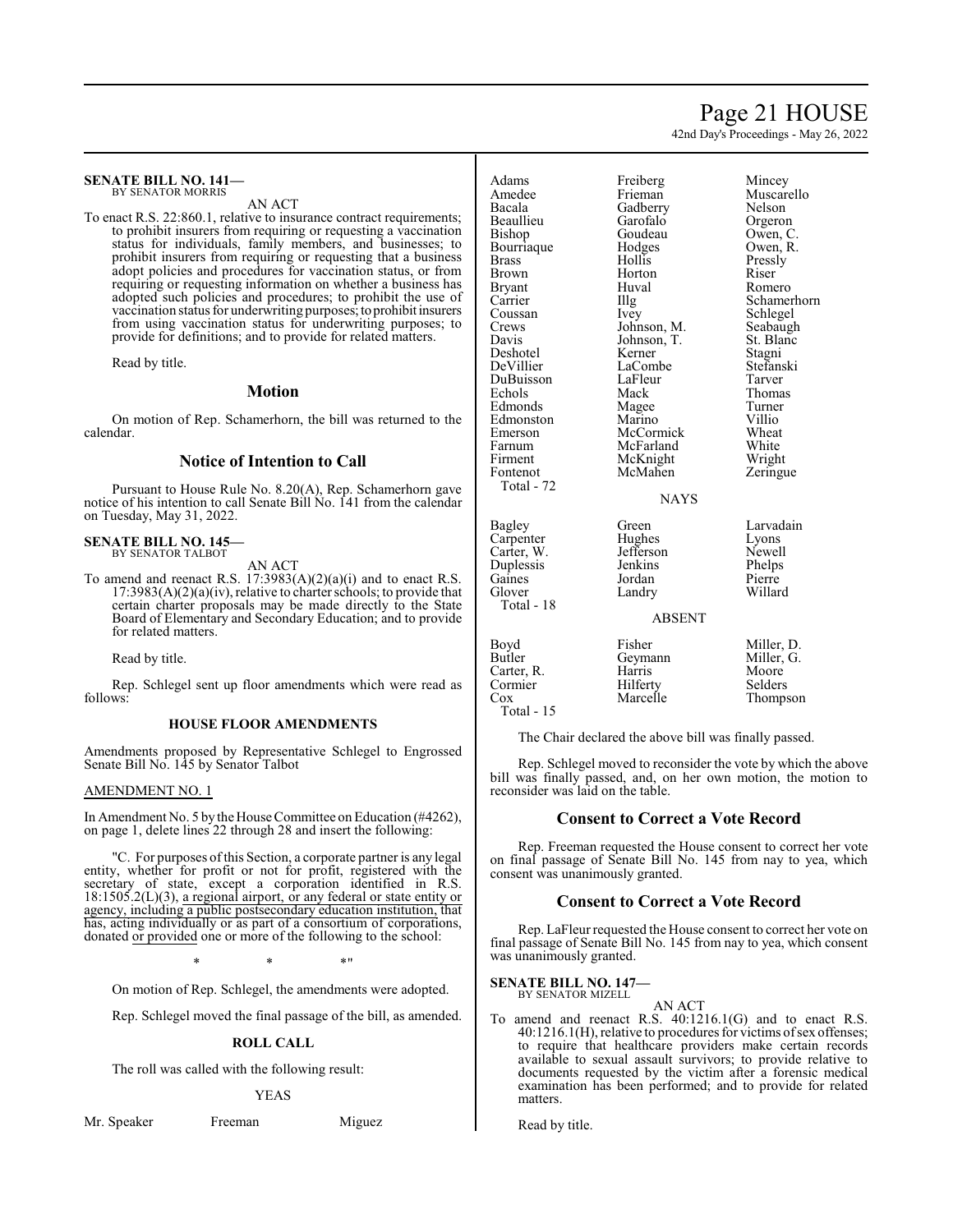### Page 22 HOUSE

42nd Day's Proceedings - May 26, 2022

Rep. Pressly moved the final passage of the bill.

#### **ROLL CALL**

The roll was called with the following result:

#### YEAS

Freeman McKnight<br>Freiberg McMahen Freiberg McMahen<br>Frieman Miguez

Glover Newell<br>Goudeau Orgeroi Goudeau Orgeron<br>Green Owen, C

Huval Romero<br>Illg Schamer

Ivey Schlegel<br>Jefferson Seabaugh Jefferson Seabaughter, Seabaughter, Seabaughter, Seabaughter, Seabaughter, Seabaughter, Seabaughter, Seabaughter, Seabaughter, Seabaughter, Seabaughter, Seabaughter, Seabaughter, Seabaughter, Seabaughter, Seabaughter, Seab Jenkins Selders<br>Johnson, M. St. Blanc Johnson, M. St. Blanch<br>Johnson, T. Stagni

Jordan Stefanski<br>Kerner Tarver

LaCombe<br>
LaFleur Thomas<br>
Thomps

Marino Wright<br>
McCormick Zeringue

Miguez<br>Mincey

Muscarello<br>Nelson

Owen, C.<br>Phelps

Pressly<br>Riser

Schamerhorn

Thompson<br>Turner

| Mr. Speaker   | Freeman       | McKn    |
|---------------|---------------|---------|
| Adams         | Freiberg      | McMa    |
| Amedee        | Frieman       | Migue   |
| Bacala        | Gadberry      | Mince   |
| <b>Bagley</b> | Gaines        | Musca   |
| Beaullieu     | Garofalo      | Nelsor  |
| Bishop        | Glover        | Newel   |
| Bourriaque    | Goudeau       | Orgero  |
| Boyd          | Green         | Owen,   |
| <b>Brass</b>  | Hodges        | Phelps  |
| <b>Brown</b>  | Hollis        | Pierre  |
| <b>Bryant</b> | Horton        | Pressly |
| Butler        | Hughes        | Riser   |
| Carpenter     | Huval         | Romer   |
| Carrier       | Illg          | Scham   |
| Carter, R.    | Ivey          | Schleg  |
| Carter, W.    | Jefferson     | Seabai  |
| Cormier       | Jenkins       | Selder  |
| Coussan       | Johnson, M.   | St. Bla |
| Crews         | Johnson, T.   | Stagni  |
| Davis         | Jordan        | Stefan  |
| Deshotel      | Kerner        | Tarver  |
| DeVillier     | LaCombe       | Thoma   |
| Duplessis     | LaFleur       | Thomp   |
| Echols        | Landry        | Turner  |
| Edmonds       | Larvadain     | Villio  |
| Edmonston     | Lyons         | Wheat   |
| Emerson       | Mack          | White   |
| Farnum        | Magee         | Willar  |
| Firment       | Marino        | Wrigh   |
| Fisher        | McCormick     | Zering  |
| Fontenot      | McFarland     |         |
| Total - 95    |               |         |
|               | <b>BIATIO</b> |         |

Total - 0

### **NAYS**

ABSENT

| Cox         | Hilferty   | Moore    |
|-------------|------------|----------|
| DuBuisson   | Marcelle   | Owen, R. |
| Geymann     | Miller, D. |          |
| Harris      | Miller, G. |          |
| Total $-10$ |            |          |

The Chair declared the above bill was finally passed.

Rep. Pressly moved to reconsider the vote by which the above bill was finally passed, and, on his own motion, the motion to reconsider was laid on the table.

#### **SENATE BILL NO. 157** BY SENATOR MILLIGAN

AN ACT

To amend and reenact R.S. 15:587(A)(1)(a) and to enact R.S.  $15:587(A)(1)(m)$  and  $587.5(B)(3)$ , relative to criminal history records and identification files; to provide for access to criminal history records and identification files by the office of technology services; to provide for responsibilities of division of administration, office of technology services; and to provide for related matters.

Read by title.

Rep. Stagni moved the final passage of the bill.

#### **ROLL CALL**

The roll was called with the following result:

#### YEAS

Mr. Speaker Freiberg McKnight<br>
Adams Frieman McMahen Adams Frieman McMahen<br>Amedee Gadberry Miguez Amedee Gadberry<br>Bacala Gaines Bacala Gaines Mincey<br>Bagley Garofalo Muscar Beaullieu Glover Nelson<br>Bishop Goudeau Newell Bourriaque Green<br>Boyd Hodges Brass Hollis Owen, R.<br>Brown Horton Phelps Brown Horton Phelps<br>Bryant Hughes Pierre Bryant Hughes<br>Butler Huval Carpenter Illg<br>Carrier Ivey Carrier Ivey Romero<br>Carter, R. Jefferson Schamer Carter, W. Jenkins Schlegel<br>
Cormier Johnson, M. Seabaugh Cormier Johnson, M. Seabaughten<br>Coussan Johnson, T. Selders Coussan Johnson, T.<br>Crews Jordan Crews Jordan St. Blanc<br>
Davis Kerner Stagni Deshotel LaCombe Stefan:<br>
DeVillier LaFleur Tarver DeVillier LaFleur Tarver Duplessis Landry<br>Echols Larvadain Edmonds Lyons Turner<br>Emerson Mack Villio Emerson Mack Villio<br>
Farnum Magee Wheat Farnum Magee Wheat<br>
Firment Marcelle White Firment Marcelle White<br>
Fisher Marino Willard Fisher Marino Willard Freeman McFarland Total - 96  $Total - 0$ 

Garofalo Muscarello<br>Glover Nelson Goudeau Newell<br>Green Orgeron Hodges Owen, C.<br>Hollis Owen, R. Huval Pressly<br>Illg Riser Jefferson Schamerhorn<br>Jenkins Schlegel Kerner Stagni<br>LaCombe Stefanski Larvadain Thompson<br>Lyons Turner McCormick Wright<br>
McFarland Zeringue

**NAYS** 

#### ABSENT Cox Geymann Miller, D.<br>DuBuisson Harris Miller. G. DuBuisson Harris Miller,<br>Edmonston Hilferty Moore Edmonston Total - 9

The Chair declared the above bill was finally passed.

Rep. Stagni moved to reconsider the vote by which the above bill was finally passed, and, on his own motion, the motion to reconsider was laid on the table.

#### **SENATE BILL NO. 176—** BY SENATOR FIELDS

AN ACT To amend and reenact R.S. 17:1982(1) and (3) and 1983, relative to the Blind Persons' Literacy Rights and Education Act; to provide for definitions; to provide relative to individualized assessment, planning, and supports; and to provide for related matters.

Read by title.

Rep. Turner moved the final passage of the bill.

#### **ROLL CALL**

The roll was called with the following result: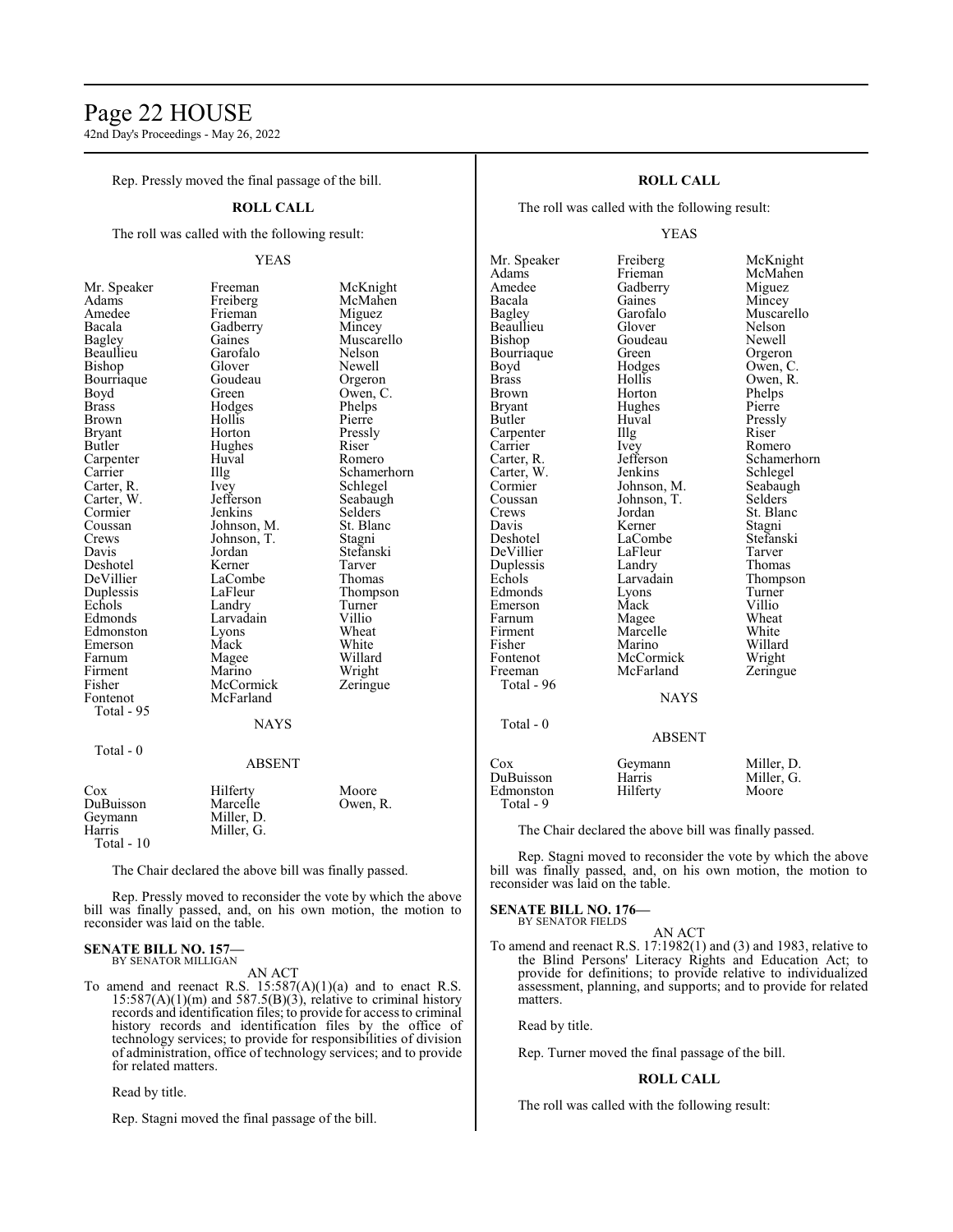### Page 23 HOUSE

42nd Day's Proceedings - May 26, 2022

| <b>YEAS</b>                                                                                                                                                                                                                                                                                                                                                                                                     |                                                                                                                                                                                                                                                                                                                                                                                  |                                                                                                                                                                                                                                                                                                                                                   | <b>YEAS</b>                                                                                                                                                                                                                                                                                                                                                                                                     |                                                                                                                                                                                                                                                                                                                                                                                |                                                                                                                                                                                                                                                                                                                                                                                 |
|-----------------------------------------------------------------------------------------------------------------------------------------------------------------------------------------------------------------------------------------------------------------------------------------------------------------------------------------------------------------------------------------------------------------|----------------------------------------------------------------------------------------------------------------------------------------------------------------------------------------------------------------------------------------------------------------------------------------------------------------------------------------------------------------------------------|---------------------------------------------------------------------------------------------------------------------------------------------------------------------------------------------------------------------------------------------------------------------------------------------------------------------------------------------------|-----------------------------------------------------------------------------------------------------------------------------------------------------------------------------------------------------------------------------------------------------------------------------------------------------------------------------------------------------------------------------------------------------------------|--------------------------------------------------------------------------------------------------------------------------------------------------------------------------------------------------------------------------------------------------------------------------------------------------------------------------------------------------------------------------------|---------------------------------------------------------------------------------------------------------------------------------------------------------------------------------------------------------------------------------------------------------------------------------------------------------------------------------------------------------------------------------|
| Mr. Speaker<br>Adams<br>Amedee<br>Bacala<br><b>Bagley</b><br>Beaullieu<br>Bishop<br>Bourriaque<br>Boyd<br><b>Brass</b><br>Brown<br><b>Bryant</b><br>Butler<br>Carpenter<br>Carrier<br>Carter, R.<br>Carter, W.<br>Cormier<br>Coussan<br>Crews<br>Davis<br>Deshotel<br>DeVillier<br>DuBuisson<br>Duplessis<br>Echols<br>Edmonds<br>Edmonston<br>Emerson<br>Farnum<br>Fisher<br>Fontenot<br>Freeman<br>Total - 97 | Freiberg<br>Frieman<br>Gadberry<br>Gaines<br>Garofalo<br>Glover<br>Goudeau<br>Green<br>Hilferty<br>Hodges<br>Hollis<br>Horton<br>Hughes<br>Huval<br>Illg<br>Ivey<br>Jefferson<br>Jenkins<br>Johnson, M.<br>Johnson, T.<br>Jordan<br>Kerner<br>LaCombe<br>LaFleur<br>Landry<br>Larvadain<br>Lyons<br>Mack<br>Magee<br>Marcelle<br>Marino<br>McCormick<br>McFarland<br><b>NAYS</b> | McKnight<br>McMahen<br>Miguez<br>Mincey<br>Muscarello<br>Nelson<br>Newell<br>Orgeron<br>Owen, C.<br>Owen, R.<br>Pierre<br>Pressly<br>Riser<br>Romero<br>Schamerhorn<br>Schlegel<br>Seabaugh<br>Selders<br>St. Blanc<br>Stagni<br>Stefanski<br>Tarver<br>Thomas<br>Thompson<br>Turner<br>Villio<br>Wheat<br>White<br>Willard<br>Wright<br>Zeringue | Mr. Speaker<br>Adams<br>Amedee<br>Bacala<br>Bagley<br>Beaullieu<br>Bishop<br>Bourriaque<br>Boyd<br><b>Brass</b><br><b>Brown</b><br><b>Bryant</b><br>Butler<br>Carpenter<br>Carrier<br>Carter, R.<br>Carter, W.<br>Cormier<br>Coussan<br>Crews<br>Davis<br>Deshotel<br>DeVillier<br>DuBuisson<br>Duplessis<br>Echols<br>Edmonds<br>Edmonston<br>Emerson<br>Farnum<br>Firment<br>Fisher<br>Fontenot<br>Total - 99 | Freeman<br>Freiberg<br>Frieman<br>Gadberry<br>Gaines<br>Garofalo<br>Glover<br>Goudeau<br>Green<br>Hilferty<br>Hodges<br>Hollis<br>Horton<br>Hughes<br>Huval<br>Illg<br>Ivey<br>Jefferson<br>Jenkins<br>Johnson, M.<br>Johnson, T.<br>Jordan<br>Kerner<br>LaCombe<br>LaFleur<br>Landry<br>Larvadain<br>Lyons<br>Mack<br>Magee<br>Marcelle<br>Marino<br>McCormick<br><b>NAYS</b> | McFarland<br>McKnight<br>McMahen<br>Miguez<br>Mincey<br>Muscarello<br>Nelson<br>Newell<br>Orgeron<br>Owen, C.<br>Owen, R.<br>Phelps<br>Pierre<br>Pressly<br>Riser<br>Romero<br>Schamerhorn<br>Schlegel<br>Seabaugh<br>Selders<br>St. Blanc<br>Stagni<br>Stefanski<br>Tarver<br><b>Thomas</b><br>Thompson<br>Turner<br>Villio<br>Wheat<br>White<br>Willard<br>Wright<br>Zeringue |
| Total - 0                                                                                                                                                                                                                                                                                                                                                                                                       | <b>ABSENT</b>                                                                                                                                                                                                                                                                                                                                                                    |                                                                                                                                                                                                                                                                                                                                                   | Total - $0$                                                                                                                                                                                                                                                                                                                                                                                                     | <b>ABSENT</b>                                                                                                                                                                                                                                                                                                                                                                  |                                                                                                                                                                                                                                                                                                                                                                                 |
| Cox<br>Firment<br>Geymann                                                                                                                                                                                                                                                                                                                                                                                       | Harris<br>Miller, D.<br>Miller, G.                                                                                                                                                                                                                                                                                                                                               | Moore<br>Phelps                                                                                                                                                                                                                                                                                                                                   | Cox<br>Geymann<br>Total - 6                                                                                                                                                                                                                                                                                                                                                                                     | Harris<br>Miller, D.                                                                                                                                                                                                                                                                                                                                                           | Miller, G.<br>Moore                                                                                                                                                                                                                                                                                                                                                             |

The Chair declared the above bill was finally passed.

Rep. Freiberg moved to reconsider the vote by which the above bill was finally passed, and, on her own motion, the motion to reconsider was laid on the table.

#### **SENATE BILL NO. 209—** BY SENATOR STINE

### AN ACT

To amend and reenact R.S. 22:1969(A)(1), relative to the commissioner of insurance; to authorize the commissioner to order certain penalties to persons engaging in an unfair method of competition or an unfair or deceptive act or practice; to increase the maximum penalties for violations; and to provide for related matters.

Read by title.

### **Motion**

On motion of Rep. Magee, the bill was returned to the calendar.

| Cox       | Harris     | Moore  |
|-----------|------------|--------|
| Firment   | Miller, D. | Phelps |
| Geymann   | Miller, G. |        |
| Total - 8 |            |        |

The Chair declared the above bill was finally passed.

Rep. Turner moved to reconsider the vote by which the above bill was finally passed, and, on his own motion, the motion to reconsider was laid on the table.

#### **SENATE BILL NO. 190—**

BY SENATORS HEWITT AND FOIL AN ACT

To enact Subpart A-3 of Part III of Chapter 1 of Title 17 of the Louisiana Revised Statutes of 1950, to be comprised of R.S. 17:187.1 through 187.5, and R.S.  $36:651(F)(7)$ , relative to computer science education; to provide for legislative findings and intent; to provide for the development of a statewide computer science education program; to create the Computer Science Education Advisory Commission; to provide for its membership, compensation, and duties; and to provide for related matters.

Read by title.

Rep. Freiberg moved the final passage of the bill.

#### **ROLL CALL**

The roll was called with the following result: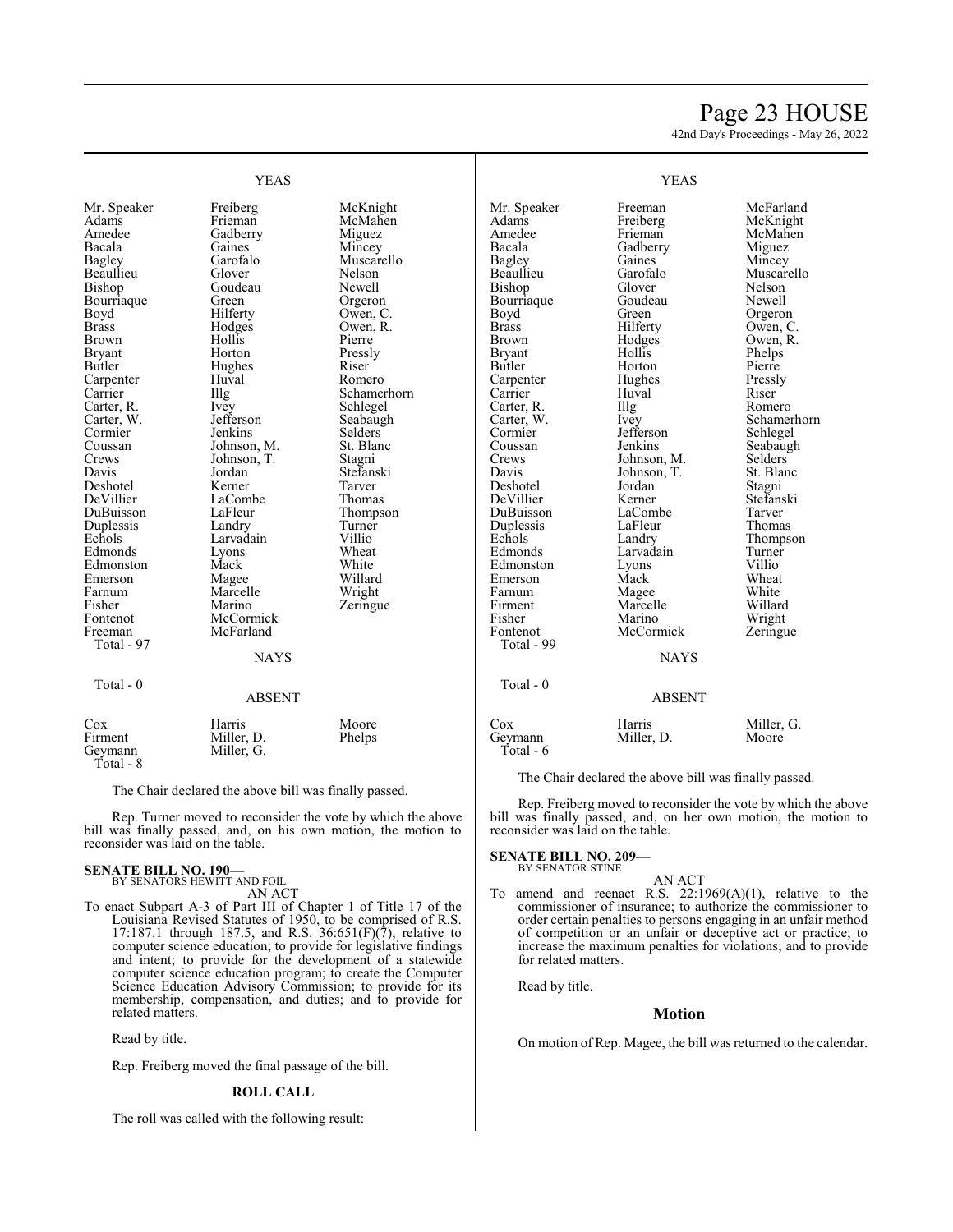### Page 24 HOUSE

42nd Day's Proceedings - May 26, 2022

#### **SENATE BILL NO. 250—**

BY SENATOR CONNICK AND REPRESENTATIVE STEFANSKI AN ACT

To amend and reenact R.S. 17:3703, relative to intercollegiate athletics; to provide for the responsibilities of postsecondary education institutions with respect to intercollegiate athletes' compensation; to provide for an effective date; and to provide for related matters.

Read by title.

Rep. Stefanski moved the final passage of the bill.

#### **ROLL CALL**

The roll was called with the following result:

#### YEAS

| Mr. Speaker  | Fisher        | McKnight    |
|--------------|---------------|-------------|
| Adams        | Freeman       | McMahen     |
| Amedee       | Freiberg      | Miguez      |
| Bacala       | Frieman       | Miller, D.  |
| Bagley       | Gadberry      | Miller, G.  |
| Beaullieu    | Gaines        | Mincey      |
| Bishop       | Garofalo      | Nelson      |
| Bourriaque   | Glover        | Newell      |
| Boyd         | Goudeau       | Owen, R.    |
| <b>Brass</b> | Green         | Phelps      |
| Brown        | Hilferty      | Pierre      |
| Bryant       | Hollis        | Pressly     |
| Butler       | Horton        | Riser       |
| Carpenter    | Hughes        | Romero      |
| Carrier      | Huval         | Schamerhorn |
| Carter, R.   | Illg          | Schlegel    |
| Carter, W.   | Jefferson     | Seabaugh    |
| Cormier      | Jenkins       | Selders     |
| Coussan      | Johnson, T.   | St. Blanc   |
| Crews        | Jordan        | Stagni      |
| Davis        | Kerner        | Stefanski   |
| Deshotel     | LaCombe       | Tarver      |
| DeVillier    | LaFleur       | Thomas      |
| DuBuisson    | Landry        | Thompson    |
| Duplessis    | Larvadain     | Turner      |
| Echols       | Lyons         | Villio      |
| Edmonds      | Magee         | Wheat       |
| Edmonston    | Marcelle      | White       |
| Emerson      | Marino        | Willard     |
| Farnum       | McCormick     | Wright      |
| Firment      | McFarland     | Zeringue    |
| Total - 93   |               |             |
|              | <b>NAYS</b>   |             |
| Fontenot     | Johnson, M.   |             |
| Ivey         | Mack          |             |
| Total - 4    |               |             |
|              | <b>ABSENT</b> |             |
| Cox          | Hodges        | Orgeron     |
| Geymann      | Moore         | Owen, C.    |
| Harris       | Muscarello    |             |
| Total - 8    |               |             |
|              |               |             |

The Chair declared the above bill was finally passed.

Rep. Stefanski moved to reconsider the vote by which the above bill was finally passed, and, on his own motion, the motion to reconsider was laid on the table.

#### **SENATE BILL NO. 261—**

BY SENATORS FIELDS, BARROW, BERNARD, BOUDREAUX, BOUIE,<br>CARTER, CLOUD, CONNICK, CORTEZ, FESI, FOIL, HARRIS, HEWITT,<br>JACKSON, LUNEAU, MCMATH, FRED MILLS, PETERSON, POPE,<br>PRICE, SMITH, TARVER, WARD, WHITE AND WOMACK<br>AN ACT

To amend and reenact R.S. 17:3162(C)(11) through (14), 3163(B), 3164(C), and 3165(B), to enact R.S. 17:3162(C)(15) and (16) and 3164.1, and to repeal R.S. 17:3129.8, relative to transfer pathways; to provide for a comprehensive systemof articulation and transfer of credit between and among secondary and postsecondary education; to provide relative to the duties of the statewide articulation and transfer council; to provide relative to the guarantees in statewide articulation agreements; to provide relative to the Board of Regents' duties in the common course numbering system; to provide for the creation of statewide transfer pathways in major programs; and to provide for related matters.

Read by title.

Rep. Freiberg moved the final passage of the bill.

#### **ROLL CALL**

The roll was called with the following result:

#### YEAS

Mr. Speaker Frieman McKnight<br>Adams Gadberry McMahen Amedee Gaines<br>Bacala Garofalo Bacala Garofalo Miller, D. Beaullieu Goudeau Mincey<br>Bourriaque Green Nelson Bourriaque Green Nelson<br>Bovd Hilferty Newell Boyd Hilferty<br>Brass Hodges Brass Hodges Orgeron<br>Brown Hollis Owen, R Brown Hollis Owen, R.<br>Butler Horton Phelps Carpenter Hughe<br>Carrier Huval Carrier Huval Pressly<br>Carter, R. Illg Riser Carter, R. Illg. Riser Cormier Livey Romero Cormier Ivey<br>Coussan Jefferson Crews Jenkins Schlegel<br>Davis Johnson, M. Seabaugh Davis Johnson, M. Seabaughten<br>Deshotel Johnson, T. Selders Deshotel Johnson, T.<br>DeVillier Jordan DuBuisson Kerner Stagni<br>
Duplessis LaCombe Stefanski Duplessis LaCombe Stefans<br>Echols LaFleur Tarver Edmonston Larvadain Thomp<br>Emerson Lyons Turner Emerson Lyons Turner<br>Farnum Mack Villio Farnum Mack Villio<br>Firment Magee Wheat Firment Magee Wheat<br>
Fisher Marcelle White Fontenot Freeman McCormick Zeringue<br>Freiberg McFarland Freiberg McFarland Total - 95 Total - 0 Bishop Geymann Owen, C.<br>Bryant Harris Wright Carter, W.<br>Cox

Total - 10

Gadberry McMahendra<br>
Gaines Miguez Glover Miller, G.<br>Goudeau Mincey Horton Phelps<br>Hughes Pierre Coussan Jefferson Schamerhorn<br>Crews Jenkins Schlegel Jordan St. Blanc<br>
Kerner Stagni Example 12 LaFleur Tarver<br>
Example 2 Landry Thomas Edmonds Landry Thomas<br>Edmonston Larvadain Thompson Marcelle White<br>
Marino Willard

#### **NAYS**

#### ABSENT

Harris Wright<br>Moore Muscarello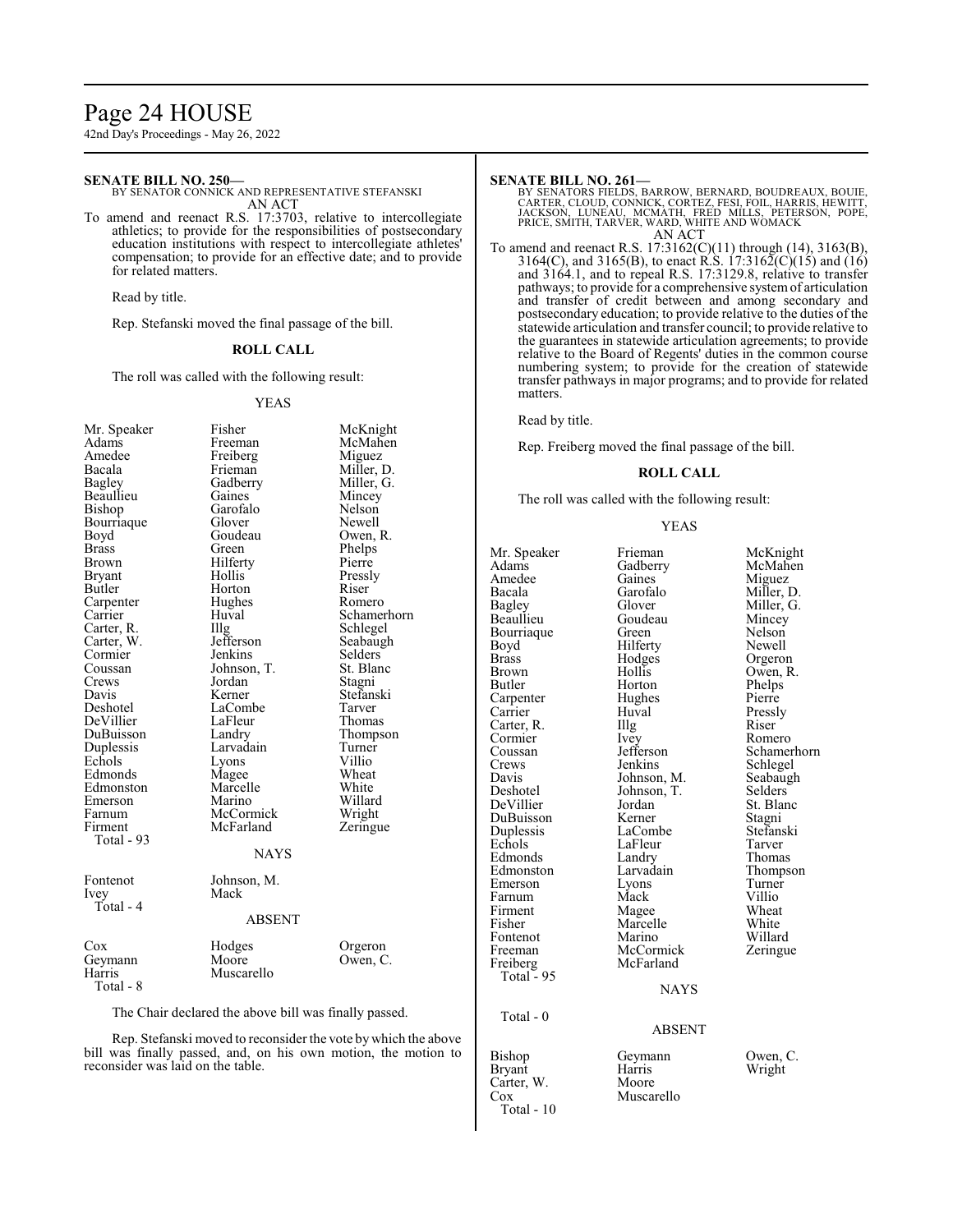The Chair declared the above bill was finally passed.

Rep. Freiberg moved to reconsider the vote by which the above bill was finally passed, and, on her own motion, the motion to reconsider was laid on the table.

#### **SENATE BILL NO. 268—**

BY SENATORS MIZELL AND BARROW AN ACT

To amend and reenact R.S. 40:2156(B)(4) and to enact R.S. 40:2159.2, relative to opioid treatment programs for pregnant women; to establish requirements for treatment facilities licensed as behavioral health services providers that provide treatment for opioid use disorder to pregnant women; to prohibit certain actions against behavioral health services provider licenses prior to a specific date; to provide for definitions; to provide for an effective date; and to provide for related matters.

Read by title.

Rep. Thomas moved the final passage of the bill.

#### **ROLL CALL**

The roll was called with the following result:

#### YEAS

| Mr. Speaker<br>Adams<br>Amedee<br>Bacala<br>Bagley<br>Beaullieu<br>Bourriaque<br>Boyd<br><b>Brass</b><br>Brown<br>Bryant<br>Butler<br>Carpenter<br>Carrier<br>Carter, R.<br>Carter, W.<br>Cormier<br>Coussan<br>Crews<br>Davis<br>Deshotel<br>DeVillier<br>DuBuisson<br>Duplessis<br>Echols<br>Edmonds<br>Edmonston<br>Emerson<br>Farnum<br>Firment<br>Fisher<br>Total - 92<br>Total - $0$ | Fontenot<br>Freeman<br>Freiberg<br>Frieman<br>Gadberry<br>Gaines<br>Garofalo<br>Glover<br>Goudeau<br>Green<br>Hilferty<br>Hodges<br>Hollis<br>Horton<br>Hughes<br>Illg<br>Ivey<br>Jefferson<br>Jenkins<br>Johnson, M.<br>Johnson, T.<br>Jordan<br>Kerner<br>LaFleur<br>Larvadain<br>Lyons<br>Mack<br>Magee<br>Marcelle<br>Marino<br>McCormick<br><b>NAYS</b><br><b>ABSENT</b> | McFarland<br>McKnight<br>McMahen<br>Miguez<br>Miller, G.<br>Mincey<br>Nelson<br>Newell<br>Orgeron<br>Owen, R.<br>Pierre<br>Pressly<br>Riser<br>Romero<br>Schamerho<br>Schlegel<br>Seabaugh<br>Selders<br>St. Blanc<br>Stagni<br>Tarver<br>Thomas<br>Thompson<br>Turner<br>Villio<br>Wheat<br>White<br>Willard<br>Wright<br>Zeringue |
|--------------------------------------------------------------------------------------------------------------------------------------------------------------------------------------------------------------------------------------------------------------------------------------------------------------------------------------------------------------------------------------------|-------------------------------------------------------------------------------------------------------------------------------------------------------------------------------------------------------------------------------------------------------------------------------------------------------------------------------------------------------------------------------|-------------------------------------------------------------------------------------------------------------------------------------------------------------------------------------------------------------------------------------------------------------------------------------------------------------------------------------|
| Bishop<br>$\cos$<br>Geymann<br>Harris<br>Huval<br>Total - 13                                                                                                                                                                                                                                                                                                                               | LaCombe<br>Landry<br>Miller, D.<br>Moore<br>Muscarello                                                                                                                                                                                                                                                                                                                        | Owen, C.<br>Phelps<br>Stefanski                                                                                                                                                                                                                                                                                                     |

Nelson<br>Newell Orgeron Owen, R. Pierre Pressly<br>Riser Romero Schamerhorn Schlegel Seabaugh Selders St. Blanc Stagni<br>Tarver Thomas Thompson Turner<br>Villio White Willard Phelps

The Chair declared the above bill was finally passed.

Rep. Thomas moved to reconsider the vote by which the above bill was finally passed, and, on her own motion, the motion to reconsider was laid on the table.

#### **SENATE BILL NO. 273—**

BY SENATORS FOIL AND BARROW AN ACT

To enact R.S. 15:574.4(K), relative to parole; to provide eligibility for parole consideration for offenders serving a life sentence for offenses committed on or before July 2, 1973, to which the

offender pled guilty; and to provide for related matters.

Read by title.

Rep. Marino moved the final passage of the bill.

#### **ROLL CALL**

The roll was called with the following result:

#### YEAS

Mr. Speaker Freiberg McKnight<br>
Adams Frieman McMahen Adams Frieman McMahen<br>Amedee Gadberry Miguez Amedee Gadberry<br>Bacala Gaines Bacala Gaines Miller, G.<br>Bagley Garofalo Mincey Beaullieu Glover Nelson Bourriaque Goude<br>Boyd Green Boyd Green Orgeron<br>Brass Hilferty Owen, C Brass Hilferty Owen, C. Brown Hodges Owen, R.<br>Bryant Hollis Phelps Bryant Hollis Phelps<br>Butler Horton Pierre Carpenter Hughes Pressl<br>Carrier Hllg Riser Carrier Illg Riser<br>Carter, R. Ivey Romero Carter, R. Ivey<br>Carter, W. Jefferson Carter, W. Jefferson Schamerhorn<br>
Cormier Jenkins Schlegel Cormier Jenkins Schlegel<br>
Coussan Johnson, M. Selders Coussan Johnson, M. Selders Crews Johnson, T. St. Blanch<br>Davis Jordan Stagni Davis Jordan<br>Deshotel Kerner DuBuisson LaCombe Tarver<br>
Duplessis LaFleur Thomas Duplessis LaFleur<br>Echols Landry Echols Landry Thompson<br>Edmonds Larvadain Turner Edmonston Lyons Wheat<br>Emerson Mack White Emerson Mack White<br>
Farnum Magee Willard Farnum Magee Willard<br>Firment Marcelle Wright Firment Marcelle<br>Fisher Marino Fisher Marino Zeringue<br>Fontenot McCormick Zeringue Fontenot McCormick<br>Freeman McFarland Total - 94 Total - 0 Bishop Harris Muscarello<br>
Cox Huval Seabaugh Cox Huval Seabaugh

The Chair declared the above bill was finally passed.

Garofalo Mincey<br>Glover Nelson Horton Pierre<br>Hughes Pressly Kerner Stefanski<br>LaCombe Tarver Larvadain Turner<br>Lyons Wheat McFarland **NAYS** 

# ABSENT

DeVillier Miller, D. Villio Geymann Moore Total - 11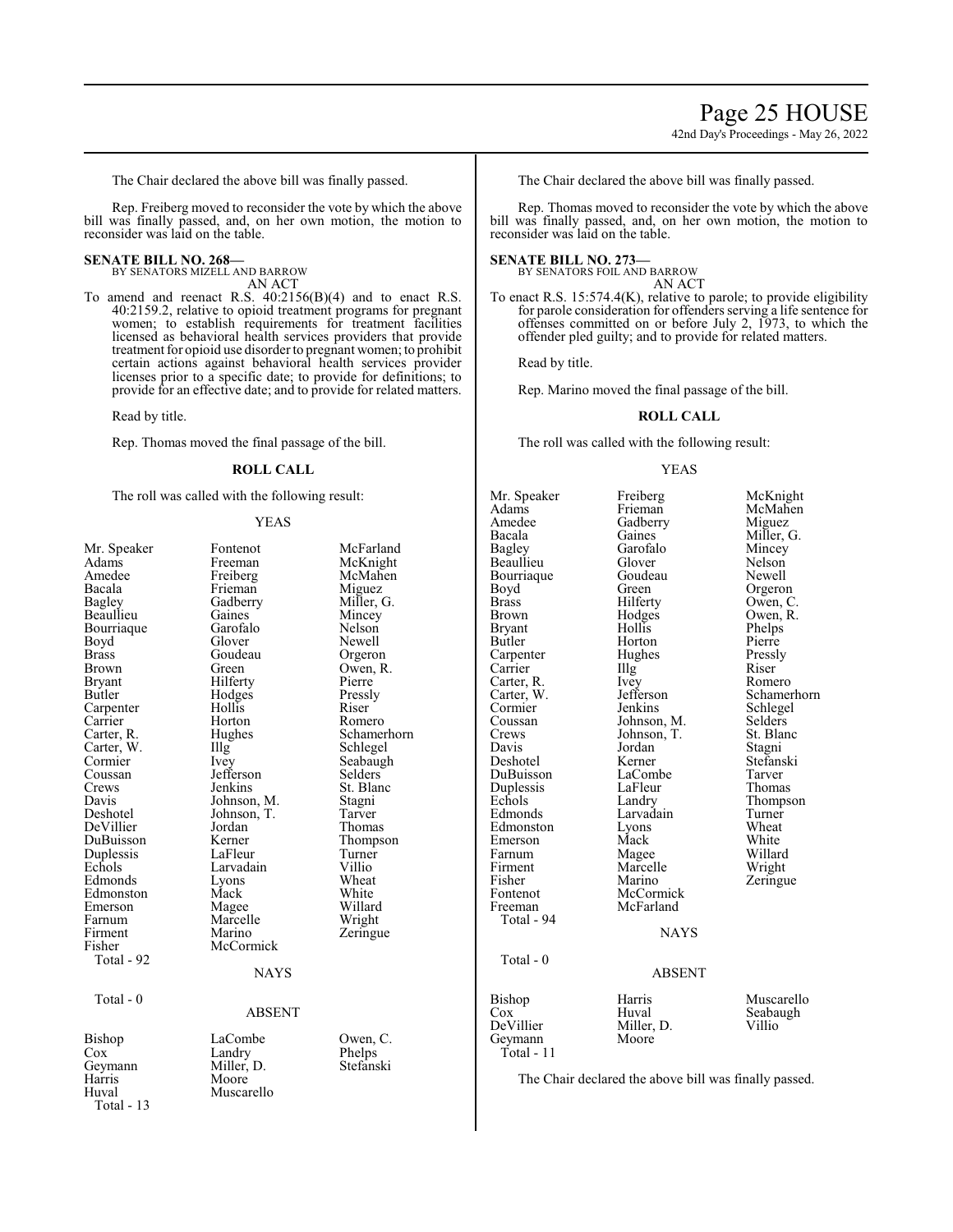### Page 26 HOUSE

42nd Day's Proceedings - May 26, 2022

Rep. Marino moved to reconsider the vote by which the above bill was finally passed, and, on his own motion, the motion to reconsider was laid on the table.

#### **Consent to Correct a Vote Record**

Rep. Mincey requested the House consent to record his vote on final passage of Senate Bill No. 273 as yea, which consent was unanimously granted.

### **SENATE BILL NO. 62—** BY SENATOR MIZELL

AN ACT

To amend and reenact Children's Code Article 616.1.1, relative to appeals of determinations of abuse and neglect; to provide for notice of a determination; to provide for notice of appeal rights; and to provide for related matters.

Called from the calendar.

Read by title.

Rep. Hilferty moved the final passage of the bill.

#### **ROLL CALL**

The roll was called with the following result:

#### YEAS

| Mr. Speaker<br>Adams<br>Amedee<br>Bacala<br>Bagley<br>Beaullieu<br>Bourriaque<br>Boyd<br><b>Brass</b><br>Brown<br>Bryant<br><b>Butler</b><br>Carpenter<br>Carrier<br>Carter, R.<br>Carter, W.<br>Cormier<br>Coussan<br>Crews<br>Davis<br>Deshotel<br>DeVillier<br>DuBuisson<br>Duplessis<br>Echols<br>Edmonston<br>Emerson<br>Farnum<br>Firment<br>Fisher | Freeman<br>Freiberg<br>Frieman<br>Gadberry<br>Gaines<br>Garofalo<br>Glover<br>Goudeau<br>Green<br>Hilferty<br>Hodges<br>Hollis<br>Horton<br>Hughes<br>Illg<br><i>lvey</i><br>Jefferson<br>Jenkins<br>Johnson, M.<br>Johnson, T.<br>Jordan<br>Kerner<br>LaCombe<br>LaFleur<br>Larvadain<br>Lyons<br>Mack<br>Magee<br>Marino<br>McCormick | McKnight<br>McMahen<br>Miguez<br>Miller, G.<br>Mincey<br>Nelson<br>Newell<br>Orgeron<br>Owen, C.<br>Owen, R.<br>Pierre<br>Pressly<br>Riser<br>Romero<br>Schamerhorn<br>Schlegel<br>Seabaugh<br>Selders<br>St. Blanc<br>Stefanski<br>Tarver<br>Thomas<br>Thompson<br>Turner<br>Villio<br>Wheat<br>White<br>Willard<br>Wright |
|-----------------------------------------------------------------------------------------------------------------------------------------------------------------------------------------------------------------------------------------------------------------------------------------------------------------------------------------------------------|-----------------------------------------------------------------------------------------------------------------------------------------------------------------------------------------------------------------------------------------------------------------------------------------------------------------------------------------|-----------------------------------------------------------------------------------------------------------------------------------------------------------------------------------------------------------------------------------------------------------------------------------------------------------------------------|
| Fontenot                                                                                                                                                                                                                                                                                                                                                  | McFarland                                                                                                                                                                                                                                                                                                                               | Zeringue                                                                                                                                                                                                                                                                                                                    |
| Total - 92                                                                                                                                                                                                                                                                                                                                                |                                                                                                                                                                                                                                                                                                                                         |                                                                                                                                                                                                                                                                                                                             |
|                                                                                                                                                                                                                                                                                                                                                           | <b>NAYS</b>                                                                                                                                                                                                                                                                                                                             |                                                                                                                                                                                                                                                                                                                             |
| Total - 0                                                                                                                                                                                                                                                                                                                                                 | <b>ABSENT</b>                                                                                                                                                                                                                                                                                                                           |                                                                                                                                                                                                                                                                                                                             |
| Bishop<br>Cox<br>Edmonds                                                                                                                                                                                                                                                                                                                                  | Huval<br>Landry<br>Marcelle                                                                                                                                                                                                                                                                                                             | Muscarello<br>Phelps<br>Stagni                                                                                                                                                                                                                                                                                              |

#### Total - 13

The Chair declared the above bill was finally passed.

Rep. Hilferty moved to reconsider the vote by which the above bill was finally passed, and, on her own motion, the motion to reconsider was laid on the table.

#### **Suspension of the Rules**

On motion of Rep. Charles Owen, the rules were suspended in order to take up and consider House and House Concurrent Resolutions on Third Reading for Final Consideration at this time.

#### **House and House Concurrent Resolutions on Third Reading for Final Consideration**

The following House and House Concurrent Resolutions on third reading for final consideration were taken up and acted upon as follows:

#### **HOUSE CONCURRENT RESOLUTION NO. 12—** BY REPRESENTATIVE CHARLES OWI A CONCURRENT RESOLUTION

To urge and request the Congress of the United States of America to significantly reduce funding of the Department of Homeland Security and any other department that is undertaking efforts to identify and threaten or silence individuals or groups who criticize the department or proffer theories not approved by the department.

Called from the calendar.

Read by title.

#### **Motion**

On motion of Rep. Charles Owen, the resolution was returned to the calendar.

#### **HOUSE RESOLUTION NO. 130—**

BY REPRESENTATIVES HODGES,CORMIER, EDMONSTON, FIRMENT, HORTON, LARVADAIN,CHARLES OWEN, SCHAMERHORN, SELDERS, AND WRIGHT

#### A RESOLUTION

To urge and request the Department of Public Safety and Corrections, office of motor vehicles, to include in all driver education programs classroom or educational setting information about organ, eye, and tissue donation.

Called from the calendar.

Read by title.

Rep. Hodges moved the adoption of the resolution.

By a vote of 94 yeas and 0 nays, the resolution was adopted.

#### **HOUSE RESOLUTION NO. 157—** BY REPRESENTATIVE JORDAN

A RESOLUTION

To urge and request the Department of Transportation and Development to include the Baton Rouge Metropolitan Airport in the passenger rail system between New Orleans and Baton Rouge.

Called from the calendar.

Read by title.

Rep. Jordan moved the adoption of the resolution.

Geymann Miller, D.<br>Harris Moore Moore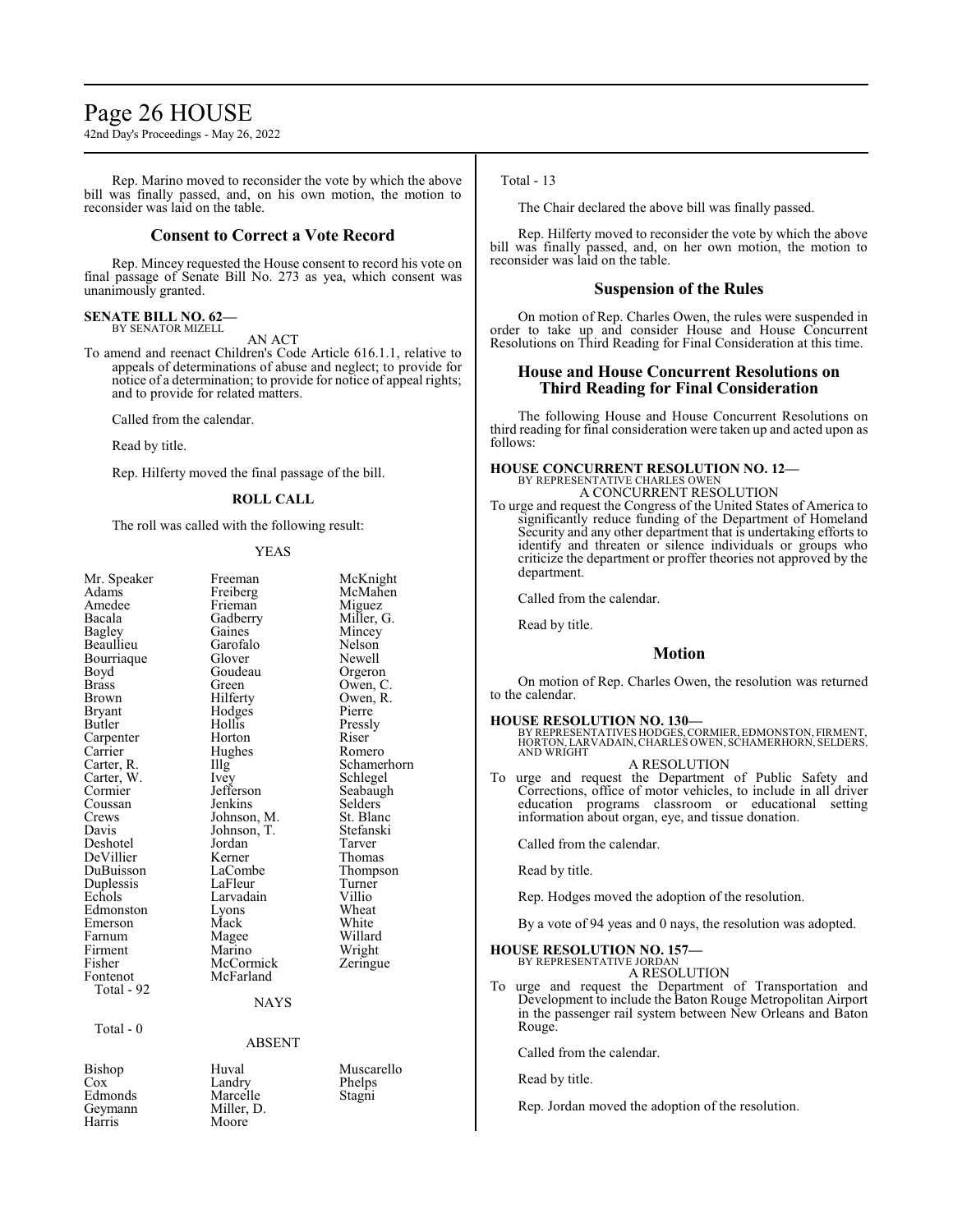### Page 27 HOUSE

42nd Day's Proceedings - May 26, 2022

By a vote of 93 yeas and 0 nays, the resolution was adopted.

## **HOUSE RESOLUTION NO. 161—** BY REPRESENTATIVE HUGHES

A RESOLUTION

To urge and request the Board of Regents, the Louisiana Office of Student Financial Assistance, and public postsecondary education institutions to take certain actions to improve postsecondary education outcomes in Louisiana.

Called from the calendar.

Read by title.

Rep. Hughes moved the adoption of the resolution.

By a vote of 94 yeas and 0 nays, the resolution was adopted.

#### **House Bills and Joint Resolutions on Third Reading and Final Passage**

The following House Bills and Joint Resolutions on third reading and final passage were taken up and acted upon as follows:

#### **HOUSE BILL NO. 871—**

BY REPRESENTATIVES MARCELLE, CORMIER, LARVADAIN, AND SELDERS

AN ACT

To amend and reenact R.S. 32:57.1(B) and to enact R.S. 32:57.1(D), relative to a failure to honor a written promise to appear; to provide for reinstatement fees or fines relative to an arrested person's failure to honor a written promise to appear; to waive reinstatement fees or fines under certain circumstances; and to provide for related matters.

Called from the calendar.

Read by title.

Rep. Willard sent up floor amendments on behalf of Rep. Marcelle which were read as follows:

#### **HOUSE FLOOR AMENDMENTS**

Amendments proposed by Representative Marcelle to Engrossed House Bill No. 871 by Representative Marcelle

#### AMENDMENT NO. 1

On page 1, line 2, after "reenact" and before "and to" change "R.S. 32:57.1(B)" to "R.S. 32:57.1(A) and (B)"

#### AMENDMENT NO. 2

On page 1, line 3, after the semicolon ";" and before "to" insert "to provide for the authorization of a judge to notify the Department of Public Safety and Corrections of a failure to appear;"

#### AMENDMENT NO. 3

On page 1, line 8, after "Section 1." and before "hereby" change "R.S.  $32:57.1(B)$  is" to "R.S.  $32:57.1(A)$  and (B) are"

#### AMENDMENT NO. 4

On page 1, delete line 11 in its entirety and insert the following:

"A. Whenever an arrested person who was released on his written promise to appear before a magistrate at the place and time specified in a summons described in R.S. 32:391(B) fails to honor his written promise to appear, the magistrate or judge of the court exercising jurisdiction may immediately forward to the Department of Public Safety and Corrections notice of the failure to appear after sixty days, with information necessary for identification of the arrested person. Thereupon, unless the original charges have been disposed of, the Department of Public Safety and Corrections shall immediately notify the arrested person of suspension of his operator's license and the imposition of a fifty-dollar fee, regardless of the disposition of the original charge. The Department of Public Safety and Corrections likewise shall inform the arrested person that his operator'slicense cannot be renewed or reissued until the forwarding court exercising jurisdiction certifies that he had honored the appearance promise or paid an appropriate fine for the offense as determined by the forwarding court exercising jurisdiction."

On motion of Rep. Willard, the amendments were adopted.

Rep. Willard moved the final passage of the bill, as amended.

#### **ROLL CALL**

The roll was called with the following result:

#### YEAS

Mr. Speaker Freiberg McCormick<br>Adams Frieman McFarland Adams Frieman McFarland<br>Amedee Gadberry McKnight Amedee Gadberry McKnight<br>Bacala Gaines McMahen Bacala Gaines McMahen<br>Bagley Garofalo Miguez Bagley Garofalo<br>Beaullieu Glover Bourriaque Goude<br>Boyd Green Boyd Green Nelson<br>Brass Hilferty Newell Brass Hilferty<br>Brown Hodges Brown Hodges Orgeron<br>Bryant Hollis Owen, C Bryant Hollis Owen, C.<br>Butler Horton Owen, R. Carpenter Hughes Phelps<br>
Carrier Huval Pierre Carrier Carter, W. Illg Pressly<br>Cormier Ivey Romero Cormier Ivey<br>Coussan Jefferson Coussan Jefferson Schamerhorn<br>Crews Jenkins Schlegel Crews Jenkins Schlegel<br>Davis Johnson, M. Seabaugh Davis Johnson, M. Seabaughten<br>Deshotel Johnson, T. Selders DeVillier Jordan St. Blanch<br>Duplessis Kerner Stagni Duplessis Kerner<br>Echols LaCombe Edmonds LaFleu<br>Edmonston Landry Edmonston Landry Thompson<br>
Emerson Larvadain Turner Emerson Larvadain Turner<br>Farnum Lyons Villio Farnum Lyons<br>Firment Mack Firment Mack Willard<br>
Fisher Magee Wright Fisher Magee<br>Fontenot Marcelle Freeman Total - 92 Total - 0

Glover Miller, G.<br>Goudeau Mincey Horton Owen, R.<br>Hughes Phelps Johnson, T. Selders<br>Jordan St. Blanc LaCombe Stefanski<br>LaFleur Thomas Marcelle Zeringue<br>Marino

NAYS

### ABSENT

| Bishop       | Harris     | Tarver |
|--------------|------------|--------|
| Carter, R.   | Miller, D. | Wheat  |
| Cox          | Moore      | White  |
| DuBuisson    | Muscarello |        |
| Geymann      | Riser      |        |
| Total - $13$ |            |        |
|              |            |        |

The Chair declared the above bill was finally passed.

The title of the above bill was read and adopted.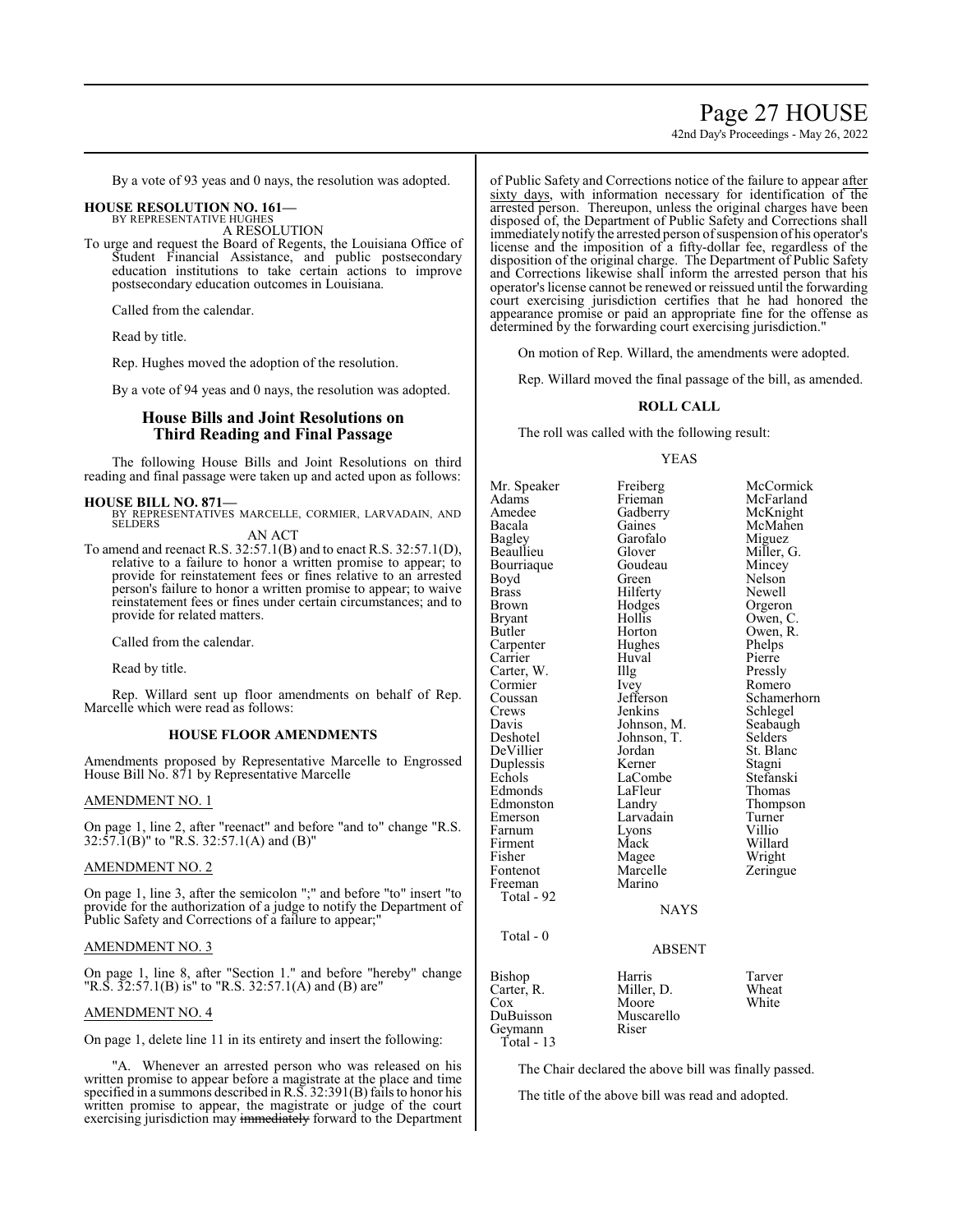### Page 28 HOUSE

42nd Day's Proceedings - May 26, 2022

Rep. Willard moved to reconsider the vote by which the above bill was finally passed, and, on his own motion, the motion to reconsider was laid on the table.

**HOUSE BILL NO. 1077** (Substitute for House Bill No. 744 by Representative Gaines)— BY REPRESENTATIVES GAINES, EDMONSTON, LANDRY,MACK, AND

CHARLES OWEN AN ACT

To enact R.S. 15:574.2.2, relative to post conviction relief; to provide relative to the grounds for post conviction relief for nonunanimous jury verdicts; to provide relative to time limitations for post conviction relief when a petitioner has a conviction rendered by a non-unanimous jury; to allow for parole eligibility for persons convicted by a verdict rendered by a non-unanimous jury; to establish a review board for cases in which a nonunanimous jury verdict was rendered; to provide for an effective date; and to provide for related matters.

Called from the calendar.

Read by title.

#### **Motion**

On motion of Rep. Gaines, the bill was returned to the calendar.

### **Senate Bills and Joint Resolutions on Third Reading and Final Passage**

The following Senate Bills and Joint Resolutions on third reading and final passage were taken up and acted upon as follows:

#### **SENATE BILL NO. 95—** BY SENATOR ALLAIN

AN ACT

To amend and reenact R.S. 47:337.36, 337.102(H) and (I)(1) and to enact R.S. 47:337.26(D)(1)(f) and 337.102(C)(10), relative to the Uniform Local Sales Tax Board; to create a multi-parish audit program; to provide for confidentiality of taxpayer information; to provide for the operations of the program; to provide relative to the funding of the board; to provide for reporting on the program to legislative committees; to provide for an effective date; and to provide for related matters.

Called from the calendar.

Read by title.

Rep. Beaullieu sent up floor amendments which were read as follows:

#### **HOUSE FLOOR AMENDMENTS**

Amendments proposed by Representative Beaullieu to Reengrossed Senate Bill No. 95 by Senator Allain

#### AMENDMENT NO. 1

Delete House Committee Amendment No. 1 by the House Committee on Ways and Means (#4070)

#### AMENDMENT NO. 2

On page 1, line 2, after "reenact" and before "and (I)(1)" delete "R.S.  $47:337.36$ ,  $337.102(H)$ " and insert "R.S.  $47:337.102(H)$ "

#### AMENDMENT NO. 3

On page 1, line 10, after "Section 1." and before "and (I)(1)" delete "R.S. 47:337.36, 337.102(H)" and insert "R.S. 47:337.102(H)"

#### AMENDMENT NO. 4

On page 2, delete lines 4 through 18 in their entirety

AMENDMENT NO. 5

On page 3, delete lines 25 through 27 in their entirety and insert the following:

"(ii) The taxpayer shall notify the board of all parishes in which the taxpayer is registered to file and remit local sales and use taxes or obligated to pay sales or use tax. The board shall send a notice of the multi-parish audit to all"

On motion of Rep. Beaullieu, the amendments were adopted.

Rep. Bishop sent up floor amendments which were read as follows:

#### **HOUSE FLOOR AMENDMENTS**

Amendments proposed by Representative Bishop to Reengrossed Senate Bill No. 95 by Senator Allain

#### AMENDMENT NO. 1

Delete House Committee Amendment No. 1 by the House Committee on Ways and Means (#4070)

#### AMENDMENT NO. 2

On page 1, line 2, after "reenact" and before "and (I)(1)" delete "R.S. 47:337.36, 337.102(H)" and insert "R.S. 47:337.102(H)"

#### AMENDMENT NO. 3

On page 1, line 10, after "Section 1." and before "and (I)(1)" delete "R.S. 47:337.36, 337.102(H)" and insert "R.S. 47:337.102(H)"

#### AMENDMENT NO. 4

On page 2, delete lines 4 through 18 in their entirety

#### AMENDMENT NO. 5

On page 3, delete lines 25 through 27 in their entirety and insert the following:

"(ii) The taxpayer shall notify the board of all parishes in which the taxpayer is registered to file and remit local sales and use taxes or obligated to pay sales or use tax. The board shall send a notice of the multi-parish audit to all"

On motion of Rep. Bishop, the amendments were withdrawn.

Rep. Beaullieu moved the final passage of the bill, as amended.

#### **ROLL CALL**

The roll was called with the following result:

Goudeau

#### YEAS

Mr. Speaker Fontenot Marino<br>Adams Freeman McCorr Adams Freeman McCormick Amedee Freiberg McFarland<br>Bacala Frieman McKnight Bacala Frieman McKnight<br>Bagley Gadberry McMahen Beaullieu Gaines<br>Bishop Garofalo Bourriaque Glover Mincey<br>Boyd Goudeau Nelson

Gadberry McMahen<br>Gaines Miguez Garofalo Miller, G.<br>Glover Mincey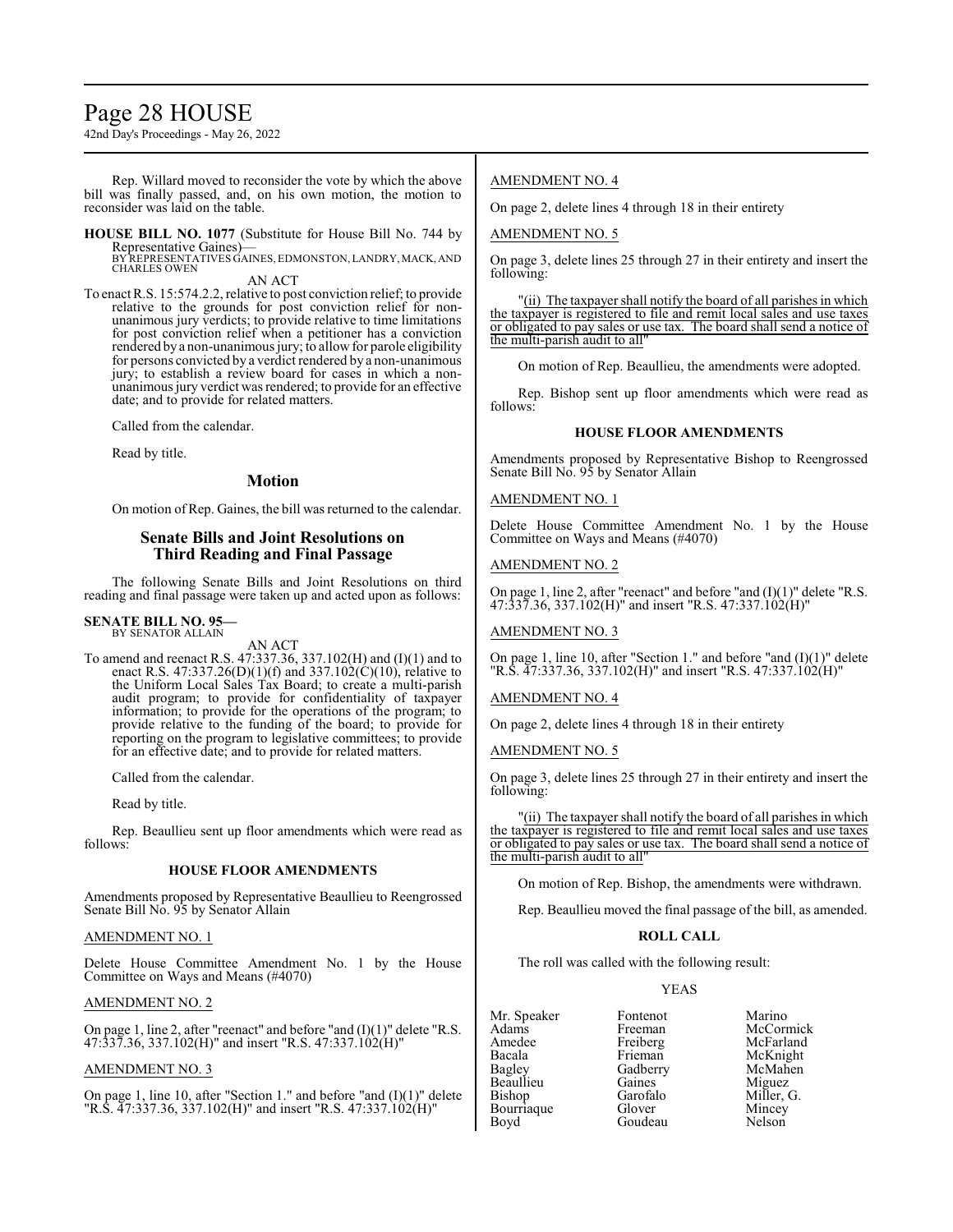### Page 29 HOUSE

42nd Day's Proceedings - May 26, 2022

Carter, W. Illg<br>Cormier Ivey Coussan Jefferson<br>Crews Jenkins DuBuisson Firment Magee<br>
Fisher Marcelle Total - 96

Brass Green Newell Brown Hilferty Orgeron<br>Bryant Hodges Owen, C Bryant Hodges Owen, C. Hollis Owen, R.<br>Horton Phelps Carpenter Horton Phelps<br>
Carrier Hughes Pierre Hughes Carter, R. Huval Pressly Cormier Ivey Schamerhorn<br>
Coussan Jefferson Schlegel Crews Jenkins Seabaugh<br>
Davis Johnson, M. Selders Davis Johnson, M. Selders<br>Deshotel Johnson, T. St. Blanc Johnson, T. St. Blanc<br>Jordan Stefanski DeVillier Jordan Stefanski Duplessis LaCombe Thompson<br>
Echols LaFleur Turner LaFleur Turner<br>Landry Villio Edmonds Landry Villio<br>Edmonston Larvadain Wheat Larvadain Wheat<br>Lyons White Emerson Lyons White<br>
Farnum Mack Willard Farnum Mack Willard<br>
Firment Magee Wright

NAYS

Zeringue

#### Total - 0

#### ABSENT

| Cox       | Miller, D. | Romero |
|-----------|------------|--------|
| Geymann   | Moore      | Stagni |
| Harris    | Muscarello | Tarver |
| Total - 9 |            |        |

The Chair declared the above bill was finally passed.

Rep. Beaullieu moved to reconsider the vote by which the above bill was finally passed, and, on his own motion, the motion to reconsider was laid on the table.

#### **Suspension of the Rules**

On motion of Rep. Magee, the rules were suspended in order to take up and consider Petitions, Memorials, and Communications at this time.

#### **Petitions, Memorials, and Communications**

The following petitions, memorials, and communications were received and read:

#### **Message from the Senate**

#### **SIGNED SENATE CONCURRENT RESOLUTIONS**

#### May 26, 2022

To the Honorable Speaker and Members of the House of Representatives:

I am directed to inform your honorable body that the President of the Senate has signed the following Senate Concurrent Resolutions:

Senate Concurrent Resolution No. 61

and ask the Speaker of the House of Representatives to affix his signature to the same.

Respectfully submitted,

#### YOLANDA J. DIXON Secretary of the Senate

The Senate Concurrent Resolutions contained herein were signed by the Speaker of the House.

#### **Privileged Report of the Legislative Bureau**

#### May 26, 2022

To the Speaker and Members of the House of Representatives:

I am directed by your Legislative Bureau to submit the following report:

Senate Bill No. 497 Reported without amendments.

Respectfully submitted,

DODIE HORTON Chair

#### **Privileged Report of the Committee on Enrollment**

May 26, 2022

To the honorable Speaker and Members of the House of Representatives:

I am directed by your Committee on Enrollment to submit the following report:

The following House Resolutions have been properly enrolled:

#### **HOUSE RESOLUTION NO. 127—** BY REPRESENTATIVE WILLARD

A RESOLUTION

To create the Louisiana Contraflow Task Force to study and make recommendations regarding contraflow throughout the state, including safety recommendations such as the implementation and use of a siren system near populated areas.

#### **HOUSE RESOLUTION NO. 136—**

BY REPRESENTATIVES FIRMENT, ADAMS, AMEDEE, BAGLEY,<br>CARRIER,DUPLESSIS,EDMONDS,FONTENOT,GADBERRY,HORTON,<br>ILLG, MIKE JOHNSON, TRAVIS JOHNSON, LAFLEUR, LANDRY,<br>CHARLES OWEN,SELDERS,STAGNI,AND TARVER A RESOLUTION

To urge and request the Firefighters' Retirement System to form a committee to study alternative methods for providing cost-ofliving adjustments to retirees.

**HOUSE RESOLUTION NO. 149—**

BY REPRESENTATIVE MINCEY

A RESOLUTION

To urge and request the Amite River Basin Commission to study, in consultation with the Coastal Protection and Restoration Authority, tidal surge flood protection and erosion on Lake Maurepas' Livingston Parish shoreline, dredging of the Amite River, and dredging of the Amite River confluence area at Lake Maurepas and to assess the cumulative effect of levees, pumps, and other flood protection measures in surrounding parishes on Livingston Parish.

**HOUSE RESOLUTION NO. 151—** BY REPRESENTATIVES FONTENOT, DAVIS, HILFERTY, JORDAN, LAFLEUR, NEWELL, ST. BLANC, THOMAS, AND LANDRY A RESOLUTION

To memorialize the United States Congress to support amendments to the Robert T. Stafford Disaster Relief and Emergency Assistance Act to allow private or investor-owned utility customers to receive federal funding for reimbursements related to charges incurred for utility damages resulting from natural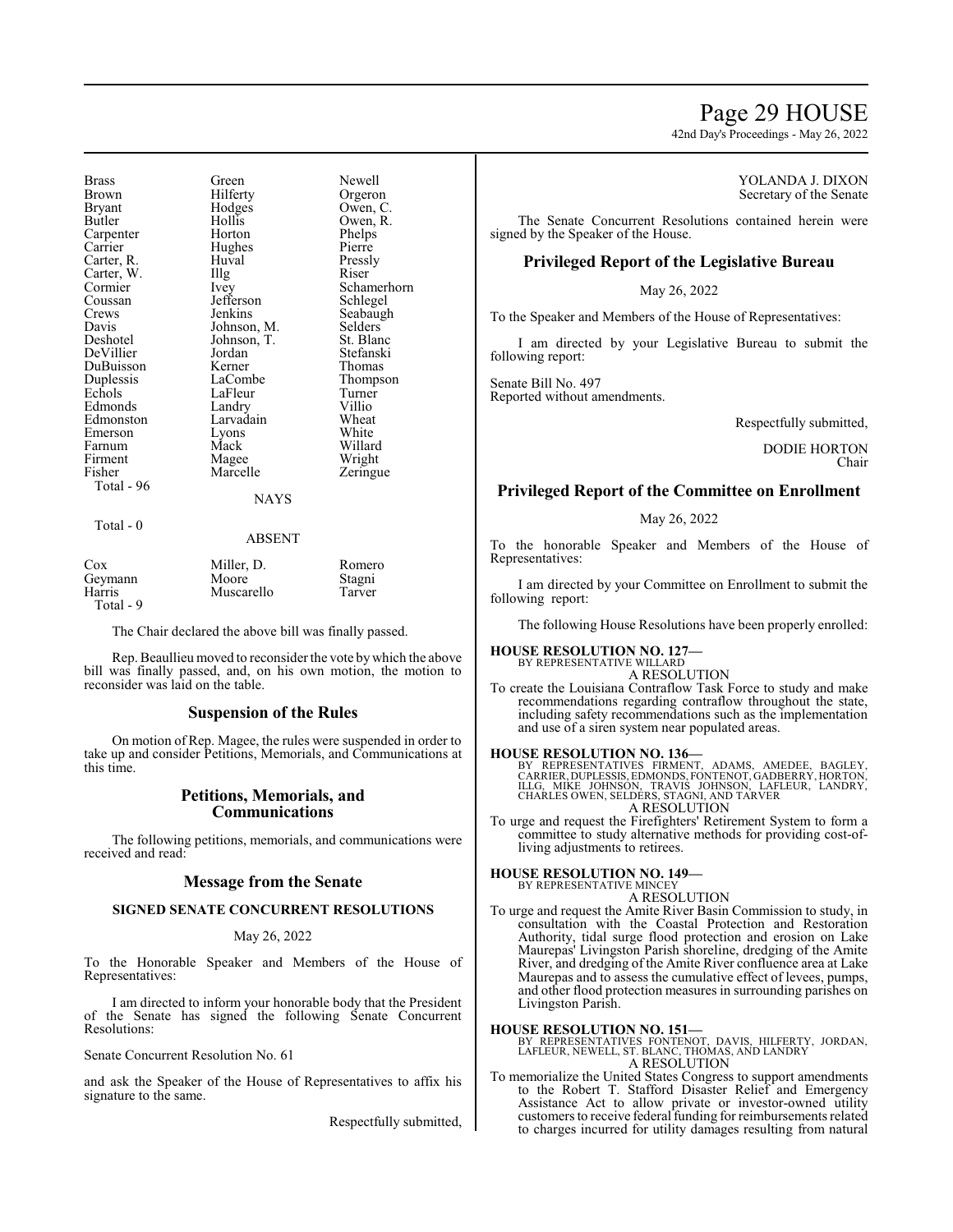### Page 30 HOUSE

42nd Day's Proceedings - May 26, 2022

disasters and to remove the requirement for states to seek waivers to receive Community Development Block Grant funding for storm damage costs incurred by private or investorowned utilities.

### **HOUSE RESOLUTION NO. 156—** BY REPRESENTATIVE MINCEY

A RESOLUTION

To memorialize the United States Congress to take such actions as are necessary to invest in hurricane storm damage reduction, flood protection, and drainage infrastructure projects in the Amite River Basin.

### **HOUSE RESOLUTION NO. 171—** BY REPRESENTATIVE JEFFERSON

A RESOLUTION

To commend the Homer High School football team on winning the Louisiana High School Athletic Association 2021 Class 1A state championship.

### **HOUSE RESOLUTION NO. 172—** BY REPRESENTATIVE MAGEE

A RESOLUTION

To commend the Vandebilt Catholic High School baseball team on winning the Louisiana High School Athletic Association 2022 Division II state championship.

**HOUSE RESOLUTION NO. 186—** BY REPRESENTATIVES FREEMAN AND JEFFERSON A RESOLUTION To commend the Louisiana Youth for Health Justice Council on being advocates for reproductive, social, and racial justice.

## **HOUSE RESOLUTION NO. 187—** BY REPRESENTATIVE MARINO

A RESOLUTION To commend Neeb's Hardware Store on more than a century of business service to the Gretna community.

#### **HOUSE RESOLUTION NO. 188—**

BY REPRESENTATIVE BRYANT A RESOLUTION

To commend the students and faculty of the Lafayette Parish School System for placing first overall in the Louisiana Governor's Games 25<sup>th</sup> annual elementary state championship fitness meet.

#### **HOUSE RESOLUTION NO. 190—**

BY REPRESENTATIVE WILLARD

A RESOLUTION To commend Father Stanley Kelechi Ihesinachi Ihuoma on the occasion of the twelfth anniversary of his ordination.

## **HOUSE RESOLUTION NO. 192—** BY REPRESENTATIVE CARPENTER

A RESOLUTION

To recognize Thursday, May 26, 2022, as Achoo the Bee Day at the state capitol.

**HOUSE RESOLUTION NO. 196—**<br>BY REPRESENTATIVES DUPLESSIS, BRYANT, WILFORD CARTER,<br>GAINES, GREEN, JEFFERSON, JENKINS, JORDAN, LAFLEUR,<br>LARVADAIN, AND NEWELL A RESOLUTION

To commend the Greater New Orleans Chapter of the Louis A. Martinet Legal Society, Inc.

Respectfully submitted,

#### STEPHANIE HILFERTY Chairwoman

The above House Resolutions contained in the report were signed by the Speaker of the House and taken by the Clerk of the House to the Secretary of State in accordance with the rules of the House.

#### **Privileged Report of the Committee on Enrollment**

May 26, 2022

To the honorable Speaker and Members of the House of Representatives:

I am directed by your Committee on Enrollment to submit the following report:

The following House Concurrent Resolutions have been properly enrolled:

#### **HOUSE CONCURRENT RESOLUTION NO. 70—** BY REPRESENTATIVE FREEMAN

A CONCURRENT RESOLUTION

To urge and request the Louisiana Supreme Court to adopt minimum continuing legal education requirements of certain judges, district attorneys, and assistant district attorneys on the topic of domestic violence.

#### **HOUSE CONCURRENT RESOLUTION NO. 100—** BY REPRESENTATIVE MCFARLAND

A CONCURRENT RESOLUTION

To urge and request the United States Department of Agriculture (USDA) Natural Resources Conservation Service (NRCS) to establish a cost share program to assist landowners and producers with the purchase and application of lime for enhancement of crop and grass production.

### **HOUSE CONCURRENT RESOLUTION NO. 130—**

BY REPRESENTATIVES MACK AND HODGES AND SENATOR POPE A CONCURRENT RESOLUTION

To commend the Holden High School softball team on winning the Louisiana High School Athletic Association 2022 Class B state championship.

Respectfully submitted,

STEPHANIE HILFERTY Chairwoman

The above House Concurrent Resolutions contained in the report were signed by the Speaker of the House and taken to the Senate by the Clerk of the House and were signed by the President of the Senate and taken by the Clerk of the House to the Secretary of State in accordance with the rules of the House.

### **Privileged Report of the Committee on Enrollment**

#### May 26, 2022

To the honorable Speaker and Members of the House of Representatives:

I am directed by your Committee on Enrollment to submit the following report:

The following House Bills have been properly enrolled:

#### **HOUSE BILL NO. 44—**

BY REPRESENTATIVE GREGORY MILLER AN ACT

To amend and reenact R.S. 49:193(B)(10) and to enact R.S. 49:193(B)(11), relative to the sunset law; to add certain reports and related information to the list of required information to be provided to the legislative committees; and to provide for related matters.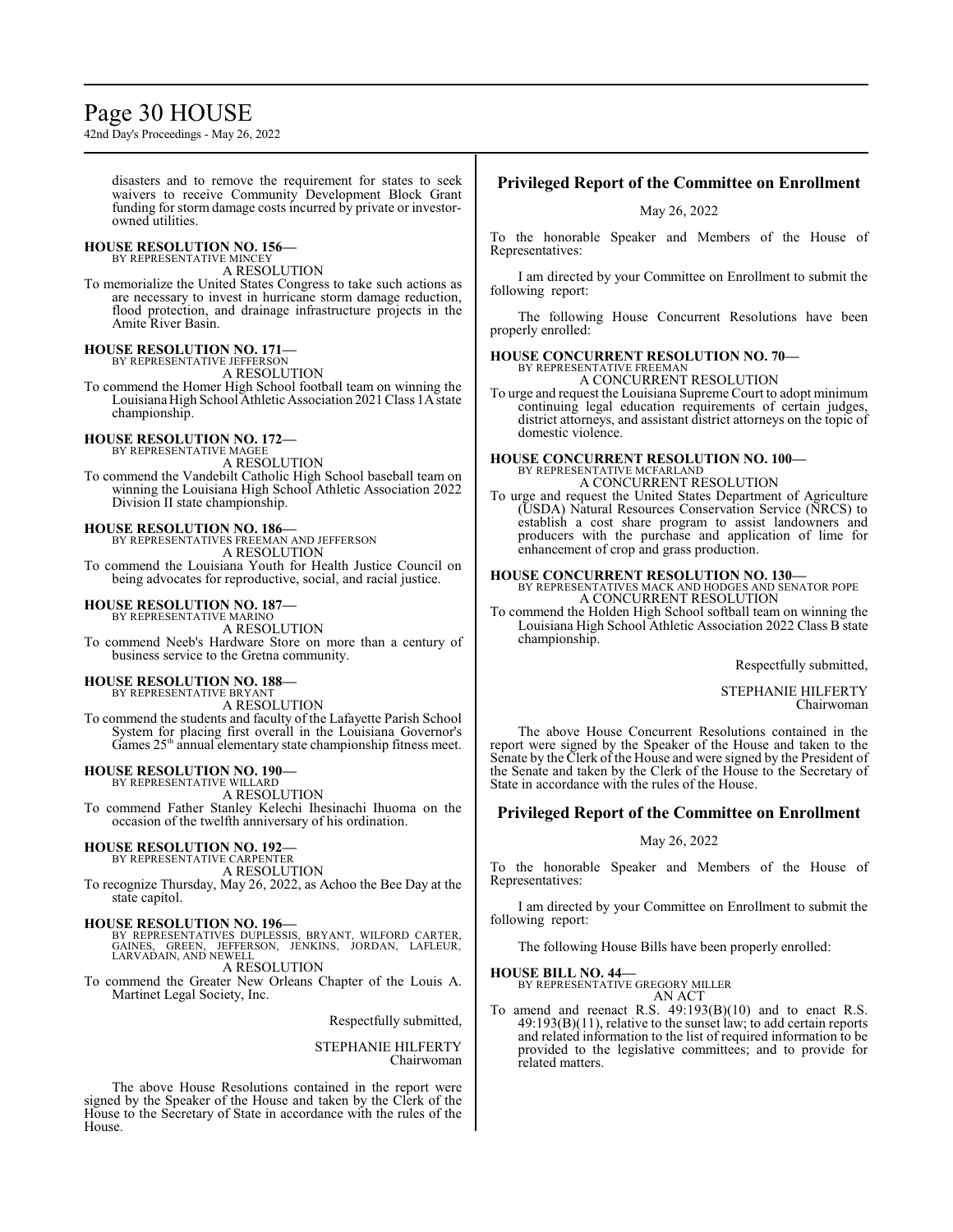## Page 31 HOUSE

42nd Day's Proceedings - May 26, 2022

#### **HOUSE BILL NO. 63—**

BY REPRESENTATIVE FREEMAN AN ACT

To amend and reenact R.S. 39:51.1(B)(1), relative to nongovernmental entity funding request forms; to exempt certain entities from providing certain information on the request form; and to provide for related matters.

#### **HOUSE BILL NO. 118—**

BY REPRESENTATIVE FIRMENT AN ACT

To amend and reenact R.S. 22:2171(C)(7), (D), (E)(6), (F)(12),  $(G)(12)$ , and  $(H)$  through  $(L)$  and to enact R.S. 22:2171 $(C)(23)$ through (26) and (M), relative to the Louisiana Property and Casualty Insurance Commission; to provide for the members of the commission; to create an ad hoc committee under the commission to study catastrophe property claims; to provide for the members of the commission's ad hoc committees; to make technical changes; and to provide for related matters.

#### **HOUSE BILL NO. 149—** BY REPRESENTATIVE ILLG

AN ACT

To repeal R.S. 28:913.1(D), relative to the Jefferson Parish Human Services Authority; to repeal provisions requiring that the Jefferson Parish attorney be the legal advisor for the authority; to provide for effectiveness; and to provide for related matters.

#### **HOUSE BILL NO. 182—**

BY REPRESENTATIVE HOLLIS

- AN ACT
- To amend and reenact R.S. 22:1653(A), 1654(B)(8), and 1657.1(C)(1)(introductory paragraph), relative to third-party administrators; to modify requirements relative to annual reports; to provide grounds for the commissioner to deny, suspend, or revoke a license; to modify the filing date relative to rebate transparency reports of pharmacy benefit managers; and to provide for related matters.

#### **HOUSE BILL NO. 235—**

BY REPRESENTATIVE MCFARLAND AND SENATOR MORRIS AN ACT

To amend and reenact R.S. 46:1053(BB) and to repeal Act No. 171 of the 2017 Regular Session of the Legislature, relative to the Jackson Parish Hospital Service District; to provide relative to the governing commission of the district; to provide for qualifications of members of the governing commission; to provide for appointment of the commission members; to repeal laws relative to governance of a hospital service district in any parish with a population greater than sixteen thousand and less than seventeen thousand according to the latest federal decennial census; to provide for an effective date; and to provide for related matters.

### **HOUSE BILL NO. 266—** BY REPRESENTATIVE WILLARD

AN ACT

To amend and reenact R.S. 36:259(B)(34) and R.S. 40:2018.1(A),  $(B)(1)(i)$ ,  $(C)$ , and  $(E)$  and to repeal R.S. 40:2018.1 $(G)$ , relative to the Louisiana Commission on HIV, AIDS, and Hepatitis C Education, Prevention, and Treatment; to revise the name of the commission; to provide for the means by which the chairman of the commission is selected; to delete references to AIDS within laws pertaining to the commission; to repeal provisions terminating the commission; and to provide for related matters.

#### **HOUSE BILL NO. 287—**

BY REPRESENTATIVE WILLARD AN ACT

To enact R.S. 47:359(L), relative to occupational license taxes; to provide for the levy of occupational license taxes on certain computer programming businesses; to provide for the rate of the tax; to provide for requirements and limitations; to provide for an effective date; and to provide for related matters.

#### **HOUSE BILL NO. 317—**

BY REPRESENTATIVE WILLARD AN ACT

To enact R.S. 22:1337(D), relative to homeowners' insurance policies; to provide for policy deductibles as applied to named storm, hurricane, and wind and hail deductibles; to require the execution of a separate form that lists the specific amount for each deductible expressed as a percentage of the insured value of the property or as a specific dollar amount or both; to provide for an effective date; and to provide for related matters.

#### **HOUSE BILL NO. 329—**

BY REPRESENTATIVE ZERINGUE

AN ACT

To amend and reenact R.S. 47:1483(A) and (C) and to repeal R.S. 47:1483(D), relative to payment of judgments issued by the Board of Tax Appeals; to provide for the payment of certain claims approved by the board; to provide for requirements and limitations; to provide for an effective date; and to provide for related matters.

#### **HOUSE BILL NO. 377—**

BY REPRESENTATIVE HUVAL AN ACT

To amend and reenact R.S. 15:590(7) and to enact R.S. 15:545(A)(3), relative to fingerprinting persons arrested for operating a motor vehicle while intoxicated; to provide for duties of law enforcement in every parish, municipality, and the state; to provide for additional offenses that require fingerprint and identification data; and to provide for related matters.

#### **HOUSE BILL NO. 417—**

BY REPRESENTATIVES HILFERTY, FREIBERG, AND LANDRY AN ACT

To amend and reenact R.S.  $17:436.1(K)(1)$  and to enact R.S. 17:407.50.2, relative to licensed early learning centers and public elementary and secondary schools; to provide with respect to anaphylaxis training; to provide with respect to the administration of medication; to authorize the maintenance of a supply of auto-injectable epinephrine; to provide for definitions; to provide for effectiveness; and to provide for related matters.

#### **HOUSE BILL NO. 434—**

BY REPRESENTATIVES PHELPS AND JENKINS AN ACT

To enact Children's Code Article 896(H), relative to deferred dispositional agreements; to provide relative to eligibility; and to provide for related matters.

#### **HOUSE BILL NO. 473—**

BY REPRESENTATIVE DUPLESSIS AN ACT

To amend and reenact R.S. 44:32(C)(1)(a), relative to public records; to provide for examination of public records; to provide for a fee for transmitting electronic copies of public records; to provide for an effective date; and to provide for related matters.

#### **HOUSE BILL NO. 508—**

BY REPRESENTATIVES GREGORY MILLER, ADAMS, BACALA,<br>BAGLEY, CARRIER, CORMIER, COUSSAN, CREWS, DAVIS,<br>DEVILLIER, ECRIER, EDMONSTON, FARNUM, FISHER, FREEMAN,<br>FREIBERG,GREEN,HARRIS,HILFERTY,HODGES,HORTON,HUGHES,<br>ILLG, JENKINS, AN ACT

To amend and reenact R.S. 46:1844(N)(2), relative to notification of an inmate's release; to provide relative to notification for victims, family members of victims, persons who filed victim registration and notification forms, law enforcement agencies, and district attorneys; to provide relative to notification of the release of an inmate who has been convicted of a crime of violence or sex offense; and to provide for related matters.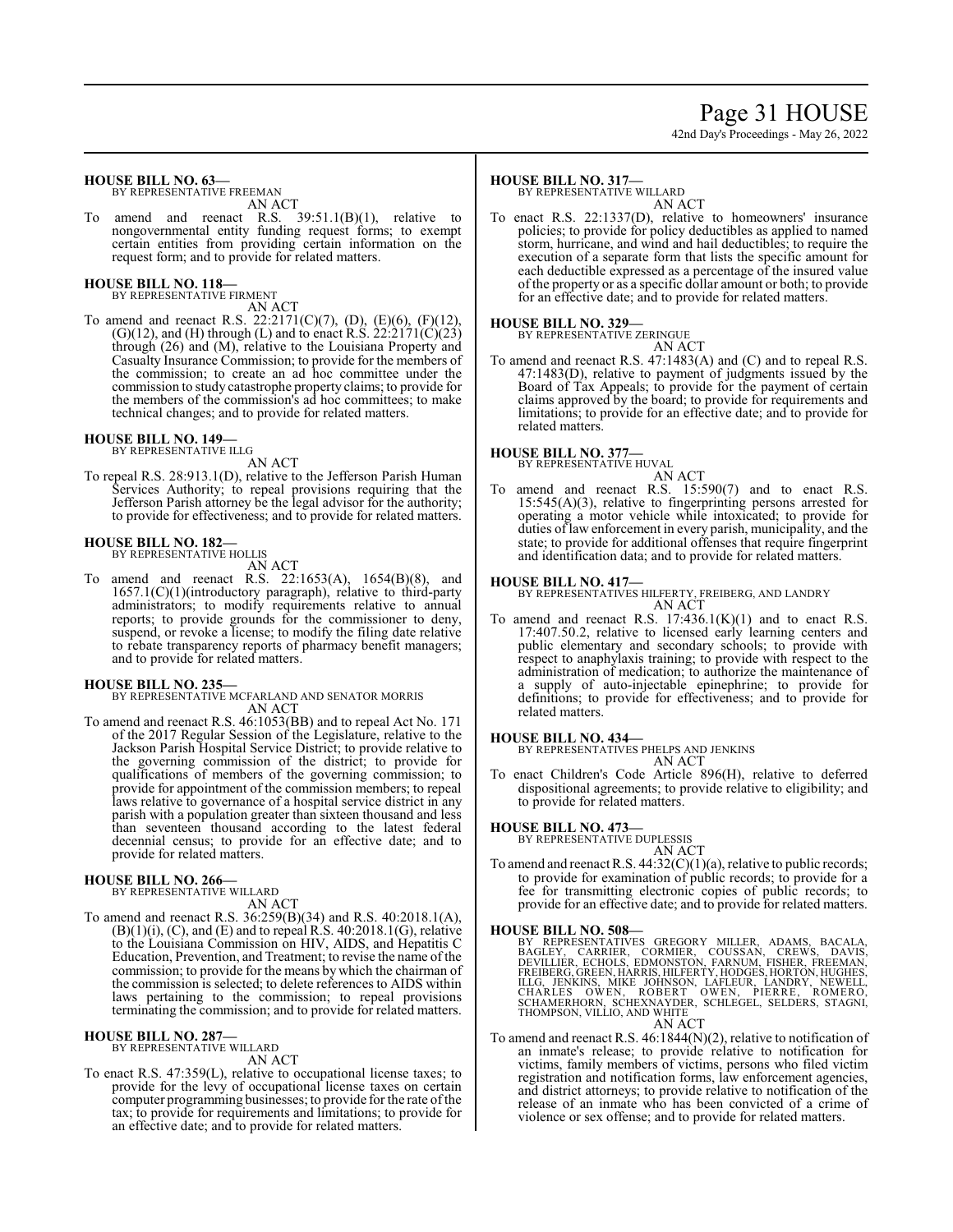### Page 32 HOUSE

42nd Day's Proceedings - May 26, 2022

#### **HOUSE BILL NO. 523—**

BY REPRESENTATIVES LACOMBE AND ROMERO AN ACT

To enact R.S. 26:309, relative to alcohol beverage control; to provide relative to brewing facilities; to authorize manufacturers or brewers to host contracted private events at brewing facilities; to provide for certain restrictions with respect to contracted private events at brewing facilities; to authorize manufacturers or brewers to charge certain fees for contracted private events at brewing facilities; to provide for an effective date; and to provide for related matters.

#### **HOUSE BILL NO. 532—**

BY REPRESENTATIVES HUVAL AND GAROFALO AN ACT

To enact R.S. 22:36, relative to health insurance coverage for fire employees; to generally prohibit a health insurance issuer from refusing enrollment ofretired fire employees based solely on the status of retirement; to prohibit discrimination between active and retired fire employees for purposes of insurance coverage; to provide for applicability; to provide for definitions; and to provide for related matters.

#### **HOUSE BILL NO. 572—** BY REPRESENTATIVE JORDAN

AN ACT

To enact R.S. 33:4763(C), relative to condemned property; to provide for an online condemned property list; to provide for public access; to provide for removal of properties from the list; and to provide for related matters.

#### **HOUSE BILL NO. 582—**

BY REPRESENTATIVES STAGNI, CREWS, DUPLESSIS, ECHOLS,<br>EMERSON, FISHER, GAINES, HARRIS, IVEY, MIKE JOHNSON,<br>JORDAN,LAFLEUR,LARVADAIN,MARCELLE,MCMAHEN,CHARLES OWEN, PRESSLY, SCHLEGEL, SELDERS, AND THOMPSON AN ACT

To amend and reenact R.S. 37:1103(introductory paragraph) and to enact R.S. 37:1131 through 1145, relative to adding the state of Louisiana to the Licensed Professional Counselors Interstate Compact; to provide for the increase of public access to professional counseling services; to provide for the enhancement of public health and safety; to provide for multistate practice regulations; to provide for spousal support for relocating active duty military personnel; to provide for the exchange of licensure among member states; to provide for use of telehealth technology; to provide for uniformity of professional counseling licensure requirements; to eliminate the requirement for licenses in multiple states; to provide for opportunities for interstate practice by licensed professional counselors who meet uniform licensure requirements; and to provide for related matters.

#### **HOUSE BILL NO. 604—** BY REPRESENTATIVE DAVIS

AN ACT

To amend and reenact R.S.  $32:705(B)(3)$  and  $(4)$  and  $707(D)(1)(a)$ and  $(J)(1)(c)$ (introductory paragraph) and R.S. 47:303(B)(2) and to enact R.S. 32:705(B)(5), relative to the transfer of ownership of a vehicle; to provide for the delivery of a certificate to a purchaser; to provide for application for certificates of title; to provide for vendor title responsibilities; and to provide for related matters.

#### **HOUSE BILL NO. 625—**

BY REPRESENTATIVE SELDERS

- AN ACT
- To amend and reenact R.S. 40:2155(B)(2) and to enact R.S.  $40:2155(B)(3)$ , relative to behavioral health service providers; to provide for offsite locations; to provide for defined geographic service locations; and to provide for related matters.

#### **HOUSE BILL NO. 630—**

BY REPRESENTATIVE BRYANT AN ACT

To designate a portion of Louisiana Highway 31 in Iberia Parish and St. Martin Parish as the "Judge Paul deMahy Highway"; to designate a portion of Louisiana Highway 675 in Iberia Parish as the "Judge Charles L. Porter Highway"; to designate a portion of Louisiana Highway 347 in St. Martin Parish as the "Judge Carl J. Williams Memorial Parkway"; to designate a portion of Louisiana Highway 96 in St. Martin Parish as the "Judge C. Thomas Bienvenu, Jr. Memorial Highway"; and to provide for related matters.

#### **HOUSE BILL NO. 669—**

BY REPRESENTATIVE PIERRE AN ACT

To amend and reenact R.S. 32:408.1(E) and R.S. 40:1461(A) and to enact R.S. 15:587(A)(1)(e)(vi) and (vii), relative to background checks of private training or private driving instructor training schools or agencies; to provide for a criminal history background check of every person engaged in private driving instructor training school or agency; to provide for noncommercial driving examinations or tests; to modify the procedure for a criminal history background check of the principal ofthe third-party examiner or tester; to define the term " criminal history background check"; to provide for fingerprints and other identifying information; to require the office of motor vehicles to execute a thorough background investigation to be conducted by the Louisiana Bureau of Criminal Identification and Information; to provide for the cost of fingerprint cards; and to provide for related matters.

#### **HOUSE BILL NO. 671—**

BY REPRESENTATIVE EDMONDS

AN ACT To amend and reenact R.S. 18:1373(A)(2), relative to preparation, testing, and adjusting of voting machine, to provide for notice of preparation of voting machines; to provide for review of test vote report; and to provide for related matters.

#### **HOUSE BILL NO. 679—**

BY REPRESENTATIVE DUPLESSIS

AN ACT To amend and reenact R.S.  $42:1111(E)(2)(d)$ , relative to ethics; to provide relative to certain required statements regarding assistance in connection with certain transactions; to provide for the time period for certain actions by the Board of Ethics regarding such statements; and to provide for related matters.

#### **HOUSE BILL NO. 710—**

BY REPRESENTATIVE STEFANSKI

AN ACT To amend and reenact R.S. 38:2225.2.4(B)(5)(introductory paragraph), (E), and (F)(4) and to enact R.S.  $38:2225.2.4(B)(7)$ and  $(F)(2)(f)$  and  $(6)$ , relative to the provisions of construction management at risk project delivery method; to provide for the "selection review committee" definition to include ranking proposers; to provide for the requirements of the selection review committee members; to provide for the procedures of the selection review committee; to provide for the requirements of the request for qualifications; to exempt the selection review committee meetings from the Open Meetings Law; to provide for the procedure of a nonresponsive construction management at risk bid winner; and to provide for related matters.

#### **HOUSE BILL NO. 732—**

BY REPRESENTATIVE DUPLESSIS

#### AN ACT

To enact Chapter 17-E of Title 25 of the Louisiana Revised Statutes of 1950, to be comprised of R.S. 25:850.21, and to repeal R.S. 33:2740.26, relative to Orleans Parish; to provide relative to the Louis Armstrong Park Authority and Historic Jazz District; to provide that the district is a political subdivision of the state; to provide relative to the governing board ofthe district; to provide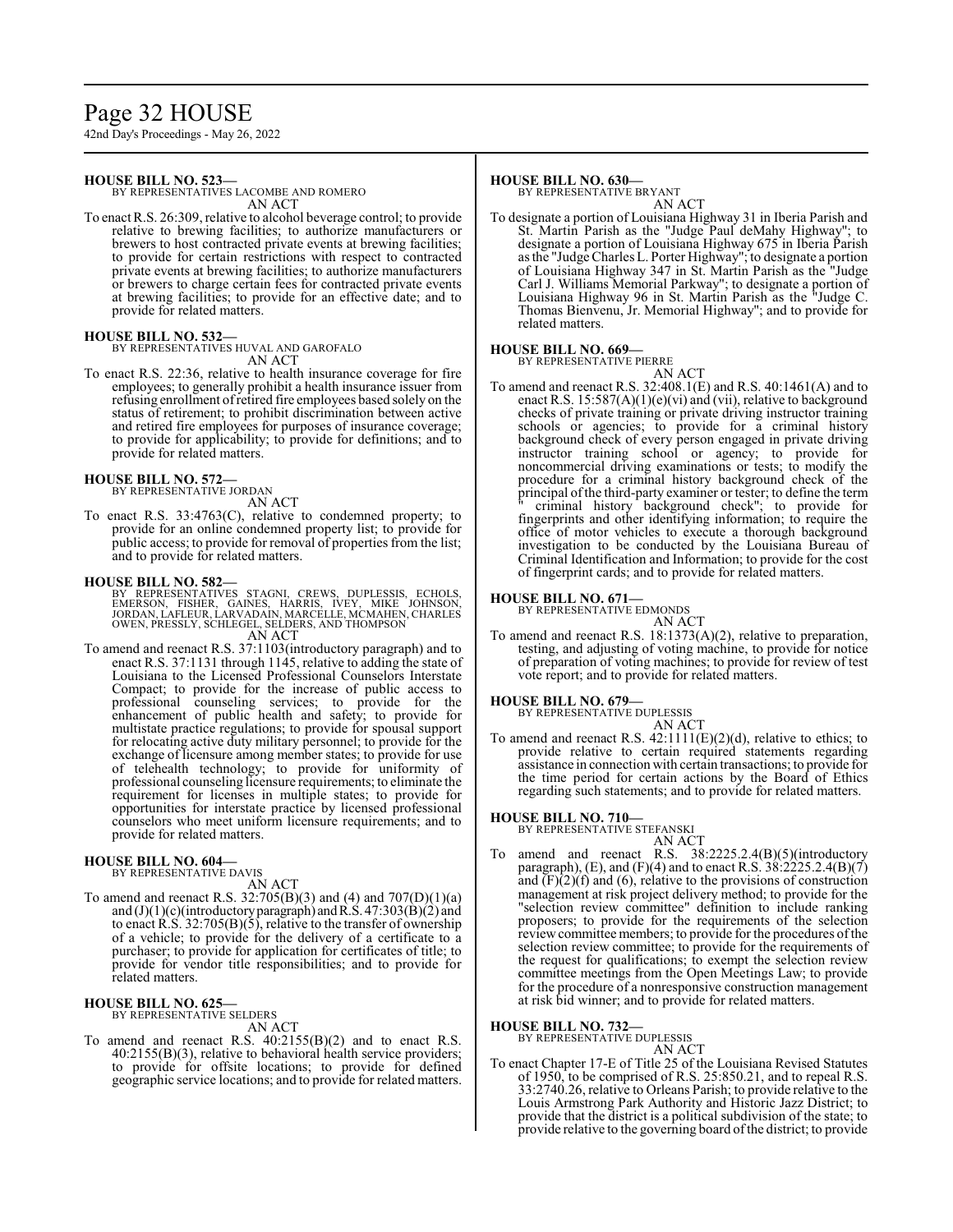### Page 33 HOUSE

42nd Day's Proceedings - May 26, 2022

relative to the membership of the board; to provide relative to the powers and duties of the district; and to provide for related matters.

#### **HOUSE BILL NO. 776—**

BY REPRESENTATIVE GLOVER

AN ACT

To designate a portion of Interstate 49 in Shreveport, Louisiana, as "The Cooper Road Pioneers Memorial Interchange".

#### **HOUSE BILL NO. 780—**

BY REPRESENTATIVE MAGEE AN ACT

To enact Part V of Chapter 12-A of Title 33 of the Louisiana Revised Statutes of 1950, comprised of R.S. 33:4709.31, relative to the city of Houma; to create the Houma Restoration District; to provide relative to the boundaries, purpose, governance, and powers and duties of the district; to provide relative to district funding; to provide for an effective date; and to provide for related matters.

### **HOUSE BILL NO. 783—** BY REPRESENTATIVE DAVIS

AN ACT

To amend and reenact R.S. 8:1(introductory paragraph), (5), (8), (9),  $(11)$ , and  $(13)$  through  $(40)$ , 67, 70, 76 $(A)$  and  $(B)$ , 78 $(D)$ , 103, 105, 107, 122(A), 123(B)(introductory paragraph), 131(A), 131.1(A), 132.1(A), 133.1(A), 133.2(B)(introductory paragraph), 135.1(A), 135.2(B)(introductory paragraph), 141, 141.1(C), 141.3(B), (C), (E), and (F), 204, 302(A) through (C), 303, 305 through 307, 308(A) and (C), 311, 314, 316 through 401, 402(introductory paragraph), 403, 404, 407, 408, 411(introductory paragraph), 412(B)(2), 451, 453, 454.1(A), 455, 457 through 459, 459.1(A) and (B), 460, 461(B),  $465(A)(1)$ (introductory paragraph), (b), and (c), (2), (4)(h), and  $(5)(d)$ ,  $(B)$ , and  $(C)$ ,  $501(A)$ ,  $502(A)(1)(a)$  and  $(D)$ , 502.2(introductory paragraph) and (5), 503, 504, 505, 505.2(introductory paragraph) and (3), 506(B) and (C)(1), 506.1(A), 507, 508, 601, 604, 605, 606(B), 653(B), 663(B), (C),  $(D)(2)$  and  $(4)$ ,  $(E)$ (introductory paragraph) and  $(1)$ ,  $(F)(3)$ , and  $(G)(4)$ , 673(introductory paragraph), 676(A)(6), (B), and (C),  $680(A)$  and (C), 701 through 705, 706(C), 801, 802(B), (E), and (F), 803, 805 through 809, 813, 901, 902, 903(A) and (B), 903.1, 904, and 905 $\rm(\bar{C})$  and to enact R.S. 8:1(41) through (44), relative to providing technical corrections for Title  $\delta$  of the Louisiana Revised Statutes of 1950; to provide for technical corrections; to provide for standardization of language; and to provide for related matters.

#### **HOUSE BILL NO. 791—** BY REPRESENTATIVE KERNER

AN ACT

To enact R.S. 56:302.9(J), relative to penalties for charter fishing without required credentials; to provide for penalties; to provide for vessel monitoring system requirements; to provide for rules and regulations; and to provide for related matters.

#### **HOUSE BILL NO. 818—**

BY REPRESENTATIVE HUGHES AN ACT

To amend and reenact R.S. 13:2575(A)(2), (B)(2), (D)(2), and (F)(2), relative to administrative adjudication; to provide relative to blighted or abandoned property; to provide for procedures; to provide for exemptions for certain populations; and to provide for related matters.

**HOUSE BILL NO. 827—**<br>BY REPRESENTATIVES GADBERRY, AMEDEE, CARRIER, DESHOTEL,<br>GAINES, HODGES, HORTON, JEFFERSON, JENKINS, LARVADAIN,<br>LYONS, CHARLES OWEN, SELDERS, AND STAGNI<br>AN ACT

To enact Part VIII of Chapter 5-A of the Louisiana Revised Statutes of 1950, to be comprised of R.S. 40:1091, relative to health services for children; to provide relative to screening of children for autism spectrum disorder; to require such screening in certain instances; to provide for exceptions to the screening requirement; to provide a limitation of liability; and to provide for related matters.

#### **HOUSE BILL NO. 828—**

BY REPRESENTATIVES HORTON AND GEYMANN AN ACT

To amend and reenact R.S. 40:4.9(B), relative to preparation in private homes of foods for sale; to provide relative to an exemption for home-based preparers of low-risk foods for sale from laws and regulations pertaining to food preparation; to provide for the annual sales threshold qualifying home-based food preparers for this exemption; and to provide for related matters.

#### **HOUSE BILL NO. 830—**

BY REPRESENTATIVE DAVIS

AN ACT To amend and reenact R.S.  $49:222(B)(1)(a)$  and to enact R.S.  $49:222(B)(15)$ , relative to fees chargeable by the secretary of state; to provide for transferring a limited liability company name; to establish a fee for certain termination services; to establish fees relative to structured settlement purchase companies; to make technical changes; and to provide for related matters.

#### **HOUSE BILL NO. 832—** BY REPRESENTATIVE CARRIER

AN ACT

To enact Section 2 of Act No. 444 of the 2021 Regular Session of the Legislature of Louisiana, relative to restroom access for individuals with certain conditions; to provide for designation of an Act of the Legislature of Louisiana by means of a short title; and to provide for related matters.

**HOUSE BILL NO. 1007—**

BY REPRESENTATIVE PHELPS AN ACT

To amend and reenact R.S.  $47:2121(C)(1)$  and (3) and to enact R.S. 47:2158.1 and 2231.1 and Code of Civil Procedure Article 4736, relative to tax sale property; to provide relative to certain persons residing in tax sale property; to provide relative to the rights of owners of tax sale property; to provide for the right of possession and occupancy; to prohibit evictions of certain persons under certain circumstances; to prohibit the taking of possession of tax sale property under certain circumstances; to prohibit the charging of rental or lease payments under certain circumstances; to prohibit certain actions on tax sale property under certain circumstances; to provide for exceptions; and to provide for related matters.

**HOUSE BILL NO. 1021—**<br>BY REPRESENTATIVES MCFARLAND, DEVILLIER, EDMONDS,<br>FRIEMAN, GAROFALO, HARRIS, AND ROMERO<br>AN ACT

To amend and reenact R.S.  $11:710(A)(3)$ ,  $(F)(1)$ , and  $(G)$  and R.S. 11:710.1(A)(introductory paragraph) and to enact R.S. 11:710(H), 710.1(F), and 710.2, relative to critical teacher shortages; to provide for employment of retirees of the Teachers' Retirement System of Louisiana; to allow a retiree to return to work without suspension or reduction of benefit in certain circumstances; to provide for application; to provide for determinations and reporting; to provide for an effective date; and to provide for related matters.

Respectfully submitted,

STEPHANIE HILFERTY Chairwoman

The above House Bills contained in the report were signed by the Speaker of the House and taken to the Senate by the Clerk and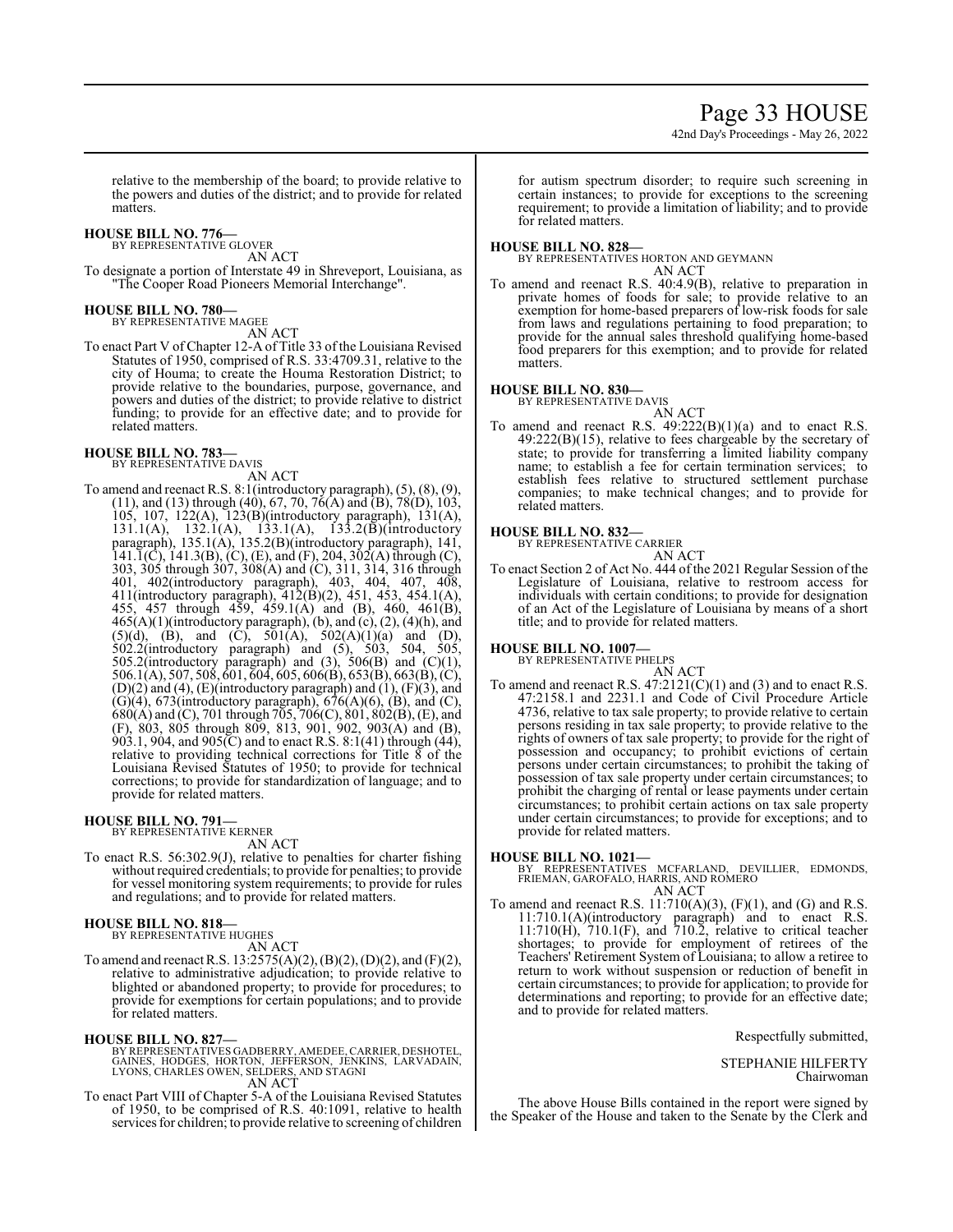### Page 34 HOUSE

42nd Day's Proceedings - May 26, 2022

were signed by the President of the Senate and taken by the Clerk of the House to the Governor for executive approval.

#### **Privileged Report of the Committee on Enrollment**

#### May 26, 2022

To the honorable Speaker and Members of the House of Representatives:

I am directed by your Committee on Enrollment to submit the following report:

The following Joint Resolutions have been properly enrolled:

#### **HOUSE BILL NO. 395—**

BY REPRESENTATIVE WILLARD A JOINT RESOLUTION

Proposing to amend Article VII, Section  $18(G)(1)(a)(iv)$  of the Constitution of Louisiana, relative to the special assessment level for ad valorem property taxes; to exclude the requirement of annual certification of adjusted gross income for certain eligible owners; to provide for submission of the proposed amendment to the electors; and to provide for related matters.

Respectfully submitted,

STEPHANIE HILFERTY Chairwoman

The above Joint Resolutions contained in the report were signed by the Speaker of the House and taken to the Senate by the Clerk and were signed by the President of the Senate and taken by the Clerk of the House to the Secretary of State in accordance with the rules of the House.

#### **Introduction of Resolutions, House and House Concurrent**

The following members introduced the following entitled House and House Concurrent Resolutions, which were read the first time by their titles and placed upon the calendar for their second reading:

### **HOUSE RESOLUTION NO. 204—** BY REPRESENTATIVE HUGHES

A RESOLUTION

To urge and request the state Department of Education and each public school governing authority to support and implement effective, evidence-based, high impact tutoring programs as a strategy to combat COVID-19 learning loss.

Read by title.

Lies over under the rules.

**HOUSE RESOLUTION NO. 205—** BY REPRESENTATIVE HARRIS A RESOLUTION

To commend Daryl Terry on the occasion of his sixtieth birthday.

Read by title.

On motion of Rep. Schamerhorn, and under a suspension of the rules, the resolution was adopted.

#### **HOUSE RESOLUTION NO. 206—** BY REPRESENTATIVE PHELPS

A RESOLUTION

To urge and request the Louisiana Workforce Commission to study and make recommendations about updating the current fee structure and reimbursement methodology for the Louisiana Rehabilitation Services'Vocational Rehabilitation Programand submit a written report of its findings and recommendations to the House of Representatives of the Legislature of Louisiana not later than thirty days prior to the convening of the 2023 Regular Session.

Read by title.

Lies over under the rules.

### **HOUSE RESOLUTION NO. 202—** BY REPRESENTATIVES NEWELL AND WILLARD A RESOLUTION

To declare racism a public health crisis and to request the governor to urge state departments to continue reviewing policies and procedures concerning racial inequality, to identify and eradicate implicit and explicit racial bias, and to develop policies and procedures that build racial equity.

Read by title.

#### **Motion**

On motion of Rep. Newell, the resolution was withdrawn from the files of the House.

#### **Reports of Committees**

The following reports of committees were received and read:

Report of the Committee on Appropriations

#### May 26, 2022

To the Speaker and Members of the House of Representatives:

I am directed by your Committee on Appropriations to submit the following report:

House Bill No. 498, by Green (Joint Resolution) Reported favorably. (13-0)

Senate Bill No. 63, by Mizell Reported favorably. (13-0)

Senate Bill No. 178, by Fields Reported favorably. (13-0)

Senate Bill No. 235, by Allain Reported favorably. (13-0)

Senate Bill No. 472, by Milligan Reported favorably. (13-0)

> JEROME "ZEE" ZERINGUE Chairman

The above Senate Bills reported favorably or with amendments were referred to the Legislative Bureau.

> Report of the Committee on Labor and Industrial Relations

#### May 26, 2022

To the Speaker and Members of the House of Representatives:

I am directed by your Committee on Labor and Industrial Relations to submit the following report:

House Bill No. 126, by Romero Reported favorably. (10-0)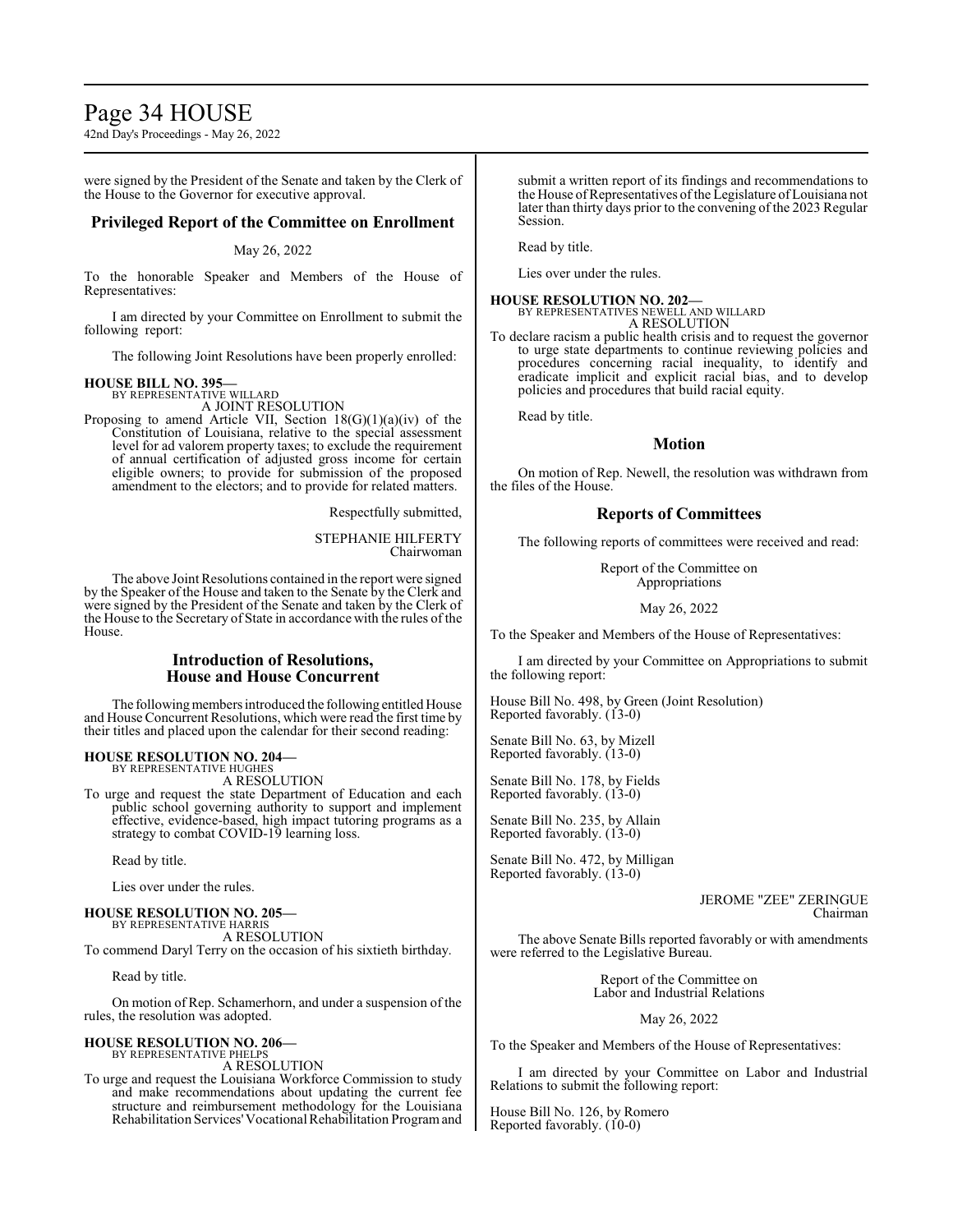## Page 35 HOUSE

42nd Day's Proceedings - May 26, 2022

House Bill No. 353, by Romero Reported favorably. (10-0)

> BARBARA W. CARPENTER Chairman

### **Suspension of the Rules**

On motion of Rep. Carpenter, the rules were suspended in order to take up House Bills contained in the committee report at this time.

#### **House Bills and Joint Resolutions on Second Reading Reported by Committee**

The following House Bills and Joint Resolutions on second reading reported by committee were taken up and acted upon as follows:

#### **HOUSE BILL NO. 126—** BY REPRESENTATIVE ROMERO

AN ACT

To enact R.S. 23:1603.1, relative to unemployment compensation benefits; to prohibit the disqualification of benefits based upon COVID-19 vaccine requirements; to provide for an experience rating record; and to provide for related matters.

Read by title.

Reported favorably by the Committee on Labor and Industrial Relations.

On motion of Rep. Carpenter, the bill was ordered engrossed and passed to its third reading.

## **HOUSE BILL NO. 353—** BY REPRESENTATIVE ROMERO

AN ACT

To enact Part III of Chapter 3 of Title 23 of the Louisiana Revised Statutes of 1950, to be comprised of R.S. 23:271, relative to employment; to provide for COVID-19 vaccine requirements; to provide for a waiver; to provide the means for an employee to be tested; and to provide for related matters.

Read by title.

Reported favorably by the Committee on Labor and Industrial Relations.

On motion of Rep. Carpenter, the bill was ordered engrossed and passed to its third reading.

#### **Suspension of the Rules**

On motion of Rep. Edmonds, the rules were suspended in order to take up and consider Reports of Committees at this time.

#### **Reports of Committees**

The following reports of committees were received and read:

Report of the Committee on Municipal, Parochial and Cultural Affairs

May 26, 2022

To the Speaker and Members of the House of Representatives:

I am directed by your Committee on Municipal, Parochial and Cultural Affairs to submit the following report:

House Resolution No. 168, by Landry

Reported favorably. (11-0)

Senate Bill No. 476, by Barrow Reported with amendments. (10-0)

> RICK EDMONDS Chairman

The above Senate Bills reported favorably or with amendments were referred to the Legislative Bureau.

#### **House and House Concurrent Resolutions Lying Over**

The following House and House Concurrent Resolutions lying over were taken up and acted upon as follows:

#### **Motion**

On motion of Rep. Nelson, the Committee on Ways and Means was discharged from further consideration of House Resolution No. 178.

#### **HOUSE RESOLUTION NO. 178—** BY REPRESENTATIVE NELSON

- A RESOLUTION
- To authorize and request the House Ways and Means Committee or a subcommittee thereof to study the state's tax structure, including state tax exemptions and credits, and to make recommendations concerning eliminating the state tax levied on individual and corporate income and corporation franchise taxes and reforming state tax exemptions and credits to the legislature prior to the convening of the 2023 Regular Session of the Legislature of Louisiana.

Read by title.

On motion ofRep. Nelson, the resolution was ordered passed to its third reading.

#### **Motion**

On motion of Rep. Willard, the Committee on Transportation, Highways and Public Works was discharged from further consideration of House Concurrent Resolution No. 95.

#### **HOUSE CONCURRENT RESOLUTION NO. 95—**

BY REPRESENTATIVE WILLARD A CONCURRENT RESOLUTION

To create the Louisiana Contraflow Task Force to study and make recommendations regarding contraflow throughout the state, including safety recommendations such as the implementation and use of a siren system near populated areas.

Read by title.

#### **Motion**

On motion of Rep. Willard, the resolution was withdrawn from the files of the House.

#### **House Bills and Joint Resolutions on Second Reading to be Referred**

The following House Bills and Joint Resolutions on second reading to be referred to committees were taken up, read, and referred to committees, as follows:

#### **Motion**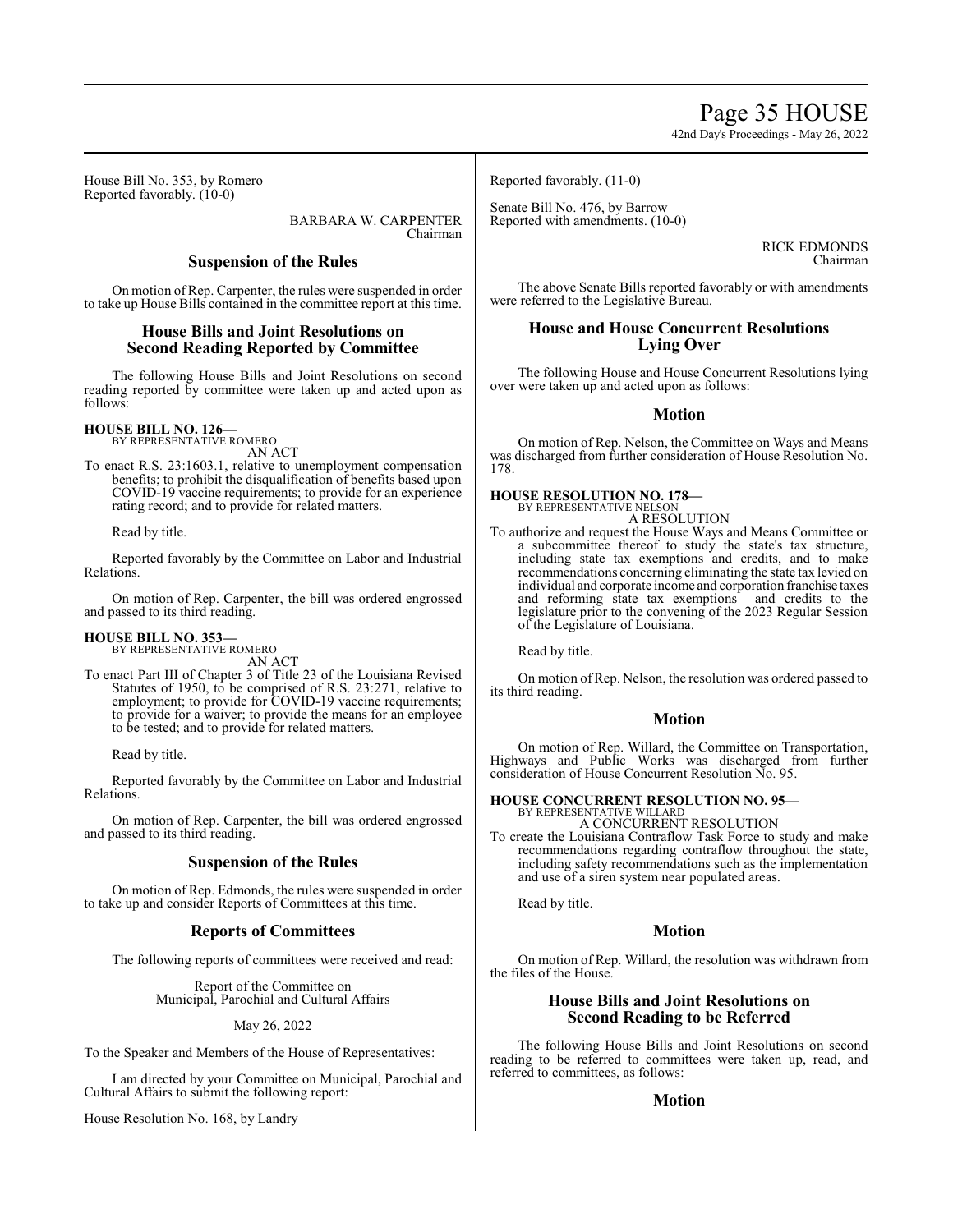### Page 36 HOUSE

42nd Day's Proceedings - May 26, 2022

On motion of Rep. Phelps, the Committee on Appropriations was discharged from further consideration of House Bill No. 792.

- **HOUSE BILL NO. 792—** BY REPRESENTATIVES PHELPS, BOYD, LANDRY, MOORE, AND NEWELL AND SENATOR BARROW AN ACT
- To enact R.S. 17:182, relative to literacy instruction; to provide for a literacy initiative for public school students in grades six through twelve; to provide for funding; to provide for requirements of the state Department of Education; and to provide for related matters.

Read by title.

On motion of Rep. Phelps, the bill was ordered passed to its third reading.

#### **Senate Bills and Joint Resolutions on Second Reading to be Referred**

The following Senate Bills and Joint Resolutions on second reading to be referred were taken up, read, and referred to committees, as follows:

#### **Motion**

On motion of Rep. Stefanski, the Committee on House and Governmental Affairs was discharged from further consideration of Senate Bill No. 455.

#### **SENATE BILL NO. 455—** BY SENATOR BOUDREAUX

AN ACT

To amend and reenact R.S. 51:1361(3), 1362(A), the introductory paragraph of R.S. 51:1363, 1365, the title of Chapter 12 of Title 51 of the Louisiana Revised Statutes of 1950, and R.S. 44:4.1(B)(35), and to enact R.S. 51:1363.1, relative to internet; to provide for the office of broadband development and connectivity; to provide for development and implementation of a plan to provide access to broadband internet; to provide for the functions and responsibilities of the office of broadband development and connectivity; to provide for the termination date of the office; and to provide for related matters.

Read by title.

On motion of Rep. Stefanski, the rules were suspended to not refer the bill to the Legislative Bureau, and the bill was ordered passed to its third reading.

#### **Conference Committee Appointment**

The Speaker appointed the following conferees on the part of the House to confer with a like committee from the Senate on the disagreement to Senate Concurrent Resolution No. 14: Reps. Deshotel, Stagni, and Stefanski.

#### **Suspension of the Rules**

On motion ofRep. Stefanski, the rules were suspended to permit the Committee on House and Governmental Affairs to meet on Tuesday, May 31, 2022, a day other than permitted by the schedule previously adopted, and consider the following legislative instruments without giving the notice required by House Rule 14.24(A):

House Resolution No. 180

House Concurrent Resolution Nos. 121 and 129

Senate Concurrent Resolution Nos. 45 and 46

#### **Suspension of the Rules**

On motion of Rep. Huval, the rules were suspended to permit the Committee on Insurance to meet on Tuesday, May 31, 2022, a day other than permitted by the schedule previously adopted, and consider the following legislative instruments without giving the notice required by House Rule  $14.24(A)$ :

House Resolution No. 160

Senate Bill No. 262

#### **Suspension of the Rules**

Onmotion ofRep. Edmonds, the rules were suspended to permit the Committee on Municipal, Parochial and Cultural Affairs to meet on Tuesday, May 31, 2022, a day other than permitted by the schedule previously adopted, and consider the following legislative instruments without giving the notice required by House Rule  $14.24(A):$ 

House Resolution Nos. 193 and 194

#### **Suspension of the Rules**

On motion of Rep. Wright, the rules were suspended to permit the Committee on Transportation, Highways and Public Works to meet on Tuesday, May 31, 2022, a day other than permitted by the schedule previously adopted, and consider the following legislative instruments without giving the notice required by House Rule  $14.24(A):$ 

House Resolution Nos. 181 and 183

Senate Bill No. 498

#### **Leave of Absence**

Rep. Geymann - 1 day

Rep. Harris - 1 day

#### **Adjournment**

On motion of Rep. Thompson, at 4:07 P.M., the House agreed to adjourn until Tuesday, May 31, 2022, at 1:00 P.M.

The Speaker of the House declared the House adjourned until 1:00 P.M., Tuesday, May 31, 2022.

> MICHELLE D. FONTENOT Clerk of the House

ANGELA S. SMITH Assistant Clerk of the House / Journal Clerk

#### **Committee Meeting Notices**

The following committees posted notices as follows:

Committee on House and Governmental Affairs

Will meet at: 10:30 a.m.

Date: Tuesday, May 31, 2022 (TBA) (Subject to Rule Suspension)

Location: Committee Room 3

Remarks: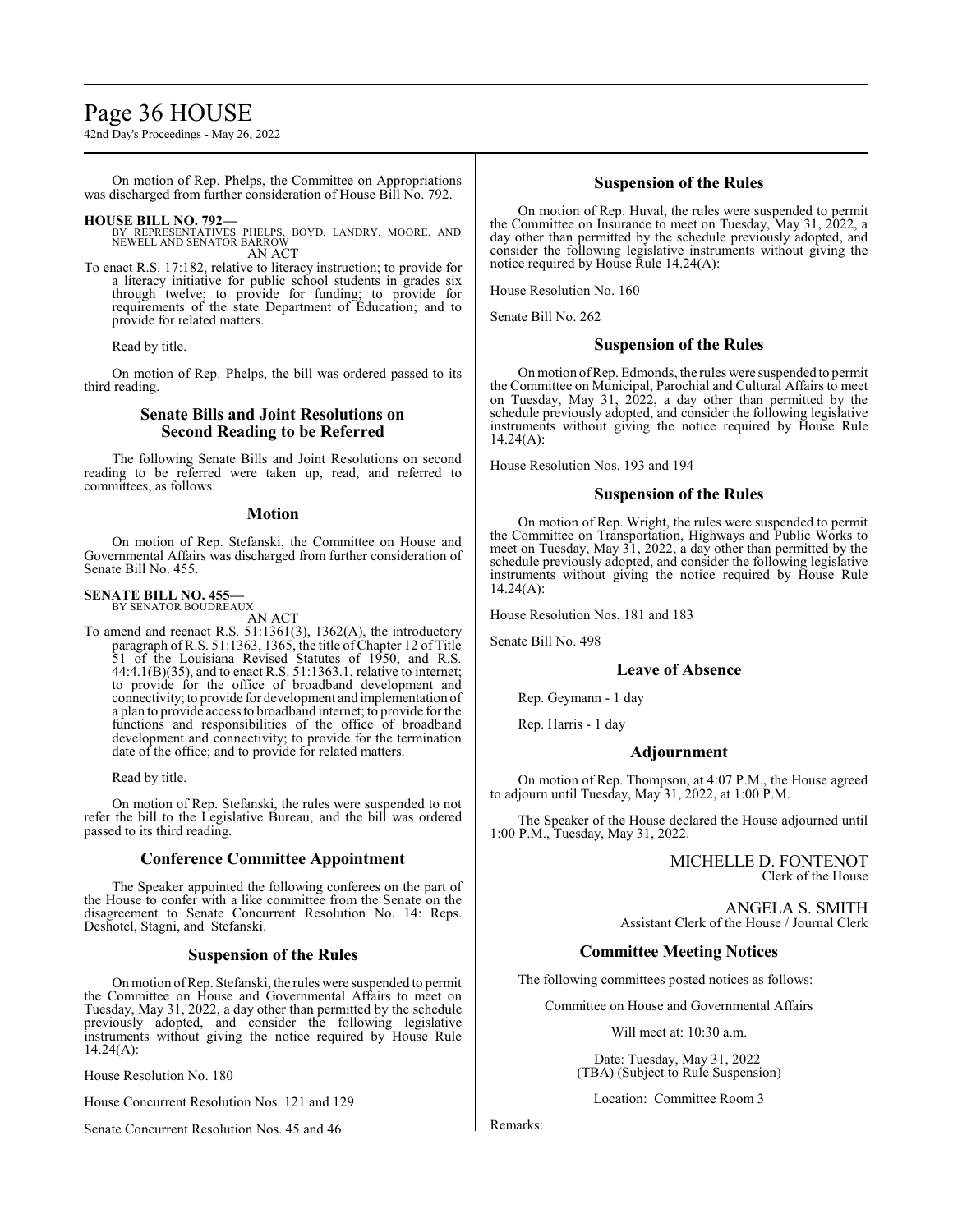**HCR 121 JORDAN (TBA) HEALTH** Creates the Task Force on African American Suicide Rates **(Subject to Rule Suspension)**

- **HCR 129 CREWS (TBA) PUBLIC BUILDINGS/ST CAPL**  Requests a study concerning improving conditions regarding line-of-sight issues caused by columns in legislative committee rooms in the state capitol building **(Subject to Rule Suspension)**
- **HR 180 WRIGHT (TBA) CAMPAIGN FINANCE** Requests the Supervisory Committee on Campaign Finance Disclosure to study issues surrounding the acceptance of campaign contributions in the form of cryptocurrency **(Subject to Rule Suspension)**
- **SCR 45 MCMATH (TBA) LEGIS POWERS/FUNCTIONS**  Creates a task force to study national best practice models for the efficient and effective administration of state transportation departments. **(Subject to Rule Suspension)**
- **SCR 46 MCMATH (TBA) MOTOR VEHICLES** Creates a task force to study fees for electric vehicles. **(Subject to Rule Suspension)**
- 1. Consideration of changes to the campaign finance disclosure reporting forms, instructions, and summaries from the Board of Ethics in its capacity as the Supervisory Committee on Campaign Finance Disclosure.

Any person who does not feel comfortable giving testimony in person may submit a prepared statement in accordance with House Rule 14.33 in lieu of appearing before the committee:

A. Any interested person or any committee member may file with the committee a prepared statement concerning a specific instrument or matter under consideration by the committee or concerning any matter within the committee's scope of authority, and the committee records shall reflect receipt of such statement and the date and time thereof.

B. Any person who files a prepared statement which contains data or statistical information shall include in such prepared statement sufficient information to identify the source of the data or statistical information. For the purposes of this Paragraph, the term "source" shall mean a publication, website, person, or other source from which the data or statistical information contained in the prepared statement was obtained by the person or persons who prepared the statement.

NOTE: Statements emailed to h&ga@legis.la.gov and received prior to noon on Friday, May 27,  $2022$ , will be distributed to the committee members prior to the meeting.

NOTICE TO PUBLIC EMPLOYEES: Before providing testimony before the committee, the committee must have on file a completed Designation of Public Employee by Elected Official form which authorizes you to appear on behalf of the elected official and you must file both a Certification by Public Employee of Official Duty form and a witness card with the committee on the day you provide testimony.Referto https://house.louisiana.gov/H\_Cmtes/Standing for both forms.

> JOHN M. STEFANSKI Chairman

Committee on Insurance

Will meet at: 10:30 am

Date: Tuesday, May 31, 2022

(TBA - Subject to Rule Suspension)

Location: Committee Room 2

Remarks:

**HR 160 JORDAN (TBA) INSURANCE/AUTOMOBILE** Authorizes and directs the Department of Insurance to study and make recommendations regarding the effect of mandated uninsured motorist coverage on automobile insurance rates **(Subject to Rule Suspension)**

#### **SB262 BOUDREAUX(TBA) INSURERS** Provides relative to patient and provider access to care. (gov sig) **(Subject to Rule Suspension)**

Any person who does not feel comfortable giving testimony in person may submit a prepared statement in accordance with House Rule 14.33 in lieu of appearing before the committee:

A. Any interested person or any committee member may file with the committee a prepared statement concerning a specific instrument or matter under consideration by the committee or concerning any matter within the committee's scope of authority, and the committee records shall reflect of such statement and the date and time thereof.

B. Any person who files a prepared statement which contains data or statistical information shall include in such prepared statement sufficient information to identify the source of the data or statistical information. For the purposes of this Paragraph, the term "source" shall mean a publication, website, person, or other source fromwhich the data or statistical information contained in the prepared statement was obtained by the person or persons who prepared the statement.

NOTE: Statements emailed to h-ins@legis.la.gov and received prior to noon on Monday, May 30, 2022, will be distributed to the committee members prior to the meeting.

NOTICE TO PUBLIC EMPLOYEES: Before providing testimony before the committee, the committee must have on file a completed Designation of Public Employee by Elected Official form which authorizes you to appear on behalf of the elected official and you must file both a Certification by Public Employee of Official Duty form and a witness card with the committee on the day you provide testimony. Refer to https://house.louisiana.gov/H\_Cmtes/Standing for both forms.

#### MIKE HUVAL Chairman

Committee on Municipal, Parochial and Cultural Affairs

Will meet at: 12:30 p.m.

Date: Tuesday, May 31, 2022 (TBA) (TBA - Subject to Rule Suspension)

Location: Committee Room 6

Remarks:

- **HR 193 LYONS (TBA) ADMINISTRATION** Directs the office of community development to update its policies and procedures relative to the Small Rental Property Program **(Subject to Rule Suspension)**
- **HR 194 HUGHES (TBA) HOUSING** Urges and requests the Louisiana Housing Corporation to study issues related to the rising number of homeless individuals in Louisiana and the lack of affordable housing and to